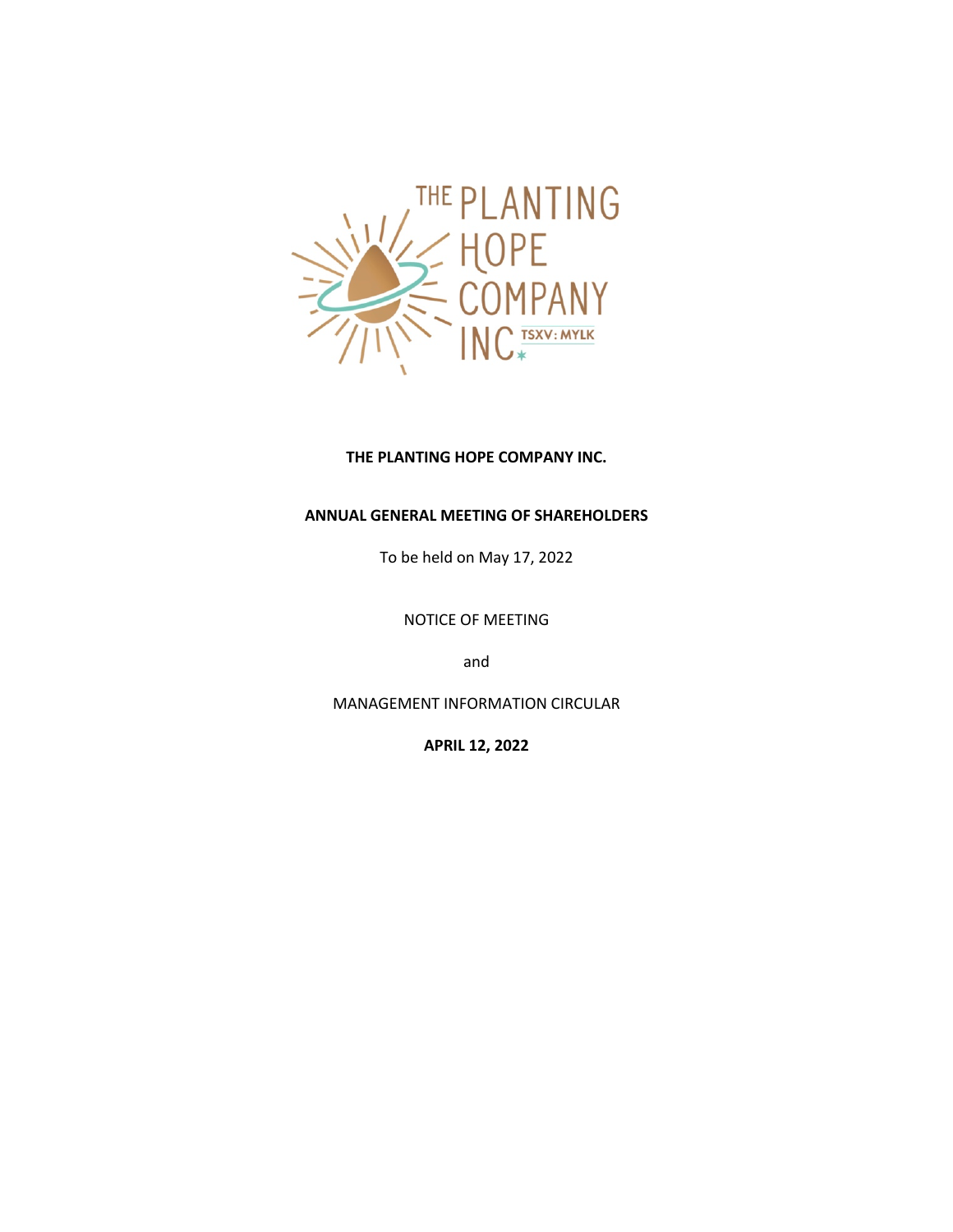

## **NOTICE OF ANNUAL GENERAL MEETING OF SHAREHOLDERS**

Notice is hereby given that the annual general meeting of the holders of subordinate voting shares and multiple voting shares (the "**Shareholders**") of The Planting Hope Company Inc. (the "**Company**") will be held virtually on Tuesday, May 17 at 10:00 a.m. (Vancouver Time) (the "**Meeting**"). The purpose of the Meeting is to consider and take action on the following matters:

- 1. to receive the Company's audited financial statements for the financial year ended December 31, 2021 and for the financial period from incorporation on November 19, 2020 to December 31, 2020;
- 2. to appoint MNP LLP as the auditor of the Company for the ensuing year and authorize the directors to fix the auditor's remuneration;
- 3. to set the number of directors at five (5);
- 4. to elect the directors of the Company who will serve until the next annual general meeting of shareholders or until their successors are elected or appointed;
- 5. to approve an ordinary resolution, the full text of which is set out in the accompanying management information circular of the Company dated April 12, 2022 (the "**Circular**"), to replace the Company's existing stock option plan with the Company's Omnibus Equity Incentive Plan, as more particularly described therein; and
- 6. to transact such other business as may properly be brought before the Meeting or any postponement or adjournment thereof.

Accompanying this Notice of Meeting (the "**Notice**") are: the Circular, which provides additional information pertaining to the matters to be dealt with at the Meeting; and a Form of Proxy or Voting Information Form (the "**VIF**").

The Company's board of directors has fixed the close of business on April 7, 2022 as the record date (the "**Record Date**") for determining Shareholders entitled to receive notice of, and to vote at, the Meeting, or any postponement or adjustment thereof. No person who becomes a Shareholder of record after the Record Date will be entitled to vote at the Meeting or any postponement or adjournment thereof.

Your participation is important to us. Shareholders are urged to complete, sign, date and return the enclosed form or proxy. **To be valid, a proxy must be received by Endeavour Trust Corporation, Suite 702, 777 Hornby Street, Vancouver, British Columbia, V6Z 1S4 by 10:00 a.m. (Vancouver time) on May 13, 2022, or in the case of a Meeting adjournment, not less than 48 hours (excluding Saturdays, Sundays and holidays) before the time set for the Meeting to resume.** The Chair of the Meeting has the discretion to accept late proxies.

DATED at Vancouver, British Columbia, this 12<sup>th</sup> day of April, 2022.

BY ORDER OF THE BOARD OF DIRECTORS

*"Julia Stamberger"*

Julia Stamberger Chief Executive Officer & Chair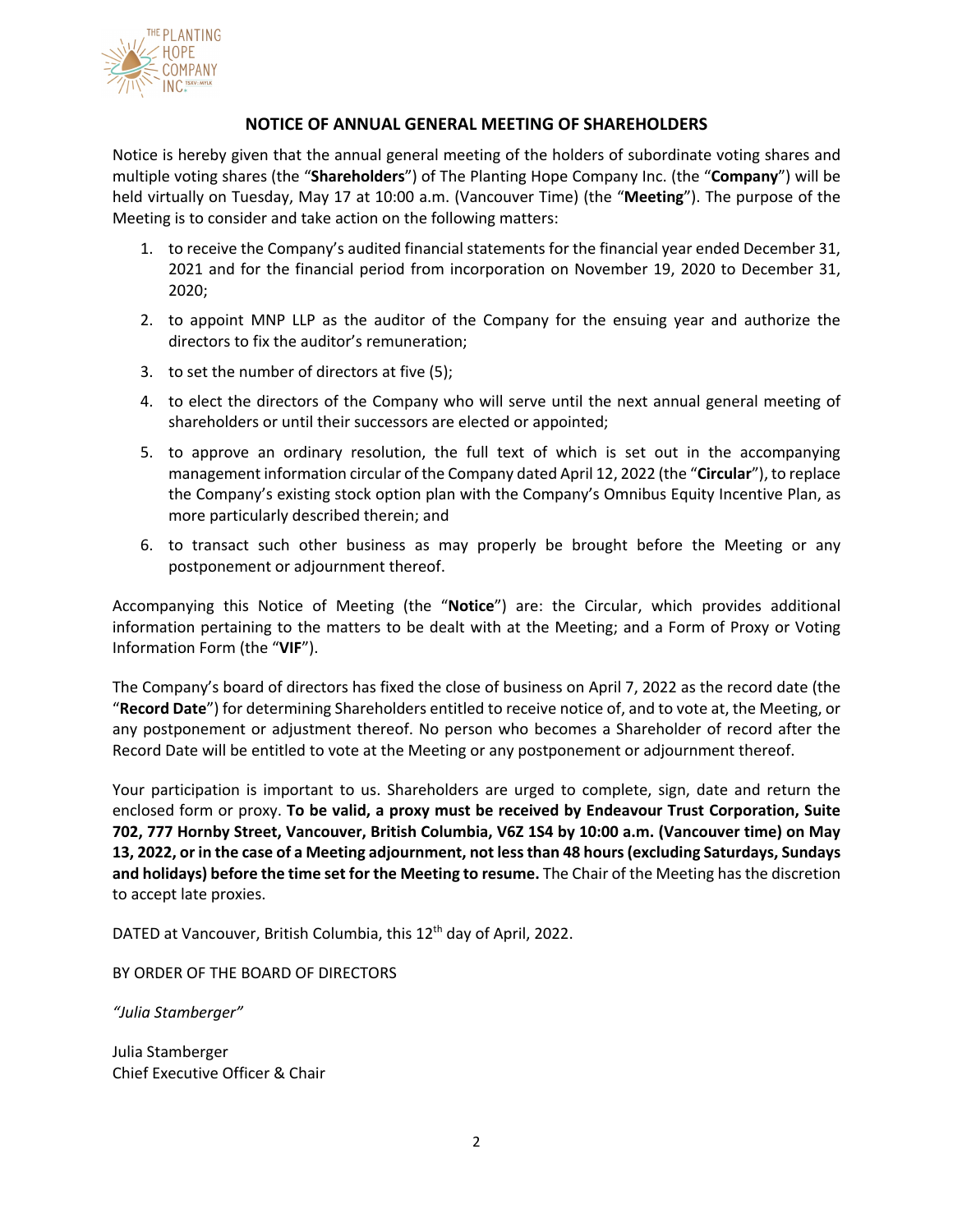

# **TABLE OF CONTENTS**

| SECURITIES AUTHORIZED FOR ISSUANCE UNDER EQUITY COMPENSATION PLANS 22 |  |
|-----------------------------------------------------------------------|--|
|                                                                       |  |
|                                                                       |  |
|                                                                       |  |
|                                                                       |  |
|                                                                       |  |
|                                                                       |  |
|                                                                       |  |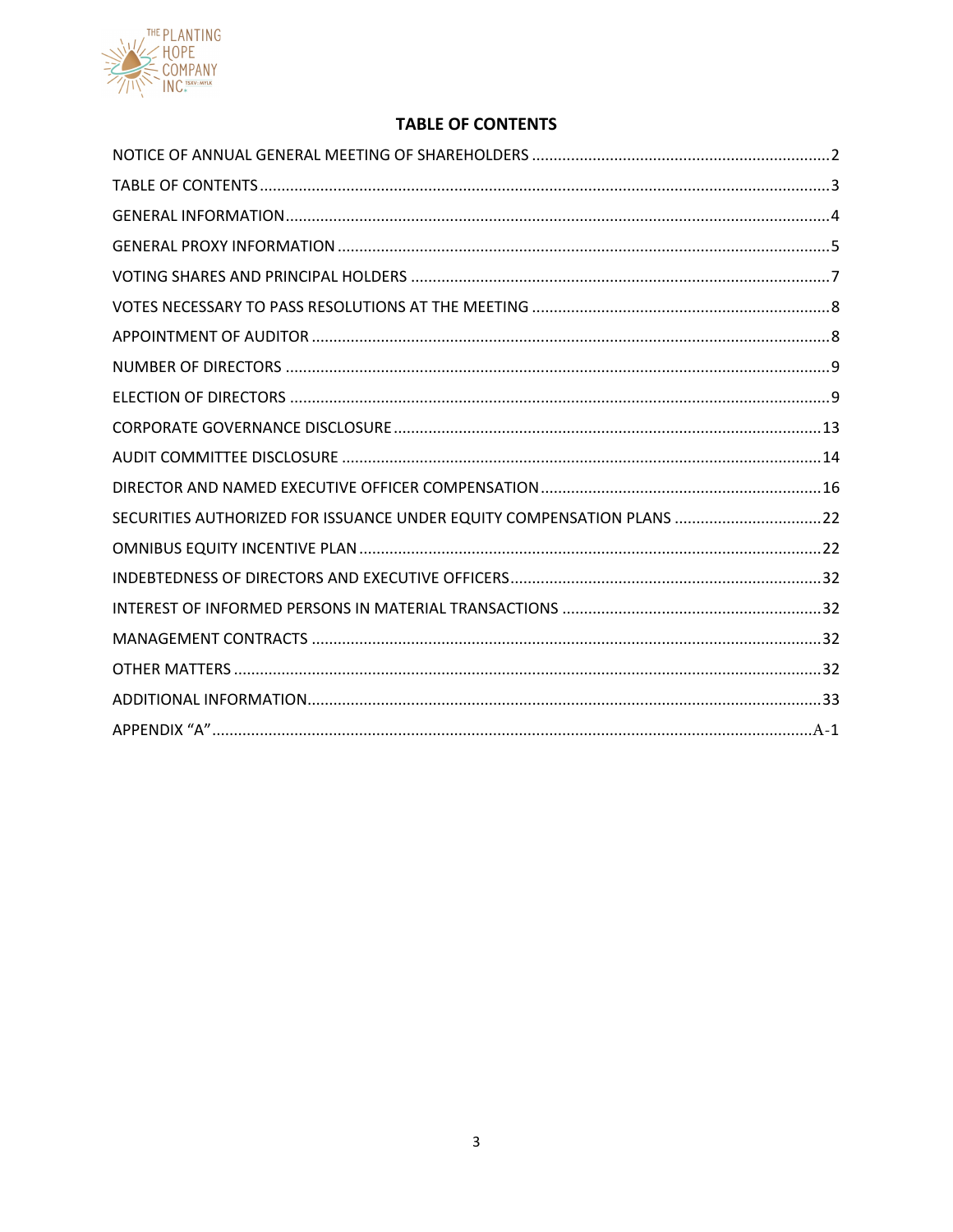

## **GENERAL INFORMATION**

This Information Circular (the "**Circular**") is provided in connection with the solicitation of proxies by the management of The Planting Hope Company Inc. ("**Planting Hope**" or the "**Company**") for use at the annual general meeting of the holders of subordinate voting shares and multiple voting shares ("**Shareholders**") of the Company to be held on May 17, 2022 (the "**Meeting**") at 10:00 a.m. (Vancouver Time), and any adjournment(s) thereof, for the purposes set forth in the accompanying Notice of Meeting. The Meeting will be held in virtual format only, and there will be no physical meeting location. Therefore, the Shareholders of the Company will have an equal opportunity to participate at the Meeting virtually.

The Meeting will be hosted by teleconference with accompanying material available and presented online. A summary of the information Shareholders will need to attend the Meeting virtually is provided below. Shareholders can access the Meeting via teleconference by calling Toll Free (North America): (+1) 888-886-7786. Accompanying material can be viewed at:

# http://momentum.adobeconnect.com/plantinghope/

Please note that only registered Shareholders and duly appointed proxyholders will be able to attend, participate and vote at the virtual Meeting by providing their full name. You may join the Meeting via a landline, your smartphone, tablet or computer. On the day of the Meeting, you should log into the Meeting by 9:45 a.m. (Vancouver time) to confirm your attendance with the scrutineer of the Meeting.

If you are not able to attend the Meeting, please read this Circular and the form of proxy and complete, sign, date and deliver the form of proxy, together with the power of attorney or other authority, if any, under which it was signed (or a notarially certified copy thereof) to Endeavour Trust Corporation, Suite 702, 777 Hornby Street, Vancouver, British Columbia, V6Z 1S4, Facsimile (within North America) 604-559- 8908 or by email: proxy@endeavortrust.com**.** Shareholders may also contact Endeavour Trust Corporation using the following toll-free number: 1-888-787-0888

### **Voting Information**

The following information provides guidance on how to vote your Subordinate Voting Shares ("**Subordinate Voting Shares**") and/or multiple voting shares ("**Multiple Voting Shares**", and together with the Subordinate Voting Shares, the "**Shares**") of the Company.

The Company currently has two classes of issued and outstanding shares, the Subordinate Voting Shares and the Multiple Voting Shares. The Subordinate Voting Shares and the Multiple Voting Shares are substantially similar with the exception of the multiple voting, ownership constraints and conversion provisions attached to the Multiple Voting Shares. **The Subordinate Voting Shares are "restricted securities" within the meaning of such term under applicable Canadian securities laws, in that they do not carry equal voting rights to other classes of shares.** Each Subordinate Voting Share is entitled to one vote and each Multiple Voting Share is entitled to 100 votes on all matters upon which each such class of Shares are entitled to vote. In the aggregate, the voting rights associated with the Subordinate Voting Shares represented, as at April 12, 2022, 51% of the voting rights attached to all of the issued and outstanding Shares. Please see "Voting Shares and Principal Holders" below for more information.

If your Shares are held by your broker or you are otherwise a beneficial Shareholder, you are considered a "**Non-Registered Holder**". Non-Registered Holders who receive the Circular and form of proxy through an intermediary must deliver the voting form provided in accordance with the instructions given by such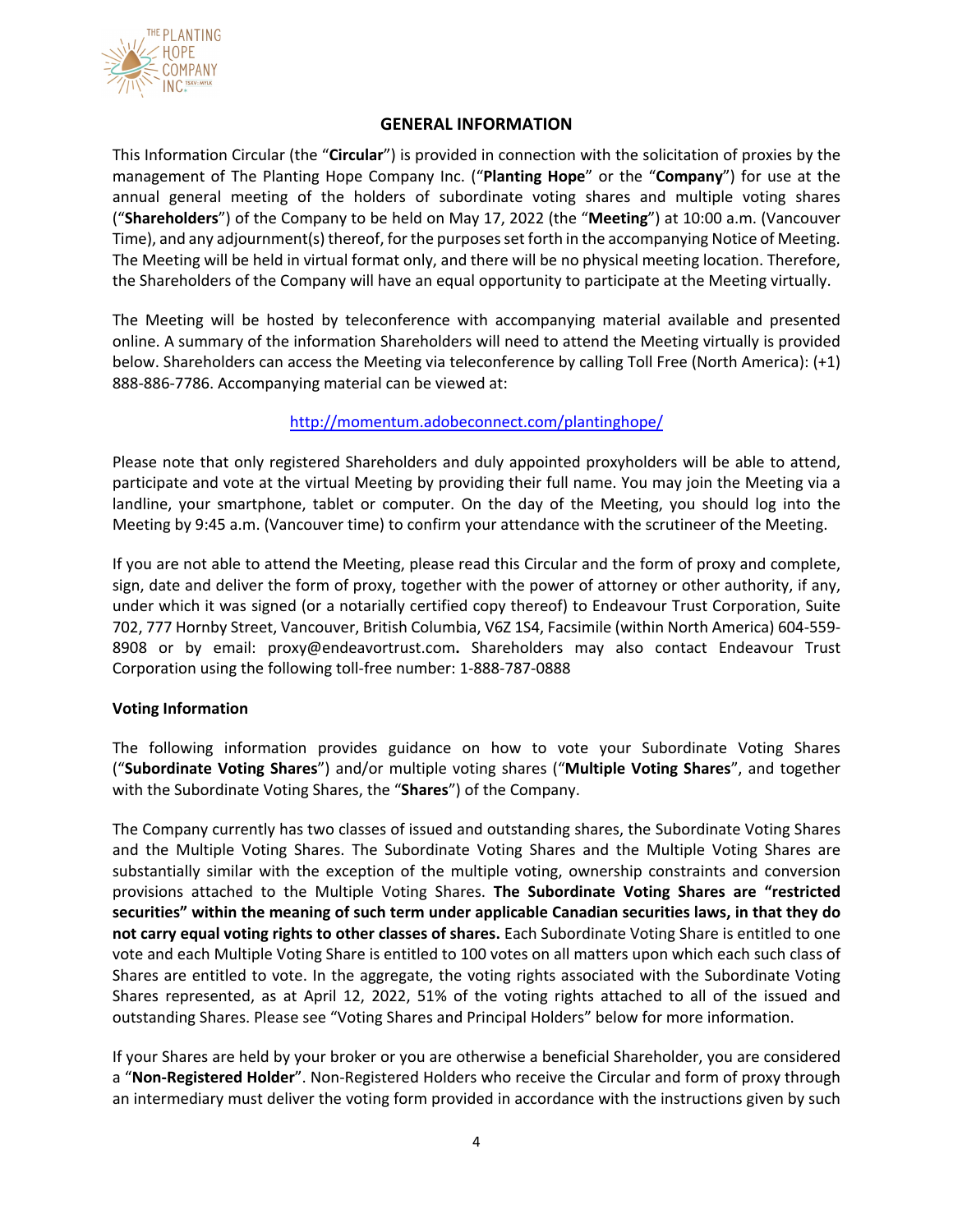

intermediary (see "Non-Registered Holders" below). To be effective, proxies must be received by Computershare no later than Friday, May 13 at 10:00 a.m. (Vancouver Time), or in the case of any adjournment or postponement of the Meeting not later than 48 hours prior to the Meeting, excluding Saturdays, Sundays and holidays, or any adjournment or postponement thereof.

Non-Registered Holders who have not duly appointed themselves as proxyholders may also virtually attend the Meeting as guests. Guests will be able to virtually attend and listen to the Meeting but will not be able to vote or ask questions during the Meeting.

## **GENERAL PROXY INFORMATION**

## **Appointment of Proxyholders**

The persons named as proxyholders in the enclosed form of proxy are the Company's directors or officers. **As a Shareholder, you have the right to appoint a person or company (who need not be a Shareholder) in place of the persons named in the form of proxy to attend and act on your behalf at the Meeting. To exercise this right, you must either insert the name of your representative in the blank space provided in the form of proxy and strike out the other names or complete and deliver another appropriate form of proxy.**

A proxy will not be valid unless it is dated and signed by you or your attorney duly authorized in writing or, if you are a corporation, by an authorized director, officer, or attorney of the corporation.

## **Voting by Proxy**

**The persons named in the accompanying form of proxy will vote or withhold from voting the Shares represented by the proxy in accordance with your instructions, provided your instructions are clear. If you have specified a choice on any matter to be acted on at the Meeting, your Shares will be voted or withheld from voting accordingly. If you do not specify a choice or where you specify both choices for any matter to be acted on, your Shares will be voted in favour of all matters.**

**The enclosed form of proxy gives the persons named as proxyholders discretionary authority regarding amendments to or variations of matters identified in the Notice of Meeting and any other matter that may properly come before the Meeting.** As of the date of this Circular, our management is not aware of any such amendment, variation or other matter proposed or likely to come before the Meeting. **However, if any amendment, variation or other matter properly comes before the Meeting, the persons named in the form of proxy intend to vote on such other business in accordance with their judgment.**

You may indicate the manner in which the persons named in the enclosed proxy are to vote on any matter by marking an "X" in the appropriate space. If you wish to give the persons named in the proxy a discretionary authority on any matter described in the proxy, then you should leave the space blank. **In that case, the proxyholders nominated by management will vote the Shares represented by your proxy in accordance with their judgment.**

### **Completion and Return of Proxy**

You must deliver the completed form of proxy to the office of the Company's registrar and transfer agent, Endeavor Trust Corporation (contact information below), by Friday, May 13, 2022 at 10:00 am (Vancouver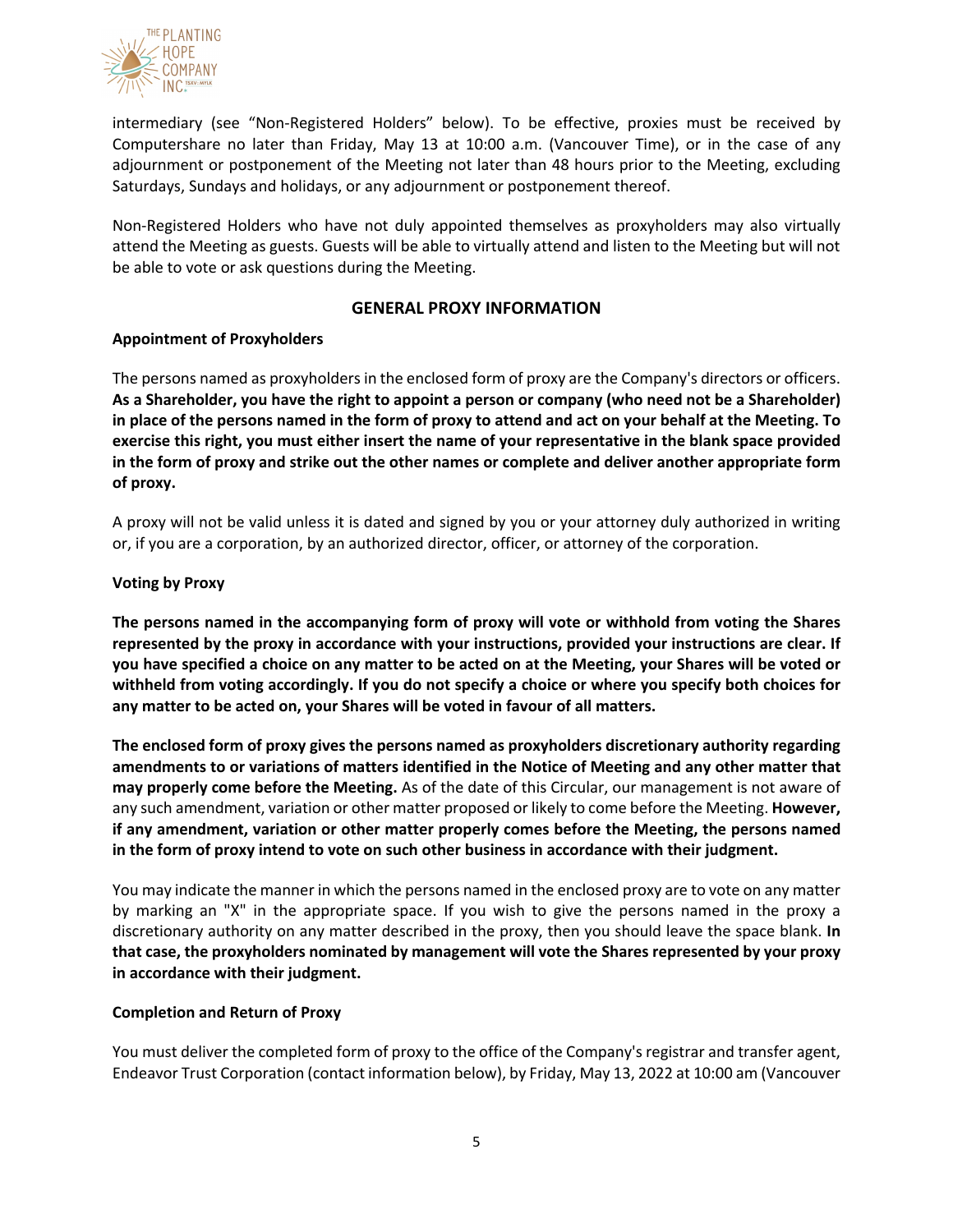

time), which is not less than 48 hours (Saturdays, Sundays, and holidays excepted) before the scheduled time of the Meeting (or any adjournment, as applicable).

> **Mail:** Endeavor Trust Corporation Suite 702, 777 Hornby Street, Vancouver, BC V6Z 1S4

> > **Fax:** Within North America: (604)-559-8908

### **Non-Registered Holders**

Only Shareholders whose names appear on our records or validly appointed proxyholders are permitted to vote at the Meeting. Many Shareholders are "non-registered" Shareholders because their Shares are registered in the name of a nominee, such as a brokerage firm, bank, trust company, trustee or administrator of a self-administered RRSP, RRIF, RESP or similar plan or a clearing agency such as CDS Clearing and Depository Services Inc. (a "**Nominee**"). If you purchased your Shares through a broker, you are likely a non-registered Shareholder.

Non-registered Shareholders who have not objected to their Nominee disclosing certain ownership information about themselves to us are referred to as "**NOBOs**". Those non-registered Shareholders who have objected to their Nominee disclosing ownership information about themselves to us are referred to as "**OBOs**".

In accordance with securities regulatory requirements under National Instrument 54-101 *Communication with Beneficial Owners of Securities of a Reporting Issuer* ("**NI 54-101**"), we will have distributed copies of the Notice of Meeting, this Circular, and the form of proxy (the "**Meeting Materials**") directly to NOBOs and to the Nominees for onward distribution to OBOs.

Nominees are required to forward the Meeting Materials to each OBO unless the OBO has waived the right to receive them. Management does not intend to pay for intermediaries to forward to OBOs under NI 54-101 the proxy-related materials, and Form 54-101F7 *Request for Voting Instructions Made by Intermediary* and that in the case of an OBO, the objecting beneficial owner will not receive these materials unless the OBO's intermediary assumes the cost of delivery.

Shares held by Nominees can only be voted in accordance with the instructions of the non-registered Shareholder. Meeting Materials sent to non-registered Shareholders who have not waived the right to receive Meeting Materials are accompanied by a request for voting instructions (a "**VIF**"). This form is instead of a proxy. By returning the VIF in accordance with the instructions noted on it, a non-registered Shareholder is able to instruct the registered shareholder (or Nominee) how to vote on behalf of the nonregistered Shareholder. VIFs, whether provided by the Company or by a Nominee, should be completed and returned in accordance with the specific instructions noted on the VIF.

In either case, the purpose of this procedure is to permit non-registered Shareholders to direct the voting of the Shares they beneficially own. Should a non-registered holder who receives a VIF wish to attend the Meeting or have someone else attend on his or her behalf, the non-registered holder may request a legal proxy as set forth in the VIF, which will grant the non-registered holder or his/her nominee the right to attend and vote at the Meeting. Non-registered Shareholders should carefully follow the instructions set out in the VIF including those regarding when and where the VIF is to be delivered.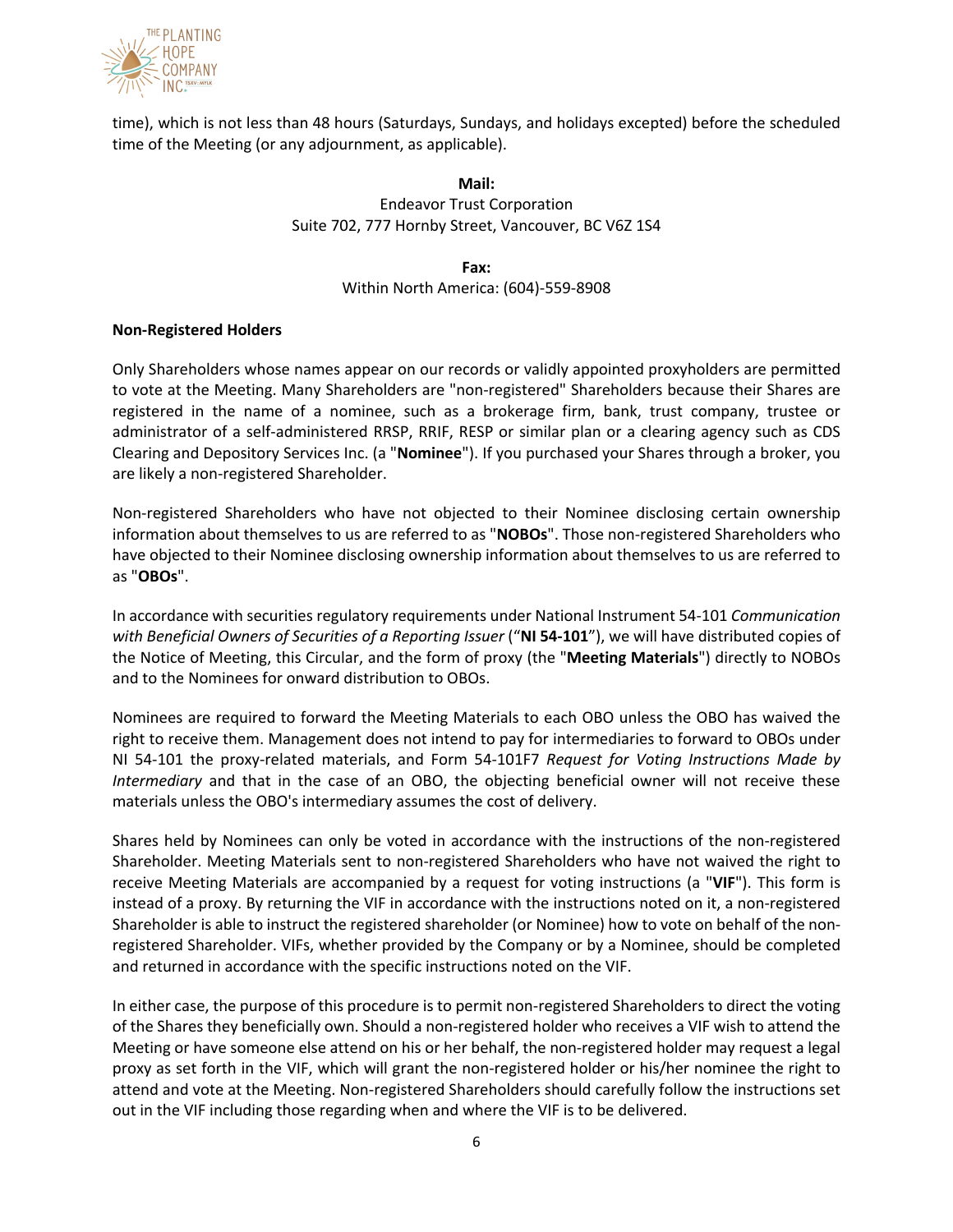

## **Revocability of Proxy**

If you are a registered Shareholder who has returned a proxy, you may revoke your proxy at any time before it is exercised. In addition to revocation in any other manner permitted by law, a registered Shareholder who has given a proxy may revoke it by either:

- (a) signing a proxy bearing a later date; or
- (b) signing a written notice of revocation in the same manner as the form of proxy is required to be signed as set out in the notes to the proxy.

The later proxy or the notice of revocation must be delivered to the office of the Company's registrar and transfer agent at any time up to and including the last business day before the scheduled time of the Meeting or any adjournment or postponement thereof.

If you are a non-registered Shareholder who wishes to revoke a proxy authorization form or VIF or to revoke a waiver of your right to receive Meeting Materials and to give voting instructions, you must give written instructions to your Nominee in accordance with such Nominee's instructions.

Notice of the Meeting was posted on the Company's SEDAR profile on March 29, 2022.

# **VOTING SHARES AND PRINCIPAL HOLDERS**

The authorized capital of the Company consists of an unlimited number of Subordinate Voting Shares without par value and an unlimited number of Multiple Voting Shares without par value. As at April 7, 2022 (the "**Record Date**") there are 47,299,228 Subordinate Voting Shares issued and outstanding and 450,659 Multiple Voting Shares issued and outstanding. **The Subordinate Voting Shares are "restricted securities" within the meaning of such term under applicable Canadian securities laws in that they do not carry equal voting rights with the Multiple Voting Shares.**

### **Voting Rights**

**Each Subordinate Voting Share carries the right to one vote and each Multiple Voting Share carries the right to 100 votes on all matters upon which each such class of Shares are entitled to vote, subject to adjustment in accordance with the Articles.** Assuming conversion of all Multiple Voting Shares into Subordinate Voting Shares, there are 92,365,128 Subordinate Voting Shares outstanding as of the Record Date. In the aggregate, the voting rights associated with the Subordinate Voting Shares represented, as at the Record Date, 51% of the voting rights attached to all of the issued and outstanding Shares. Persons who are registered Shareholders at the close of business on the Record Date will be entitled to receive notice of, attend and vote at the Meeting.

### **Take-Over Bid Protection**

In the event that an offer is made to purchase Multiple Voting Shares: (1) if there is a published market for the Multiple Voting Shares, and the offer is one which is required to be made to all or substantially all of the holders of Multiple Voting Shares in a province or territory of Canada to which the requirement applies pursuant to: (i) applicable securities laws; or (ii) the rules of any stock exchange on which the Multiple Voting Shares are listed, unless an identical offer concurrently is made to purchase Subordinate Voting Shares; or (2) if the Multiple Voting Shares are not then listed, and the offer is one which would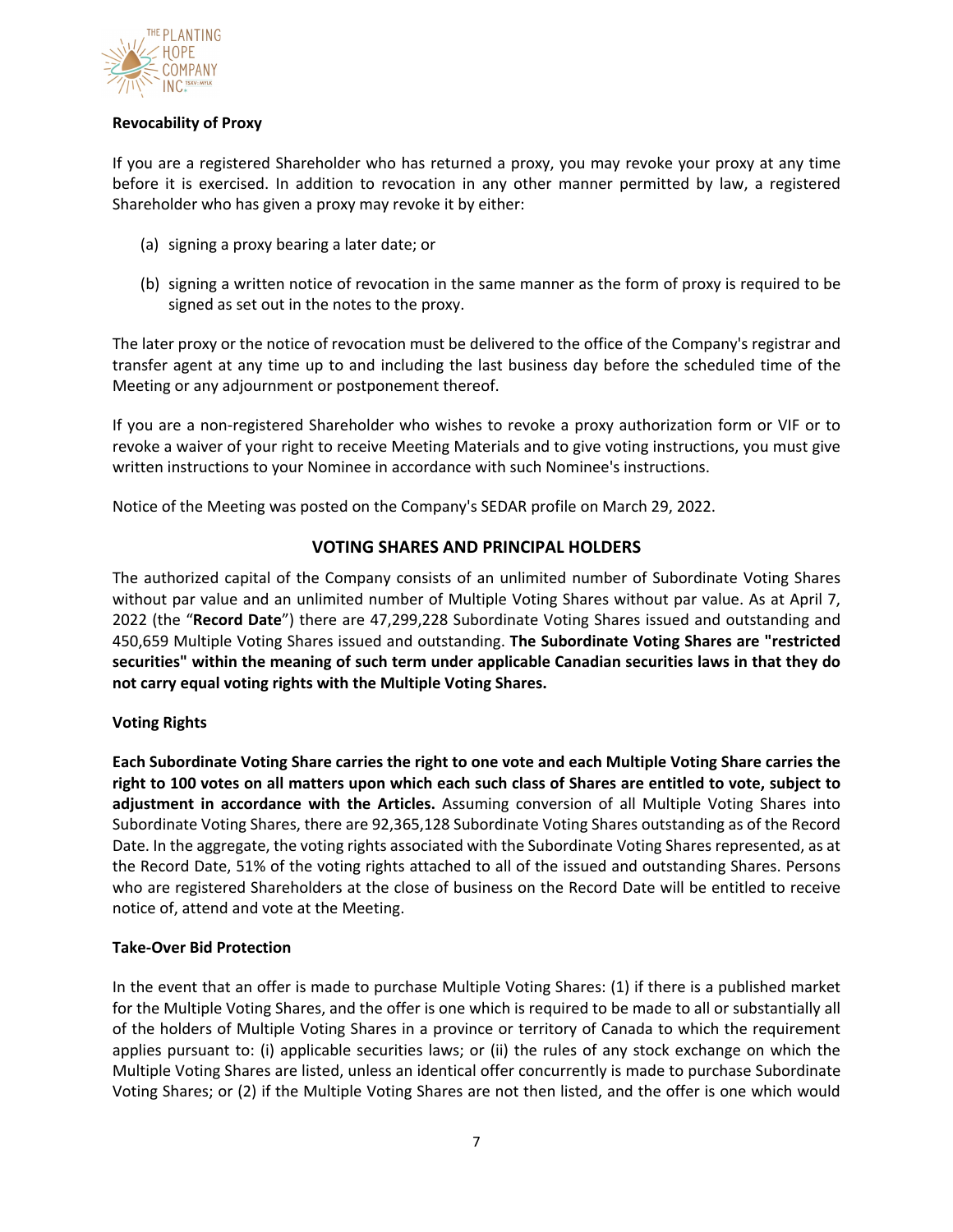

have been required to be made to all or substantially all the holders of Multiple Voting Shares in a province or territory of Canada pursuant to: (i) applicable securities laws; or (ii) the rules of any stock exchange had the Multiple Voting Shares been listed, then each Subordinate Voting Share shall become convertible at the option of the holder into Multiple Voting Shares at the applicable conversion ratio determined in accordance with the Articles (the "**Conversion Ratio**") then in effect at any time while the offer is in effect until one day after the time prescribed by applicable securities legislation for the offeror to take up and pay for such shares as are to be acquired pursuant to the offer. As of the date of this Circular, the Conversion Ratio is one Multiple Voting Share per 100 Subordinate Voting Shares.

The conversion right may only be exercised in respect of Subordinate Voting Shares for the purpose of depositing the resulting Multiple Voting Shares under the offer, and for no other reason. In such event, the Company shall deposit or shall cause its transfer agent to deposit under the offer the resulting Multiple Voting Shares, on behalf of the holder. Should the Multiple Voting Shares issued upon conversion and tendered in response to the offer be withdrawn by Shareholders or not taken up by the offeror, or should the offer be abandoned, withdrawn or terminated by the offeror or the offer otherwise expires without such Multiple Voting Shares being taken up and paid for, the Multiple Voting Shares resulting from the conversion shall be reconverted into Subordinate Voting Shares at the inverse of the Conversion Ratio then in effect, and the Company shall send or cause the transfer agent to send to the holder a share certificate or acknowledgement representing the Subordinate Voting Shares.

## **Principal Holders**

To the knowledge of the directors or executive officers of the Company, as at April 7, 2022, no person or company beneficially owns, or controls or directs, directly or indirectly, voting securities carrying 10% or more of the voting rights attached to any class of voting securities of the Company.

# **VOTES NECESSARY TO PASS RESOLUTIONS AT THE MEETING**

Under the Company's Articles, the quorum for the transaction of business at the Meeting is at least one person who is, or who represents by proxy, one or more shareholders who, in the aggregate hold at least fifteen percent (15%) of the voting rights attached to the applicable class or series of Shares entitled to be voted at the meeting (and, for greater certainty, where more than one class or series of Shares are voting together as if they were a single class of Shares, at least fifteen percent (15%) of the voting rights attached to the aggregate issued and outstanding Shares of such kinds, classes or series). A simple majority of the votes validly cast at the Meeting (in person or by proxy) is required in order to pass each of the matters specified in this Circular.

# **APPOINTMENT OF AUDITOR**

At the Meeting, Shareholders will be asked to consider and if deemed appropriate, to pass an ordinary resolution appointing MNP LLP, Chartered Professional Accounts as auditor of the Company to hold office until the next annual general meeting of shareholders and to authorize the Board of Directors to fix the remuneration of the auditor (the "**Auditor Appointment Resolution**"). MNP LLP, Chartered Professional Accountants has been the auditor of the Company since August 25, 2021.

The Board of Directors recommends that each Shareholder vote FOR the Auditor Appointment Resolution. **Unless otherwise indicated, the persons named in the enclosed Proxy form intend to vote FOR the Auditor Appointment Resolution**.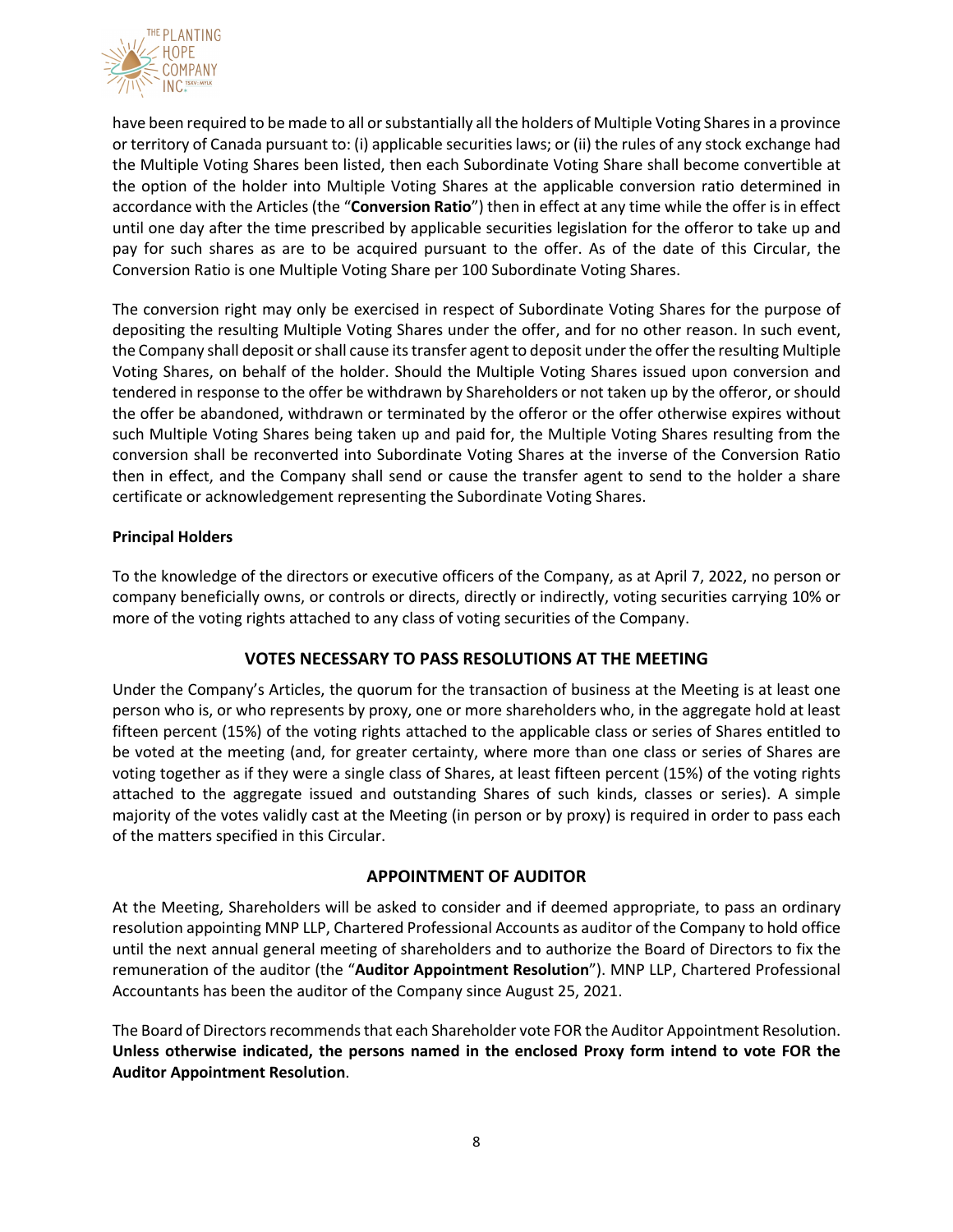

# **NUMBER OF DIRECTORS**

At the Meeting, Shareholders will be asked to consider and if deemed appropriate, to pass an ordinary resolution setting the number of directors at five (5) (the "**Board Size Resolution**").

The Board of Directors recommends that each Shareholder vote FOR the Board Size Resolution. **Unless otherwise indicated, the persons named in the enclosed Proxy form intend to vote FOR the Board Size Resolution**.

# **ELECTION OF DIRECTORS**

The persons named below are the nominees of management for election as directors, all of whom are currently directors of the Company. Each director elected will hold office until the next annual general meeting of shareholders or until the director's successor is elected or appointed unless the director's office is earlier vacated under any of the relevant provisions of the Articles of the Company or the *Business Corporations Act* (British Columbia).

The Board of Directors recommends that each Shareholder vote FOR the appointment of each of the nominees listed below. **It is the intention of the persons named as proxyholders in the enclosed Proxy form to vote for the election to the Board of Directors of those persons hereinafter designated as nominees for election as directors. The Board of Directors does not contemplate that any of such nominees will be unable to serve as a director; however, if for any reason any of the proposed nominees do not stand for election or are unable to serve as such, proxies in favour of management designees will be voted for another nominee in their discretion unless the Shareholder has specified in such shareholder's Proxy that such Shareholder's Shares are to be withheld from voting in the election of directors.**

The following table sets out the name of each of the persons proposed to be nominated for election as a director of the Company; all positions and offices in the Company presently held by the nominee; the nominee's present principal occupation or employment; the period during which the nominee has served as a director; and the number of Shares that the nominee has advised the Company are beneficially owned by the nominee, directly or indirectly, or over which control or direction is exercised, as of the date of this Circular:

| Name, place of residence<br>and positions presently<br>held with the Company | Present principal occupation,<br>business or employment | <b>Director since</b> | Number of<br><b>Shares</b>                                       |
|------------------------------------------------------------------------------|---------------------------------------------------------|-----------------------|------------------------------------------------------------------|
| Julia Stamberger<br>Chief Executive Officer,<br>Chair & Director             | Chief Executive Officer of the<br>Company               | August 25, 2021       | 36,253 Multiple<br><b>Voting Shares</b><br>83 Subordinate        |
| Illinois, USA                                                                |                                                         |                       | <b>Voting Shares</b>                                             |
| Saundra Linn <sup>(1)(3)</sup><br>Director (Independent Lead<br>Director)    | Managing Partner, GEM<br>Insight Consulting LLC         | August 25, 2021       | 1,587 Multiple<br>Voting Shares <sup>(2)</sup><br>77 Subordinate |
| Indiana, USA                                                                 |                                                         |                       | Voting Shares <sup>(2)</sup>                                     |
| Kay Wong-Alafriz <sup>(1)</sup><br>Director                                  | Chief Financial Officer,<br>Kabam Inc.                  | August 25, 2021       | Nil                                                              |
| British Columbia, Canada                                                     |                                                         |                       |                                                                  |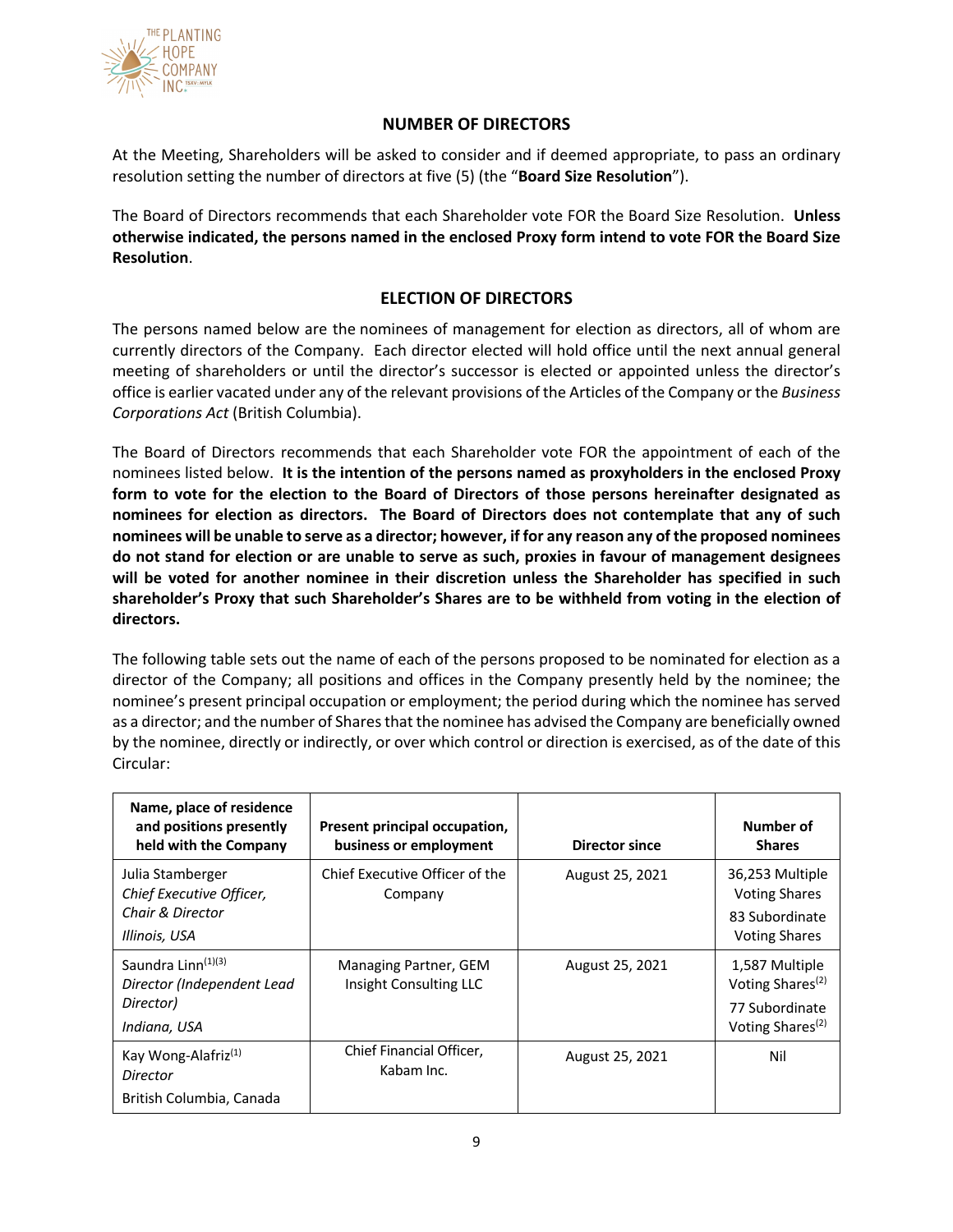

| Name, place of residence<br>and positions presently<br>held with the Company | Present principal occupation,<br>business or employment | Director since  | Number of<br><b>Shares</b> |
|------------------------------------------------------------------------------|---------------------------------------------------------|-----------------|----------------------------|
| Shelley Diamond <sup>(3)</sup><br>Director<br>New York, USA                  | Chief Marketing Officer,<br>UNICEF USA                  | August 25, 2021 | Nil                        |
| Amanda Helming <sup>(1)(3)</sup><br>Director<br>Massachusetts, USA           | Chief Marketing Officer,<br>United Natural Foods Inc.   | August 25, 2021 | Nil                        |

Notes:

- (1) Member of the Audit Committee. Kay Wong-Alafriz is the chairperson of the Audit Committee.
- (2) Shares are held through OAU Investments LLC, a company in which Saundra Linn has a 50% ownership.
- (3) Member of the GNC Committee. Saundra Linn is the chairperson of the GNC Committee.

Information as to number of Shares beneficially owned, directly or indirectly, or over which control or direction is exercised, was provided to the Company by the individuals listed above.

#### **Biographies of Proposed Directors**

#### *Julia Stamberger*

Julia Stamberger attended Miami University of Ohio, where she received a Bachelor of Science in Marketing and Economics, as well as a Bachelor of Arts in Creative Writing, with a minor in International Business, Women's Studies, and French. She also received a Masters in Business Administration from Northwestern's Kellogg School of Management. Julia was a member of the fourth graduating class at the Illinois Mathematics & Science Academy, frequently recognized as one of the top public high schools in the United States.

Julia has had a 20-year career developing new consumer products, business models and strategies. As an entrepreneur-in-residence at United Airlines, Julia created and launched the snackbox concept for the airline industry, solving significant foodservice supply-chain, operations and customer service issues for the airline; this solution was quickly adopted by airlines across North America. She left United Airlines to start GoPicnic, Inc. (now GP Concept Labs, Inc.), in order to develop and deliver custom snackboxes for national parks, large events, hotels and airlines in the US and Canada and internationally – even providing snackboxes to researchers and staff traveling to Antarctica's McMurdo base. In 2019, Julia added the AirlineMporium foodservice brokerage division to GP Concept Labs, Inc., today one of the leading airline foodservice brokerage partners, representing more than 100 better-for-you Brand Partners and hundreds of healthy snack options.

In 2010, Julia spun out a separate Delaware company, GoPicnic Brands LLC, to rollout GoPicnic branded ready-to-eat meals to consumers and retailers across the United States, from Amazon.com to Whole Foods Market to Target. GoPicnic component meals evolved to be composed of six independent owned brands, which Julia created and developed as independent brands with independent distribution as well as components in GoPicnic meal kits.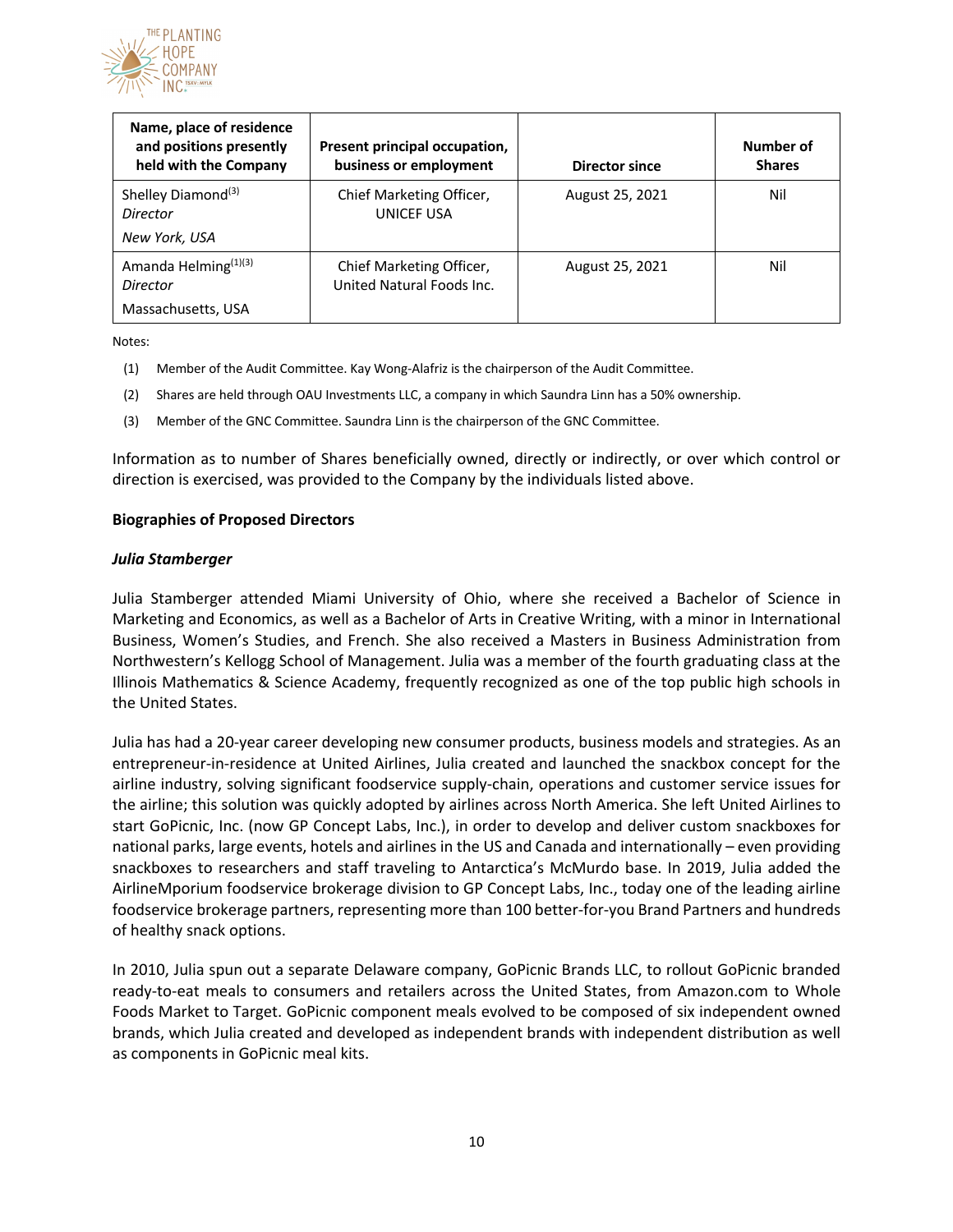

In 2020, Julia was named one of Crain's Chicago Business Notable Entrepreneurs and inducted into the Exceptional Women Awardees.

## *Saundra Linn*

Saundra Linn holds a Master of Business, with a specialization in Quantitative Analysis from the University of Cincinnati and a Bachelor of Science from Purdue University. Saundra is a seasoned executive who is passionate about delivering business results through customer-led insight, science, and solutions. Her experience extends over two decades and spans verticals, including operations, merchandising, strategic planning and finance for major retailers and consultancies within North America. Saundra is a managing partner of GEM insight Consulting ("**GEM**"). GEM's goal is to make analytics, that are now table-stakes in retail, accessible to companies of all shares and sizes through a flexible delivery model that is cost effective without compromise. Prior to GEM, Saundra held the roles of COO of dunnhumby Canada, SVP retail for dunnhumby North America, and SVP Client Leadership at both 84.51 and dunnhumby USA In each of these roles, she led the development and execution of customer solutions for retailers and brands, including Whole Foods Market, Metro Inc, The Kroger Co and CPGs, in merchandizing, assortment pricing, promotions, loyalty and store design. Saundra has served as a director of the Company since August 25, 2021.

## *Kay Wong-Alafriz*

Kay Wong-Alafriz (CPA, CA, CFE, ICD.D) holds a BA, Political Science from Queen's University. She has served on multiple boards in a variety of sectors. She has collected an array of domestic and international experiences in Commerce & Trade, Hospitality & Gaming, Technology / FinTech, Telecommunications, Mining & Exploration, Transportation, Anti-Money Laundering & Regulations and Community Education. Kay is an experienced, high integrity strategic board director bringing broad finance and operations experience to bear in helping public and private companies achieve corporate objectives. Currently, she serves as the CFO at Kabam Games, Inc. ("**Kabam**"), a subsidiary of Netmarble Corp. Kabam is a world leader in the development and publishing of multi-player mobile games. An enabler of innovation for the business, Kay is passionate about championing a collaborative and integrative approach for the finance function that leverages technology and data to drive decision making. Kay has served as a director of the Company since August 25, 2021.

### *Shelley Diamond*

Shelley Diamond is a passionate builder of brands and businesses with expertise across an integrated array of communication disciplines. As one of the highest-ranking female executives in advertising (named the 11th Most Powerful Woman in Advertising by Business Insider in 2012), Shelley has helped champion marketing transformation for domestic and global clients in both the consumer and business-to-business spaces. As CMO of UNICEF USA she is responsible for building the UNICEF brand and communicating its mission to the U.S. market. As head of marketing of the Company, her focus is to deliver the goal of the strategic plan through integrated marketing communication across all channels influencing all constituents. Shelley also previously held the position of Chief Client Officer at Young & Rubicam ("**Y&R**") and served on Y&R's executive board. During her tenure at Y&R she led the Dell, Tyson Foods Campbell Soup and Xerox business accounts representing over \$100 million in annual revenue. Shelley has served as a director of the Company since August 25, 2021.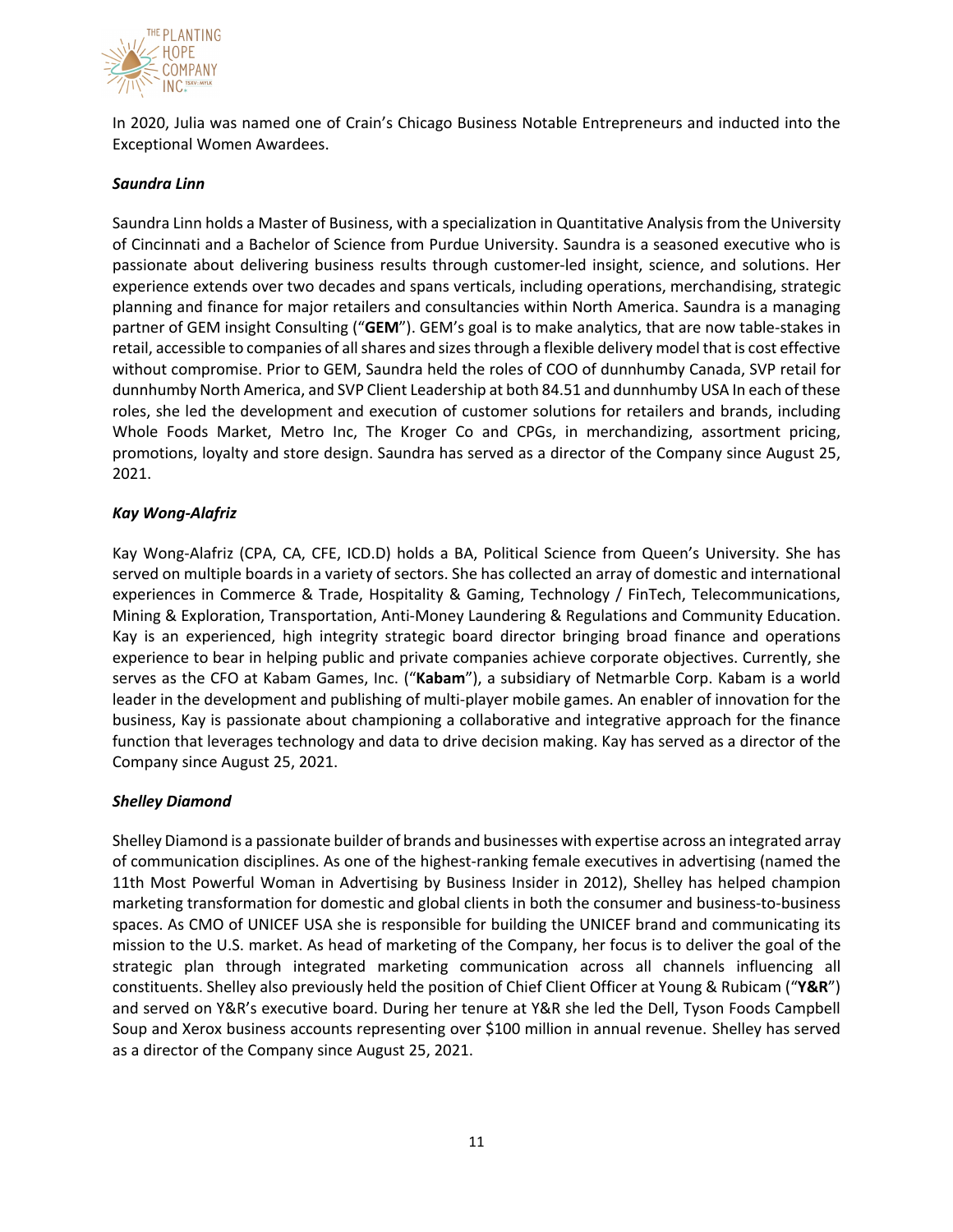

## *Amanda Helming*

Amanda Helming, a director of the Company, received a Bachelor's degree in Arts, Psychology and English from Middlebury College. She also holds a Master of Business Administration from the Tuck School of Business at Dartmouth College. Amanda has over 20 years of experience in Marketing and Brand Strategy. Amanda currently serves as the Chief Marketing Officer of United Natural Foods, Inc. ("**UNFI**"), the largest publicly-traded grocery distributor in the United States, where Amanda oversees a portfolio of 20+ owned brands and 5,000 SKU's , making it a Top 50 CPG entity in the U.S. Amanda formerly served as the chief strategist for Dunkin' Brands, as VP Brand Strategy & Marketing, where she led the transformation to be one of the most-loved, on-the-go coffee brands in the world over the past decade. She also previously led marketing at UNO Inc., helping to creatively overhaul their menu and brand strategy and in her role at General Mills, she identified creative distribution channels for the Big G Cereal portfolio. Her extensive experience across the food and coffee industry, in scaling growth (both domestically and globally) and leadership across consumer insights, competitive/market intelligence, brand marketing, sales and communications and "outside-the-box" placement and partnership for existing and new products in the coffee and food industry lends itself to the go-forward strategy. Amanda has served as a director of the Company since August 25, 2021.

## **Corporate Cease Trade Orders and Bankruptcies**

Other than as disclosed below, none of the directors or executive officers of the Company, and to the best of the Company's knowledge, no shareholder holding a sufficient number of securities to affect materially the control of the Company is, as at the date of this Circular, or has been within the 10 years before the date of this Circular: (a) a director, chief executive officer or chief financial officer of any company that was subject to an order that was issued while the director or executive officer was acting in the capacity as director, chief executive officer or chief financial officer; (b) was subject to an order that was issued after the director or executive officer ceased to be a director, chief executive officer or chief financial officer and which resulted from an event that occurred while that person was acting in the capacity as director, chief executive officer or chief financial officer; or (c) a director or executive officer of any company that, while that person was acting in that capacity, or within a year of that person ceasing to act in that capacity, became bankrupt, made a proposal under any legislation relating to bankruptcy or insolvency or was subject to or instituted any proceedings, arrangement or compromise with creditors or had a receiver, receiver manager or trustee appointed to hold its assets. For the purposes of this paragraph, "order" means a cease trade order, an order similar to a cease trade order or an order that denied the relevant company access to any exemption under securities legislation, in each case, that was in effect for a period of more than 30 consecutive days.

Ms. Stamberger was the founder of GoPicnic Brands, Inc. ("**GPB**") and President, CEO and a Director of GPB until April 30, 2014. On December 3, 2014, more than eight months after Ms. Stamberger's departure, GPB filed a bankruptcy petition in the Northern District of Illinois. On January 21, 2016, GPB's chapter 11 bankruptcy case was converted to chapter 7, and Karen R. Goodman was appointed as trustee. As part of GPB's bankruptcy, Ms. Goodman demanded that Ms. Stamberger repay the GPB estate for transfers Ms. Stamberger had received as an "insider" within one year of the bankruptcy. As part of a settlement of the Trustee's challenge, Ms. Stamberger agreed to repay two of the 19 transfers the Trustee had challenged, for a total repayment of \$3,286.10. These two payments were COBRA health insurance reimbursement payments made within 90 days of GPB's bankruptcy petition. Because Ms. Stamberger had not provided "new value" for the payments and because debtors are presumed "insolvent" during the "90 days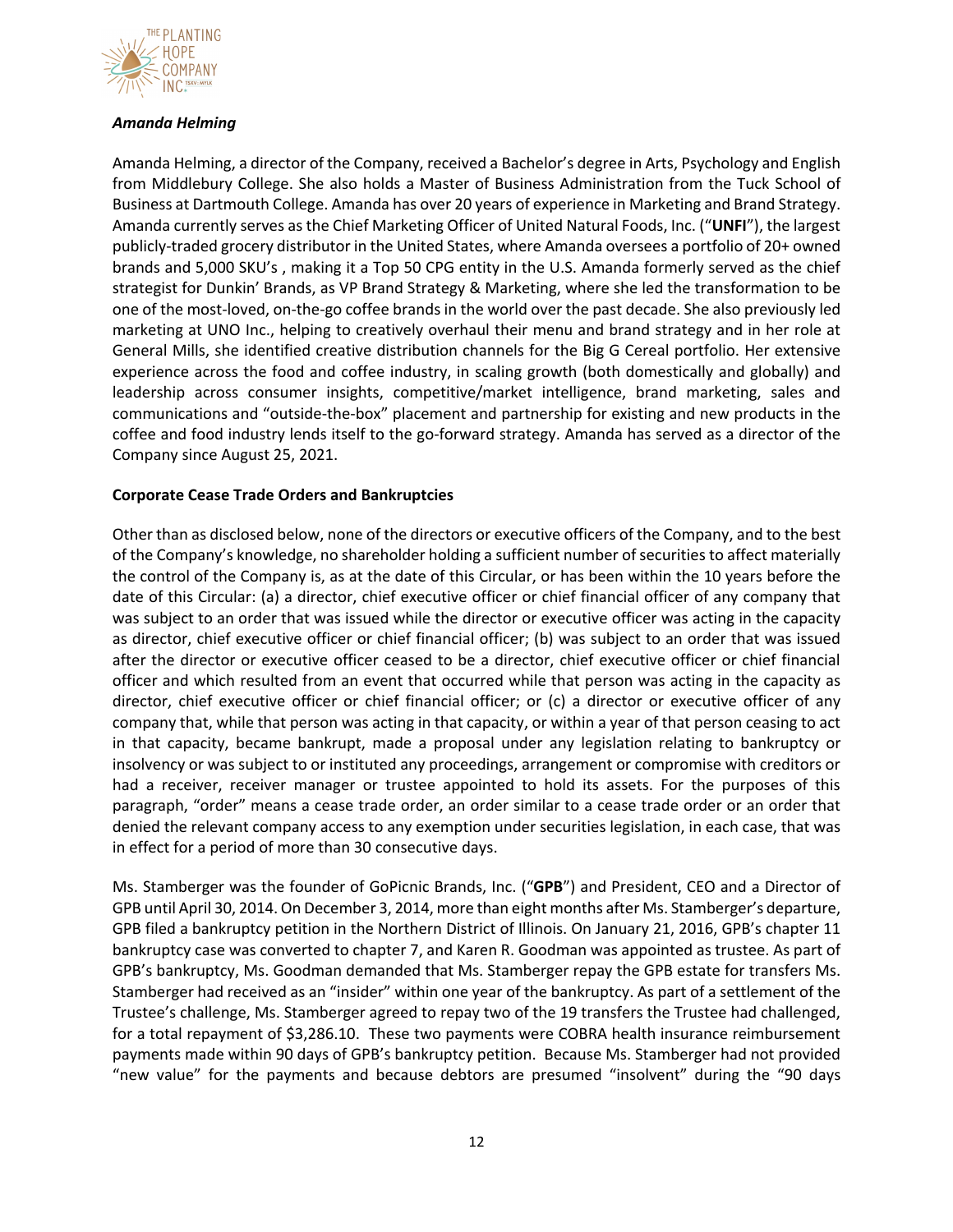

immediately preceding" the petition date, no statutory defenses were available to Ms. Stamberger with respect to these two payments.

## **CORPORATE GOVERNANCE DISCLOSURE**

In accordance with National Instrument 58-101 – *Disclosure of Corporate Governance Practices* ("**NI 58- 101**") and National Policy 58-201 – *Corporate Governance Guidelines*, the Company is required to disclose certain information regarding its corporate governance practices. The Company is providing the following disclosure required by Form 58-101F2 *Corporate Governance Disclosure (Venture Issuers)*.

### **Board of Directors**

The Board of Directors currently consists of five (5) directors, namely Julia Stamberger, Saundra Linn, Kay Wong-Alafriz, Shelley Diamond and Amanda Helming. NI 58-101 suggests that the board of directors of every reporting issuer should be constituted with a majority of individuals who qualify as "independent" directors as defined under NI 52-110 – *Audit Committees* ("**NI 52-110**"), which provides that a director is independent if he or she has no direct or indirect "material relationship" with the Company. A "material relationship" is defined as a relationship which could, in the view of the Board of Directors, reasonably interfere with the exercise of a director's independent judgement.

Julia Stamberger is not considered independent by the Board of Directors as she is an executive officer of the Company.Saundra Linn, Kay Wong-Alafriz, Shelley Diamond and Amanda Helming are considered independent and facilitate the Board of Directors' independent supervision over management.

## **Directorships**

The existing directors of the Company are not presently directors of other reporting issuers in Canada or elsewhere.

### **Orientation and Continuing Education**

When new directors are appointed, they receive orientation, commensurate with their previous experience, on the Company's assets, business and industry, as well as education related to public company governance including in the areas of timely disclosure and insider trading.

Board meetings and additional education and training sessions have included and may continue to include presentations by the Company's management, advisors, and employees to give the directors additional insight into the Company's business, policies and objectives, as well as information and training relevant to the execution of fiduciary duties related to their role as a director of a publicly traded company.

### **Ethical Business Conduct**

The Board of Directors has not adopted a formal written code of ethics. The Board of Directors expects that fiduciary duties placed on individual directors by the Company's governing corporate legislation and the common law, as well as provisions under corporate legislation for required disclosures by directors and senior officers to the Company of transactions with the Company in which they may have an interest and of any other conflicts of duties and interests, are sufficient to ensure that these persons conduct themselves in the best interests of the Company. From time to time, the Board of Directors will review the need or desire to adopt a code of ethics.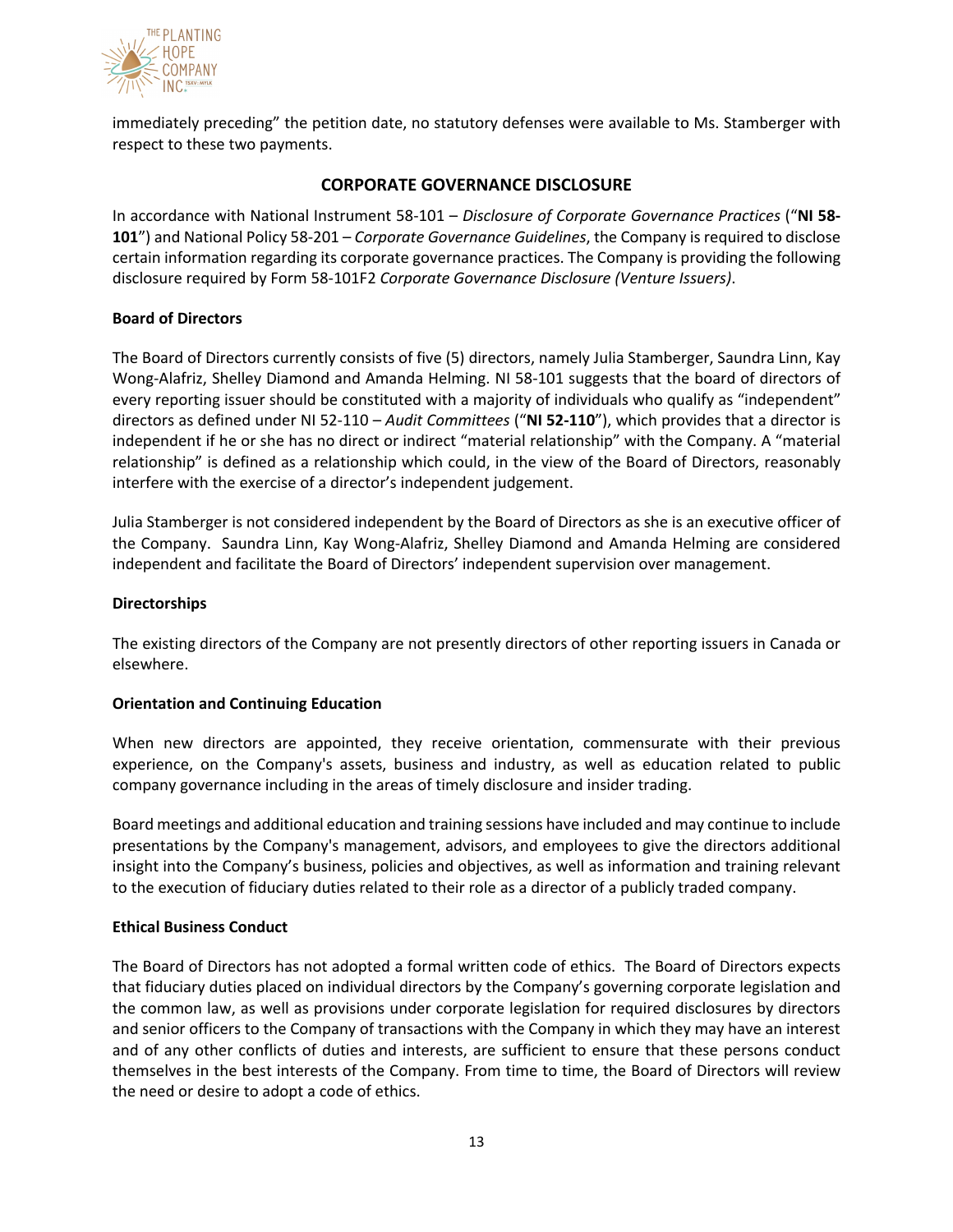

## **Nomination of Directors**

The Board of Directors has appointed a formal Governance, Nominating and Compensation Committee (the "**GNC Committee**") and has adopted a written charter setting forth the responsibilities, powers and operations of the GNC Committee. The members of the GNC Committee are Saundra Linn (Chair), Amanda Helming and Shelley Diamond. The GNC Committee is tasked with reviewing the nomination of directors with the appropriate mix of skills and experience to the Board of Directors. Further the GNC Committee is responsible for board effectiveness and corporate governance.

## **Compensation**

The Board of Directors has appointed a formal GNC Committee, as outlined under "*Nomination of Directors*" above. Directors periodically review the adequacy and form of compensation of the directors and executive officers of the Company to ensure that the compensation realistically reflects the responsibilities and risks involved in being an effective director or officer. All compensation arrangements between the Company and any director or officer of the Company or between any subsidiary of the Company and any director or officer of the Company must be approved by the independent directors.

### **Other Board Committees**

The Board of Directors of the Company does not have any standing committees other than the Audit Committee and the GNC Committee.

### **Assessments**

The Board will annually review its own performance and effectiveness as well as the effectiveness and performance of any committees. The current Board was appointed effective August 25, 2021 and is scheduled to complete its annual review in fall 2022. Effectiveness is subjectively measured by comparing actual corporate results with stated objectives. The contributions of individual directors are informally monitored by other Board members, bearing in mind the business strengths of the individual and the purpose of originally nominating the individual to the Board.

The Board monitors the adequacy of information given to directors, communication between the Board and management and the strategic direction and processes of the Board and its committee(s).

The Board believes its corporate governance practices are appropriate and effective for the Company, given its size and operations. The Company's corporate governance practices allow the Company to operate efficiently, with checks and balances that control and monitor management and corporate functions without excessive administration burden.

# **AUDIT COMMITTEE DISCLOSURE**

The audit committee of the Board of Directors (the "**Audit Committee**") provides assistance to the Board of Directors in fulfilling its legal fiduciary obligations with respect to matters involving accounting, auditing, financial reporting, internal control and legal compliance functions of the Company. Pursuant to National Instrument 52-110 *Audit Committees* ("**NI 52-110**"), the Company is required to disclose certain information with respect to its Audit Committee, as summarized below.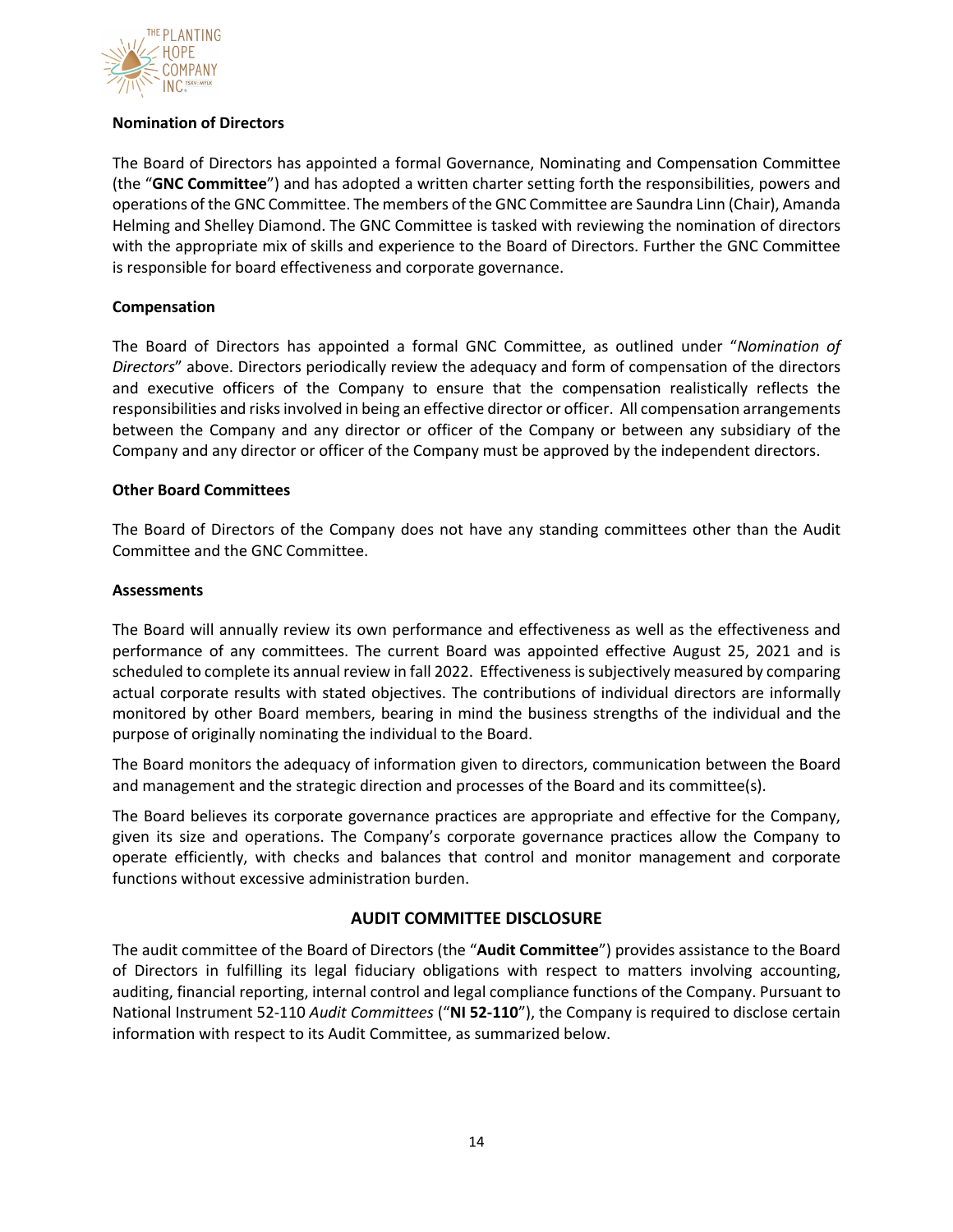

## **Audit Committee Charter**

Pursuant to NI 52-110, the Company's Audit Committee is required to have a charter, the full text of which is attached as Appendix "A" to this Circular.

## **Composition of the Audit Committee**

As at the date of this Circular, the Audit Committee is composed of the following directors:

| <b>Name</b>              | Independent <sup>(1)</sup><br>(Yes/No) | Financially Literate <sup>(1)</sup><br>(Yes/No) |
|--------------------------|----------------------------------------|-------------------------------------------------|
| Kay Wong-Alafriz (Chair) | Yes                                    | Yes                                             |
| Saundra Linn             | Yes                                    | Yes                                             |
| Amanda Helming           | Yes                                    | Yes                                             |

Note:

(1) As defined in 52-110.

### **Relevant Education and Experience**

Collectively, the Audit Committee has the education and experience to fulfill the responsibilities outlined in the Audit Committee Charter. Please see "*Biographies of Proposed Directors*" above for the biographies and relevant education and experience for the audit committee members.

### **Audit Committee Oversight**

At no time since the commencement of the Company's most recently completed financial year has a recommendation of the Audit Committee to nominate or compensate an external auditor not been adopted by the Company's Board of Directors.

### **Reliance on Certain Exemptions**

At no time since the commencement of the Company's most recently completed financial year has the Company relied on the exemption in section 2.4 of NI 52-110 (*De Minimis Non-audit Services*), subsection 6.1.1(4) of NI 52-110 (*Circumstances Affecting the Business or Operations of the Venture Issuer*), subsection 6.1.1(5) of NI 52-110 (*Events Outside Control of Member*), subsection 6.1.1(6) (*Death, Incapacity or Resignation*) or an exemption from NI 52-110, in whole or in part, granted under Part 8 (*Exemption*) of NI 52-110 by a securities regulatory authority or regulator.

### **Pre-approval Policies and Procedures for Non-Audit Services**

The Audit Committee is authorized pursuant to the Audit Committee Charter to pre-approve all non-audit services not prohibited by law to be provided by the external auditors of the Company.

### **External Auditor Service Fees (By Category)**

The aggregate fees billed by the Company's external auditor in each of the last two financial years of the Company for services in each of the categories indicated are as follows: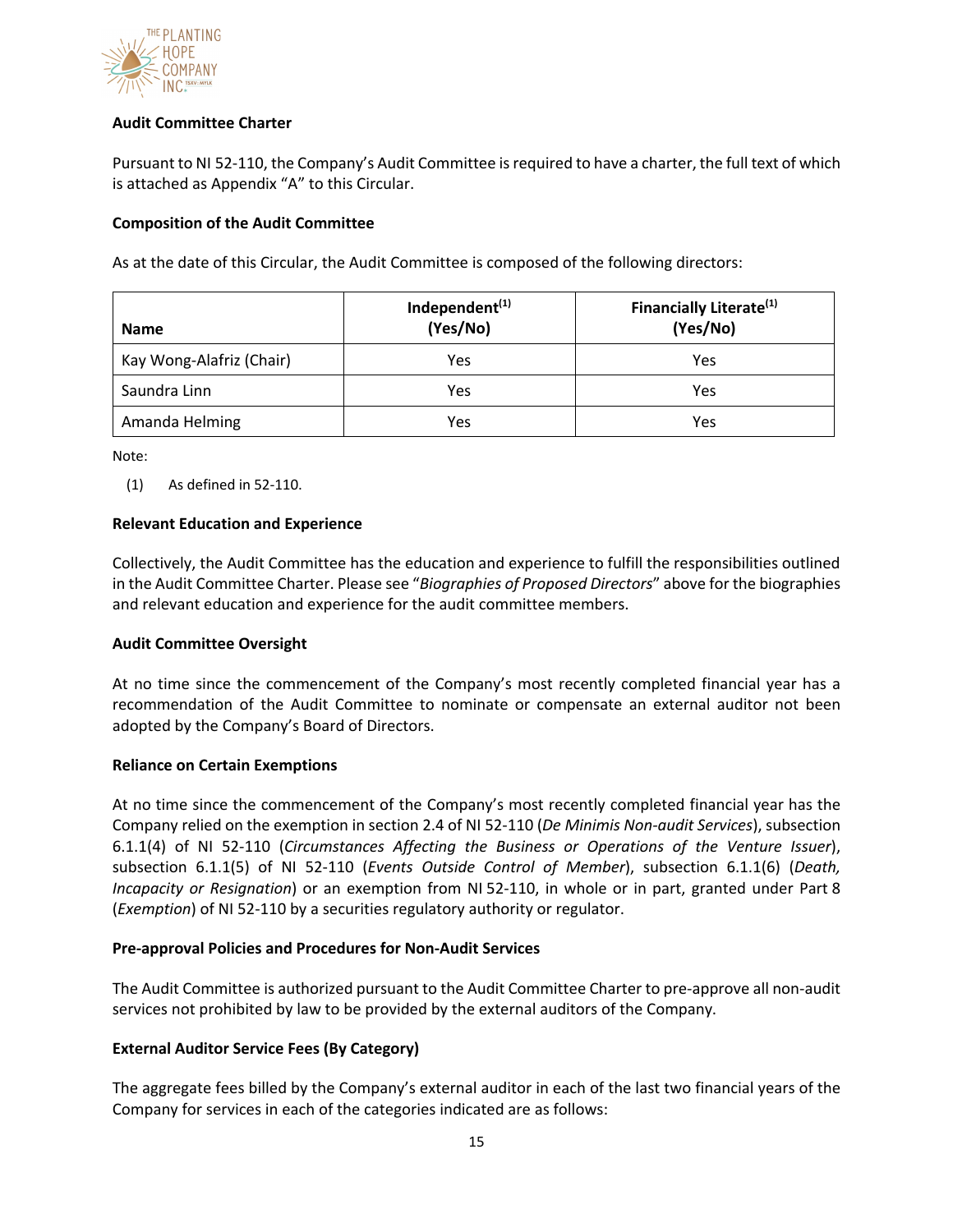

| <b>Fiscal Year Ended</b> | Audit Fees <sup>(1)</sup> | Audit Related Fees <sup>(2)</sup> | Tax Fees <sup>(3)</sup> | All Other Fees <sup>(4)</sup> |
|--------------------------|---------------------------|-----------------------------------|-------------------------|-------------------------------|
| December 31, 2021        | \$152,796                 | \$45,809                          | Nil                     | Nil                           |
| December 31, 2020        | \$12,920                  | Nil                               | Nil                     | Nil                           |

Notes:

- (1) "Audit Fees" include fees necessary to perform the annual audit of the Company's consolidated financial statements. Audit Fees include fees for review of tax provisions and for accounting consultations on matters reflected in the financial statements. Audit fees also include audit or other attest services required by legislation or regulation, such as comfort letters, consents, reviews of security filings, and statutory audits and quarterly reviews.
- (2) "Audit-Related Fees" include services that are traditionally performed by the auditor. These audit-related services include quarterly financial statement reviews, employee benefit audits, due diligence assistance, accounting consultations on proposed transactions, internal control reviews, and audit or attest services not required by legislation or regulation.
- (3) "Tax Fees" include fees for all tax services other than those included in "Audit Fees" and "Audit-Related Fees". This category includes fees for tax compliance, tax planning, and tax advice. Tax planning and tax advice includes assistance with tax audits and appeals, tax advice related to mergers and acquisitions, and requests for rulings or technical advice from tax authorities.
- (4) "All Other Fees" pertains to products and services other than services reported under the other categories.

### **Venture Issuers Exemption**

The Company is relying upon the exemption in section 6.1 of NI 52-110 which exempts "venture issuers" from the requirements of Part 3 (*Composition of the Audit Committee*) and Part 5 (*Reporting Obligations)* of NI 52-110.

### **DIRECTOR AND NAMED EXECUTIVE OFFICER COMPENSATION**

The Company is required to provide the following disclosure relating to director and executive officer compensation pursuant to Form 51-102F6V *Statement of Executive Compensation – Venture Issuers*.

### **Director and Named Executive Officer Compensation Excluding Compensation Securities**

### *Named Executive Officers*

Set out below are particulars of compensation paid to the following persons (the "**Named Executive Officers**" or "**NEOs**"): (a) each individual who, in respect of the Company, during any part of the most recently completed financial year, served as chief executive officer, including an individual performing functions similar to a chief executive officer ("**CEO**"); (b) each individual who, in respect of the Company, during any part of the most recently completed financial year, served as chief financial officer, including an individual performing functions similar to a chief financial officer ("**CFO**"); (c) in respect of the Company and its subsidiaries, the next most highly compensated executive officer other than the CEO and CFO at the end of the most recently completed financial year whose total compensation was more than \$150,000, as determined in accordance with applicable securities rules, for that financial year; and (d) each individual who would be a NEO under paragraph (c) but for the fact that the individual was neither an executive officer of the Company, nor acting in a similar capacity, at the end of that financial year.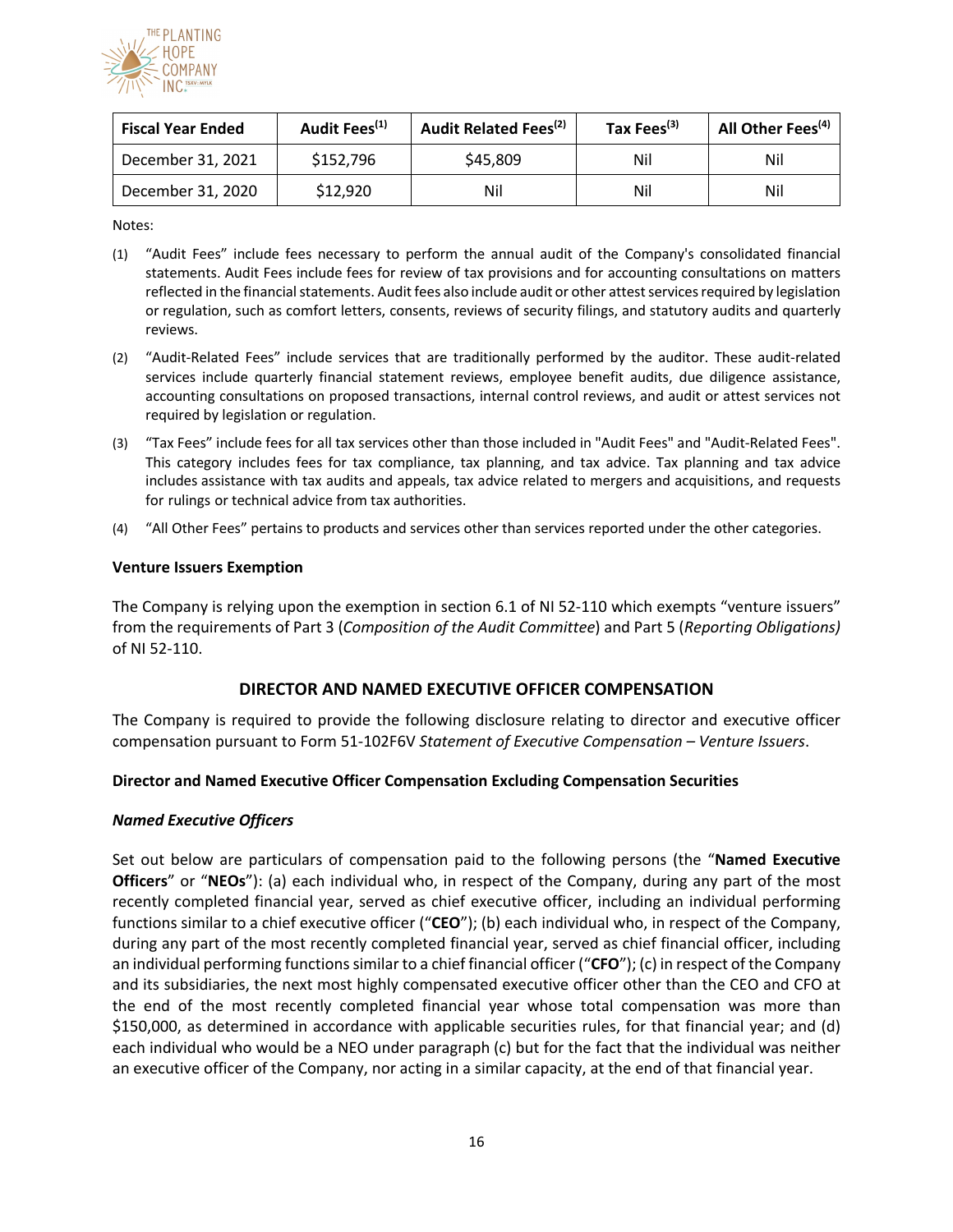

During the year ended December 31, 2021, the Company had three (3) Named Executive Officers, namely Julia Stamberger (CEO); Kohmela Grier (CFO); and Susan Walters-Flood (Chief Operating Officer ("**COO**")).

## *Table of Compensation Excluding Compensation Securities*

The following table sets out compensation paid, payable, awarded, granted, given, or otherwise provided, directly or indirectly, by the Company or a subsidiary of the Company, to each applicable NEO and director, in any capacity, for each of the Company's financial years ended December 31, 2021 and 2020.

| Table of Compensation (excluding compensation securities) (All figures expressed in US\$) |              |                                                                |                      |                                      |                                        |                                               |                                      |
|-------------------------------------------------------------------------------------------|--------------|----------------------------------------------------------------|----------------------|--------------------------------------|----------------------------------------|-----------------------------------------------|--------------------------------------|
| <b>Name and position</b>                                                                  | Year         | Salary,<br>consulting fee,<br>retainer or<br>commission<br>(5) | <b>Bonus</b><br>(\$) | Committee or<br>meeting fees<br>(\$) | Value of<br>perquisites<br>$(5)^{(7)}$ | Value of all<br>other<br>compensation<br>(\$) | <b>Total</b><br>compensation<br>(\$) |
| Julia Stamberger <sup>(1)</sup>                                                           | 2021         | 72,547                                                         | Nil                  | Nil                                  | Nil                                    | Nil                                           | 72,547                               |
| CEO, Chair & Director                                                                     | 2020         | Nil                                                            | Nil                  | Nil                                  | Nil                                    | Nil                                           | Nil                                  |
| Kohmela Grier <sup>(2)</sup>                                                              | 2021         | 62,885                                                         | Nil                  | Nil                                  | Nil                                    | $6.475^{(4)}$                                 | 69,360                               |
| <b>CFO</b>                                                                                | 2020         | Nil                                                            | Nil                  | Nil                                  | Nil                                    | Nil                                           | Nil                                  |
| Susan Walters-Flood <sup>(3)</sup>                                                        | 2021         | 84,682                                                         | Nil                  | Nil                                  | Nil                                    | 7,525(54                                      | 92,207                               |
| COO                                                                                       | 2020         | Nil                                                            | Nil                  | Nil                                  | Nil                                    | Nil                                           | Nil                                  |
| Saundra Linn <sup>(5)</sup>                                                               | 2021         | Nil                                                            | Nil                  | Nil                                  | Nil                                    | Nil                                           | Nil                                  |
| Director                                                                                  | 2020         | Nil                                                            | Nil                  | Nil                                  | Nil                                    | Nil                                           | Nil                                  |
| Kay Wong-Alafriz <sup>(5)</sup>                                                           | 2021         | Nil                                                            | Nil                  | Nil                                  | Nil                                    | Nil                                           | Nil                                  |
| Director                                                                                  | 2021         | Nil                                                            | Nil                  | Nil                                  | Nil                                    | Nil                                           | Nil                                  |
| Shelley Diamond <sup>(5)</sup>                                                            | 2021         | Nil                                                            | Nil                  | Nil                                  | Nil                                    | Nil                                           | Nil                                  |
| <b>Director</b>                                                                           | 2020         | Nil                                                            | Nil                  | Nil                                  | Nil                                    | Nil                                           | Nil                                  |
| Amanda Helming <sup>(5)</sup>                                                             | 2021         | Nil                                                            | Nil                  | Nil                                  | Nil                                    | Nil                                           | Nil                                  |
| <b>Director</b>                                                                           | 2020         | Nil                                                            | Nil                  | Nil                                  | Nil                                    | Nil                                           | Nil                                  |
| Leighton Bocking <sup>(6)</sup><br>Former Director, CEO<br>and Corporate Secretary        | 2021<br>2020 | Nil<br>Nil                                                     | Nil<br>Nil           | Nil<br>Nil                           | Nil<br>Nil                             | Nil<br>Nil                                    | Nil<br>Nil                           |

Notes:

- (1) Ms. Stamberger was appointed a director of the Company on August 25, 2021 and as CEO and Chair of the Board on September 2, 2021. She has not received any compensation for her services as a director. Ms. Stamberger's annual salary, effective August 25, 2021 was US \$127,500. Ms. Stamberg's annual base salary was increased to US \$225,000 on November 15, 2021, following the closing of the Company's initial public offering on November 12, 2021.
- (2) Ms. Grier was appointed CFO on September 2, 2021 and her annual base salary was US \$180,000. Ms. Grier's annual base salary was increased to US \$185,000 on November 15, 2021, following the closing of the Company's initial public offering on November 12, 2021.
- (3) Ms. Walters-Flood was appointed Chief Operating Officer of the Company on September 2, 2021and her annual base salary was US \$175,000. Ms. Walters-Flood's annual base salary was increased to US \$215,000 on November 15, 2021, following the closing of the Company's initial public offering on November 12, 2021.
- (4) 401(k) matching capped at 3.5%.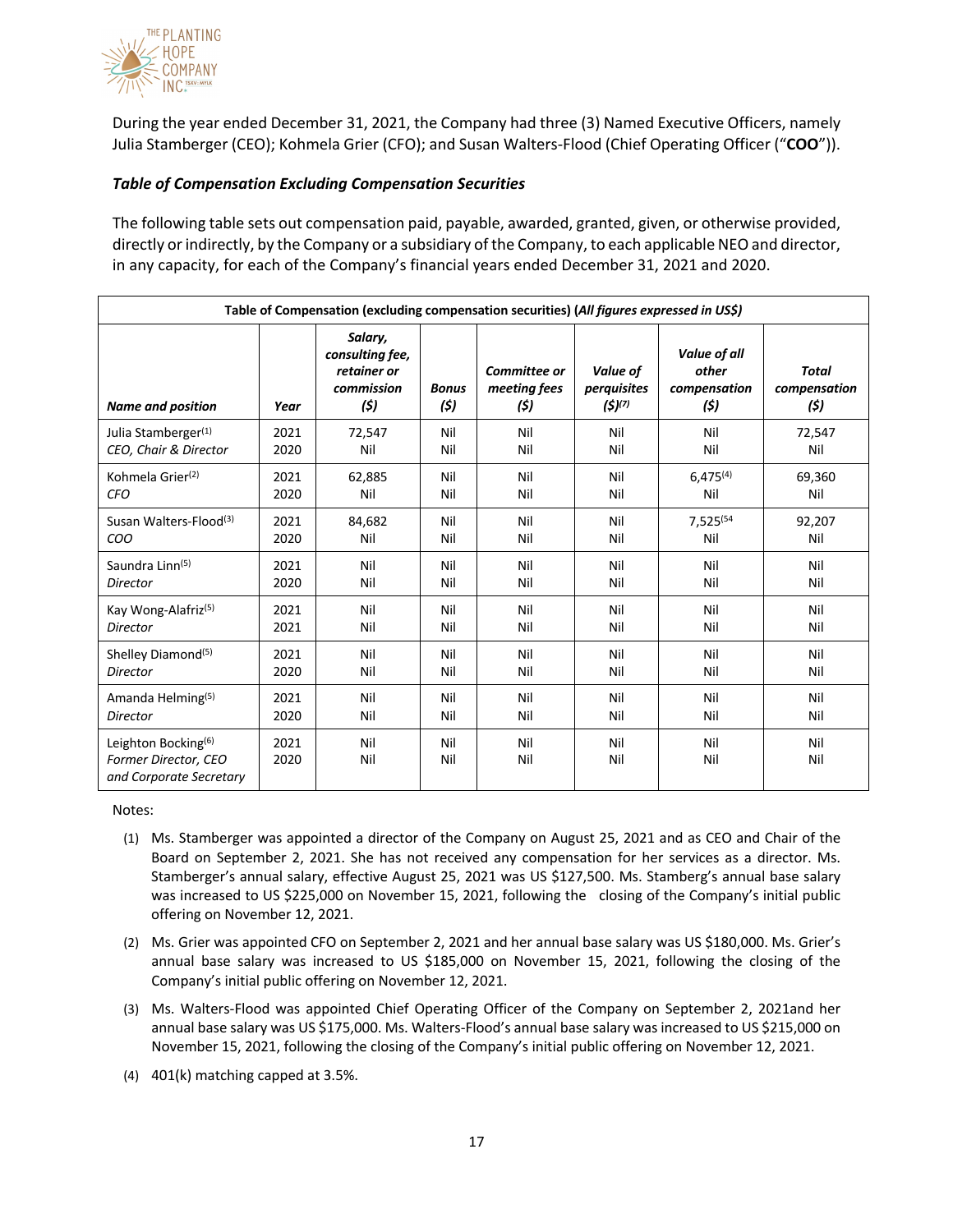

- (5) Appointed a director of the Company on August 25, 2021. There is no cash component to independent director compensation.
- (6) Mr. Bocking was a director, CEO and Corporate Secretary of the Company from December 10, 2020 to August 25, 2021. Mr. Bocking then held the role of Corporate Secretary of the Company from September 2, 2021 to October 1, 2021.
- (7) Perquisites that are not generally available to all employees did not exceed \$15,000.

### **External Management Companies**

None of the NEOs or directors of the Company have been retained or employed by an external management company which has entered into an understanding, arrangement or agreement with the Company to provide executive management services to the Company, directly or indirectly.

#### **Stock Options and Other Compensation Securities**

The following table discloses all compensation securities granted or issued to each NEO and director by the Company or one of its subsidiaries in the financial year ended December 31, 2021, for services provided or to be provided, directly or indirectly, to the Company or any of its subsidiaries and the total amount of compensation securities held as at the Company's financial year end of December 31, 2021.

| Compensation Securities granted in the year ended December 31, 2021 |                                                    |                                                                                                                                    |                                         |                                                                     |                                                                                                            |                                                                                                    |                           |                                                                                         |
|---------------------------------------------------------------------|----------------------------------------------------|------------------------------------------------------------------------------------------------------------------------------------|-----------------------------------------|---------------------------------------------------------------------|------------------------------------------------------------------------------------------------------------|----------------------------------------------------------------------------------------------------|---------------------------|-----------------------------------------------------------------------------------------|
| Name                                                                | Type of<br>compensation<br>security                | Number of<br>compensation<br>securities,<br>number of<br>underlying<br>securities,<br>and<br>percentage of<br>class <sup>(1)</sup> | Date of<br>issue or<br>grant<br>(M/D/Y) | Issue,<br>conversion<br>or exercise<br>price<br>(CAD <sub>5</sub> ) | Closing<br>price of<br>security or<br>underlying<br>security on<br>date of<br>grant<br>(CAD <sup>5</sup> ) | Closing<br>price of<br>security or<br>underlying<br>security at<br>year end<br>(CAD <sub>5</sub> ) | Expiry<br>date<br>(M/D/Y) | Total amount<br>of<br>compensatio<br>n securities<br>held as at<br>December 31,<br>2021 |
| Julia<br>Stamberger<br>CEO, Chair<br>& Director                     | Warrants <sup>(3)</sup><br>Warrants <sup>(2)</sup> | 110,000<br>(1.2%)<br>36,000<br>(0.39%)                                                                                             | 08/31/21<br>08/31/21                    | \$0.25<br>\$1.00                                                    | N/A<br>N/A                                                                                                 | \$1.06<br>N/A                                                                                      | 11/11/26<br>11/11/26      | 146,000                                                                                 |
| Kohmela<br>Grier<br><b>CFO</b>                                      | Warrants $(3)$                                     | 70,000<br>(0.76%)                                                                                                                  | 08/31/21                                | \$0.25                                                              | N/A                                                                                                        | \$1.06                                                                                             | 11/11/26                  | 70,000                                                                                  |
| Susan<br>Walters-<br>Flood<br>COO                                   | Warrants <sup>(3)</sup>                            | 110,000<br>(1.2%)                                                                                                                  | 08/31/21                                | \$0.25                                                              | N/A                                                                                                        | \$1.06                                                                                             | 11/11/26                  | 110,000                                                                                 |
| Saundra<br>Linn<br>Director                                         | Options<br>Warrants <sup>(3)</sup>                 | 180,000<br>(15%)<br>30,000<br>(0.54%)                                                                                              | 12/02/21<br>08/31/21                    | $$0.65^{(6)}$$<br>\$0.25                                            | \$0.68<br>N/A                                                                                              | \$1.06<br>\$1.06                                                                                   | 12/02/26<br>11/11/26      | 210,000                                                                                 |
| Kay Wong-<br>Alafriz<br>Director                                    | Options<br>Warrants <sup>(3)</sup>                 | 145,000<br>(12%)<br>30,000<br>(0.33%)                                                                                              | 12/02/21<br>08/31/21                    | $$0.65^{(6)}$$<br>\$0.25                                            | \$0.68<br>N/A                                                                                              | \$1.06<br>\$1.06                                                                                   | 12/02/26<br>11/11/26      | 175,000                                                                                 |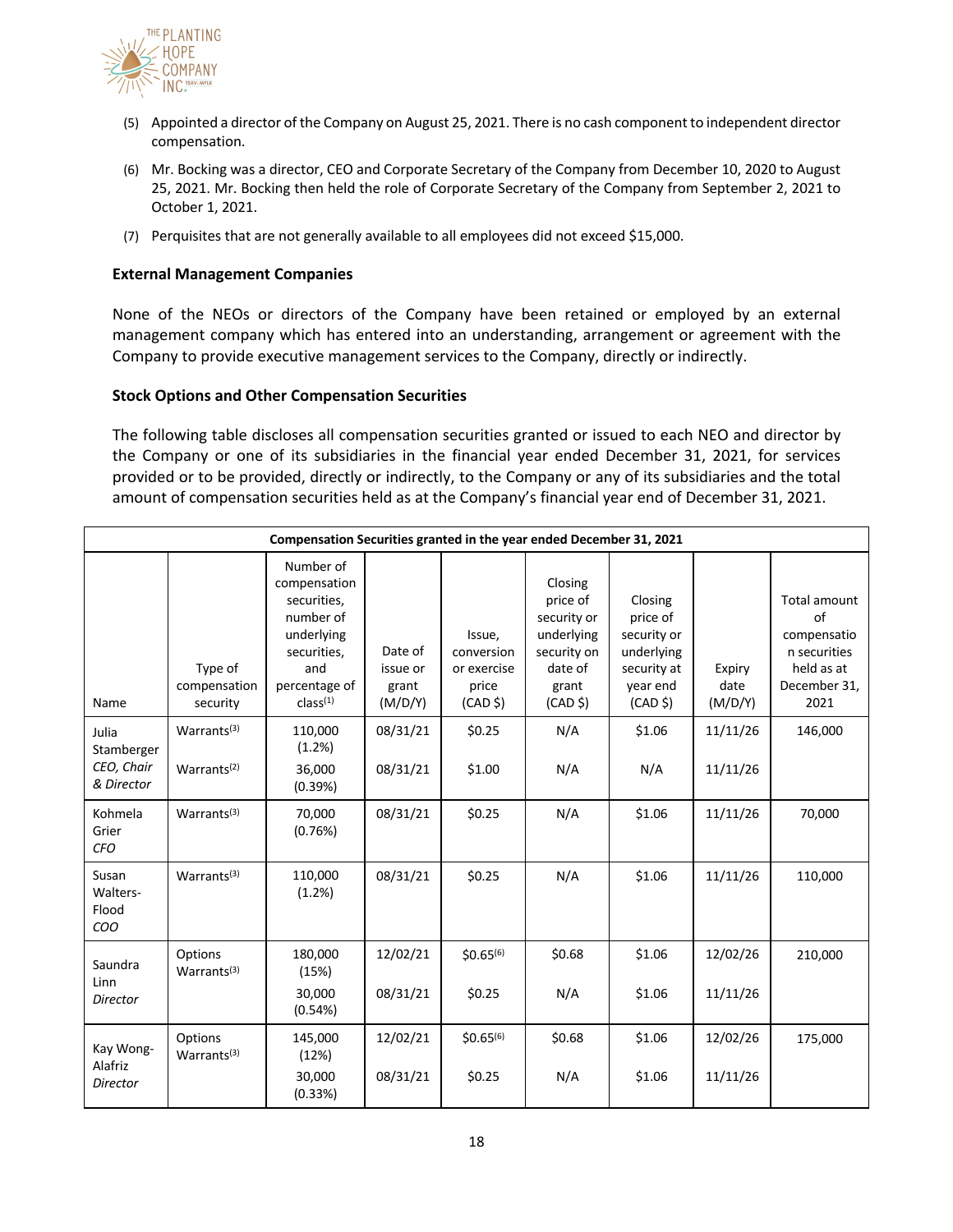

| Compensation Securities granted in the year ended December 31, 2021 |                                     |                                                                                                                                    |                                         |                                                                     |                                                                                                            |                                                                                                    |                           |                                                                                         |
|---------------------------------------------------------------------|-------------------------------------|------------------------------------------------------------------------------------------------------------------------------------|-----------------------------------------|---------------------------------------------------------------------|------------------------------------------------------------------------------------------------------------|----------------------------------------------------------------------------------------------------|---------------------------|-----------------------------------------------------------------------------------------|
| Name                                                                | Type of<br>compensation<br>security | Number of<br>compensation<br>securities,<br>number of<br>underlying<br>securities,<br>and<br>percentage of<br>class <sup>(1)</sup> | Date of<br>issue or<br>grant<br>(M/D/Y) | Issue,<br>conversion<br>or exercise<br>price<br>(CAD <sub>5</sub> ) | Closing<br>price of<br>security or<br>underlying<br>security on<br>date of<br>grant<br>(CAD <sub>5</sub> ) | Closing<br>price of<br>security or<br>underlying<br>security at<br>year end<br>(CAD <sub>5</sub> ) | Expiry<br>date<br>(M/D/Y) | Total amount<br>of<br>compensatio<br>n securities<br>held as at<br>December 31,<br>2021 |
| Shelley<br>Diamond<br><b>Director</b>                               | Options<br>Warrants <sup>(3)</sup>  | 120,000<br>(10%)<br>30,000<br>(0.33%)                                                                                              | 12/02/21<br>08/31/21                    | $$0.65^{(6)}$$<br>\$0.25                                            | \$0.68<br>N/A                                                                                              | \$1.06<br>\$1.06                                                                                   | 12/02/26<br>11/11/26      | 150,000                                                                                 |
| Amanda<br><b>Helming</b><br>Director                                | Options<br>Warrants <sup>(3)</sup>  | 140,000<br>(11%)<br>30,000<br>(0.33%)                                                                                              | 12/02/21<br>08/31/21                    | $$0.65^{(6)}$$<br>\$0.25                                            | \$0.68<br>N/A                                                                                              | \$1.06<br>\$1.06                                                                                   | 12/02/26<br>11/11/26      | 170,000                                                                                 |

Notes:

- (1) Percentages based on 9,180,000 Performance Warrants and 1,225,000 Options outstanding as of the date of this Circular. The numbers indicated represent both the number of compensation securities and the number of underlying securities. Aggregate Options granted to each optionee represent less than 1% of the outstanding Shares as at December 31, 2021.
- (2) Performance warrants of the Company ("**Performance Warrants**") exercisable upon vesting to acquire Multiple Voting Shares.
- (3) Performance Warrants exercisable upon vesting to acquire Subordinate Voting Shares.
- (4) Options vest as follows: 30% on the first anniversary of the date of grant; 30% on the second anniversary of the date of grant; and 40% on the third anniversary of the date of grant.

No compensation security had been re-priced, cancelled and replaced, had its term extended, or otherwise been materially modified, in the Company's financial year ended December 31, 2021.

As of the date of this Circular, the Company has 9,180,000 Performance Warrants issued and outstanding. The Performance Warrants vest in accordance with the following schedule:

| Number of<br>Performance<br><b>Warrants</b> | <b>Exercise Price</b> | <b>Vesting Condition</b>                                                                                           |
|---------------------------------------------|-----------------------|--------------------------------------------------------------------------------------------------------------------|
|                                             |                       |                                                                                                                    |
| $60,000^{(1)}$                              | \$1.00                | Company achieving Gross Revenue of US\$15,000,000 in the financial<br>year ending December 31, 2022(3)             |
| $60,000^{(1)}$                              | \$1.00                | Company achieving Gross Revenue of US\$30,000,000 in the financial<br>year ending December 31, 2023 <sup>(3)</sup> |
| $60,000^{(1)}$                              | \$1.00                | Company achieving Gross Revenue of US\$50,000,000 in the financial<br>year ending December 31, 2024 <sup>(3)</sup> |
| $3,150,001^{(2)}$                           | S <sub>0.25</sub>     | Company completing an initial public offering                                                                      |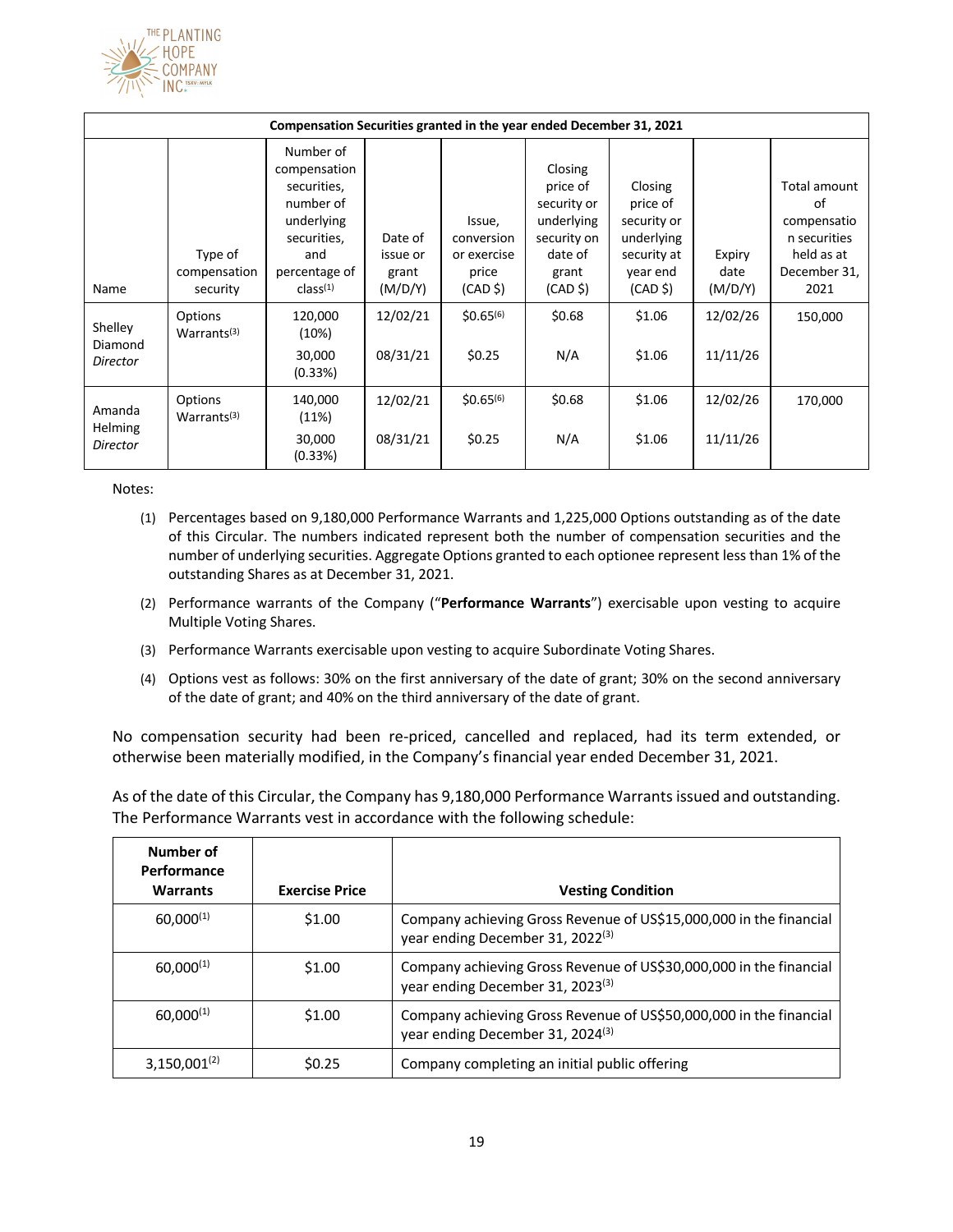

| $3,199,998^{(2)}$ | \$0.25 | Company completing a financing subsequent to the initial public<br>offering for minimum gross aggregate proceeds of \$10,000,000 |
|-------------------|--------|----------------------------------------------------------------------------------------------------------------------------------|
| $2,650,001^{(2)}$ | \$0.25 | Conversion or redemption of the last outstanding Convertible Note <sup>(4)</sup>                                                 |

Notes:

- (1) Each Performance Warrant exercisable upon vesting to acquire one Multiple Voting Share.
- (2) Each Performance Warrant exercisable upon vesting to acquire one Subordinate Voting Share.
- (3) "**Gross Revenue**" means gross consolidated revenue of the Company, calculated in accordance with International Financial Reporting Standards and excluding revenue earned by any entity acquired by the Company prior to the date of such acquisition.
- (4) "**Convertible Notes**" means the convertible notes of the Company issued in multiple tranches and bearing interest at a rate of 2.0% per annum, with each Convertible Note convertible at the option of the holder any time before the maturity date, being November 11, 2022, and will automatically convert on the maturity date if not previously converted.

No NEO or director of the Company exercised any compensation securities during the financial year ended December 31, 2021.

#### **Stock Option Plans and Other Incentive Plans**

The Company currently has a "fixed 20%" Stock Option Plan (the "**Legacy Plan**") which was adopted by the Board of Directors on December 2, 2021. The Legacy Plan provides an equity-based compensation mechanism to attract, retain and motivate eligible directors, officers, employees and consultants, to reward such persons by the grant under the Plan of options to purchase Subordinate Voting Shares ("**Options**") for their contributions toward the long-term goals of the Company, and to enable and encourage such persons to acquire Subordinate Voting Shares as a long-term investment. The Legacy Plan is administered by the Board of Directors of the Company. Options granted under the Legacy Plan were granted on such terms that the Board of Directors determined, subject to the limitations of the Legacy Plan and the requirements of applicable regulatory authorities. At the Meeting, Shareholders will be asked to approve an omnibus equity incentive plan, intended to replace the Legacy Plan. See "*Omnibus Equity Incentive Plan*".

#### **Employment, Consulting and Management Agreements**

Planting Hope Brands, LLC, a wholly-owned subsidiary of the Company ("**Planting Hope Brands**"), has entered into employment agreements dated effective August 25, 2021 (the "**Employment Agreements**") with the Named Executive Officers of the Company, being Julia Stamberger, Kohmela Grier and Susan Walters-Flood. The following is a summary of the material provisions of the Employment Agreements.

Pursuant to the Employment Agreements, the employees receive a base salary and are eligible to receive a bonus. As additional compensation, Planting Hope Brands agreed to grant equity awards to the employee pursuant to the terms of each Employment Agreement, with the granting of the equity awards to be completed no later than December 15, 2021. During the term of their employment and pursuant to the terms of the Employment Agreements, the employee is entitled to: participate in employee benefit plans, paid time off, reimbursement for reasonable and necessary out of pocket expenses incurred in connection with their duties, and indemnification by Planting Hope Brands in the event that the employee is made or is threatened to be made a party, or is otherwise involved in any legal action by reason of their position as an officer of Planting Hope Brands.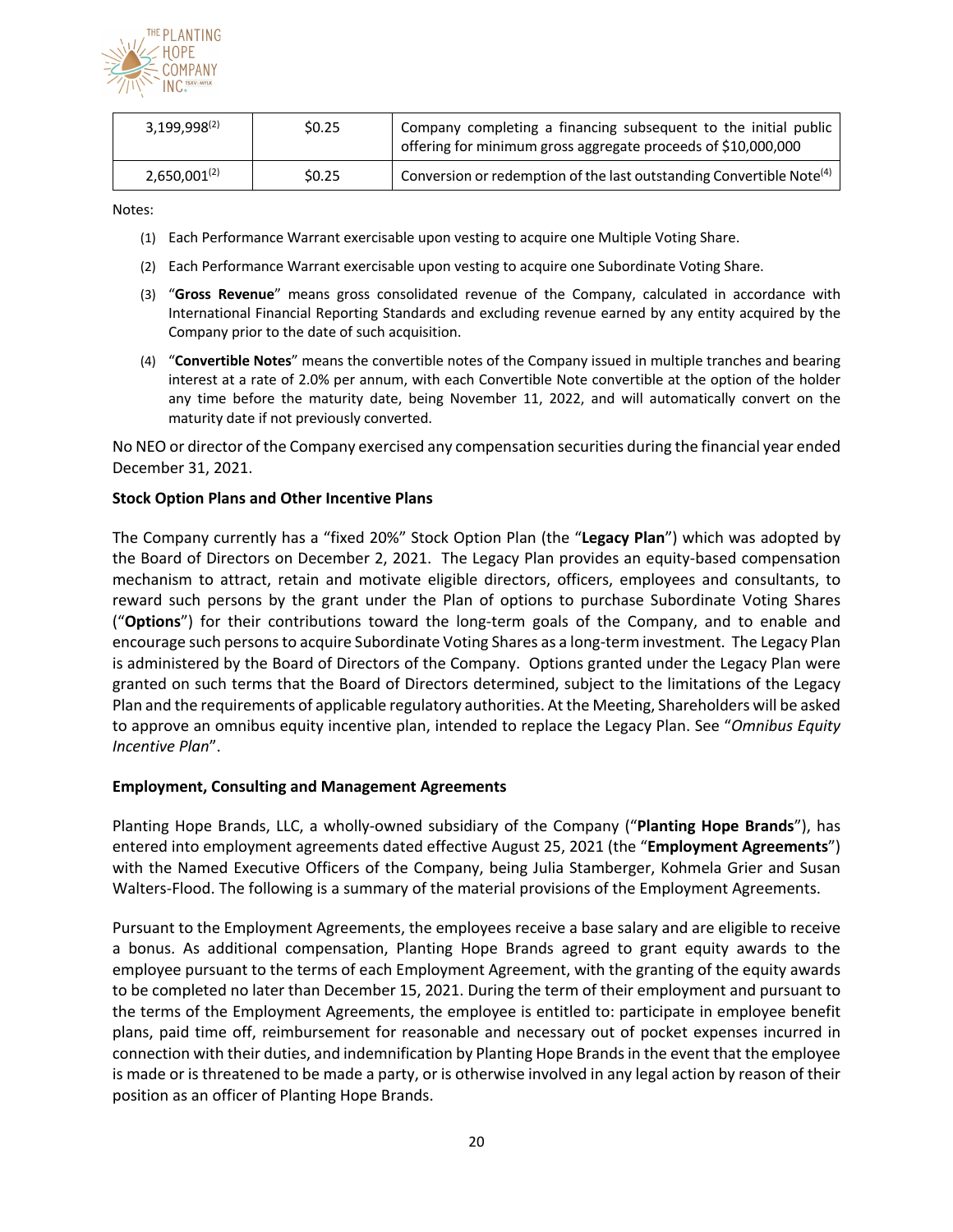

The Employment Agreements can be terminated by the employee (i) without cause at any time; and (ii) with cause not less than 60 days after the first occurrence of a termination event, including: (a) a material reduction in base salary other than a general reduction in base salary that affects all similarly situated employees in substantially the same proportions; (b) a relocation of the employee's principal place of employment by more than 45 miles unless Planting Hope Brands provides the employee with the option to work remotely; and (c) any material breach by Planting Hope Brands of any material provision of the Employment Agreement, (each, a "**Termination Event**"). The Employment Agreements can be terminated for cause by Planting Hope Brands not less than 60 days after discovering the event giving rise to the termination for cause.

If the Employment Agreement is terminated for any reason, Planting Hope Brands will pay to the employee accrued benefits consisting of: any base salary that has been earned but not paid through the date of termination, unpaid expense reimbursements, and unused paid time off that accrued through the date of termination, all on or before the time required by law but in no event more than 30 days after the employee's date of termination; and any vested benefits under the appropriate employee benefit plan.

If the Employment Agreement is terminated by Planting Hope Brands for cause, or if the employee in question terminates their employment other than on the occurrence of a Termination Event, then Planting Hope Brands shall pay to the employee the accrued benefits set out in the preceding paragraph, and the employee shall have no further rights to compensation, bonuses, or other payments/benefits. If the employee terminates their employment on the occurrence of a Termination Event, then Planting Hope Brands shall pay the employee their accrued benefit and the severance benefit. The severance benefit includes an amount equal to three months of the employee's base salary for each year of employment (including any employment with Planting Hope Brands' predecessor, Spinning Wheel IP, LLC, and prorated for partial years).

### **Oversight and Description of Director and NEO Compensation**

In determining director and NEO compensation, the GNC Committee is responsible pursuant to the GNC Committee Charter for reviewing and making recommendations to the Board of Directors with respect to the compensation policies and practices of the Company. The GNC Committee is required to perform a review and make recommendations on at least an annual basis, including reviewing the goals and objectives of the CEO, CFO, COO and CSO for the upcoming financial year and evaluating the performance of the CEO, CFO, COO and CSO relative to the goals and objectives set for the prior year. In determining the compensation of each director and NEO, the Board of Directors considers the recommendations of the GNC Committee, industry standards for similarly situated public companies and the Company's financial situation, but the Board of Directors does not have any formal objectives or criteria for determining compensation.

See "*Employment, Consulting and Management Agreements*" for compensation arrangements for the Company's NEOs.

The Company has not used any peer group to determine compensation for its directors and NEOs.

There have been no significant changes to the Company's compensation policies made after the financial year ended December 31, 2021 that could or will have an effect on director or NEO compensation.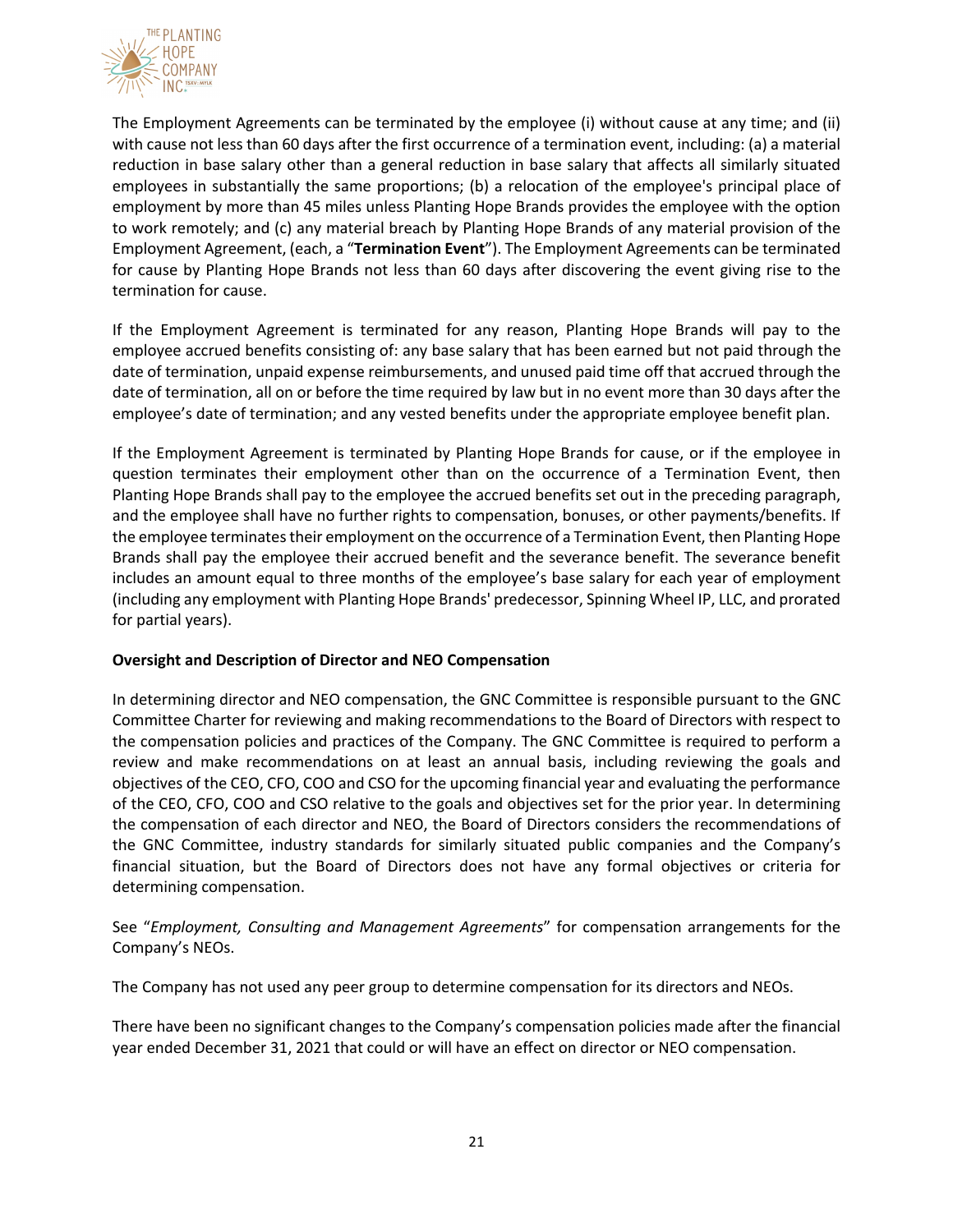

## **Pension Disclosure**

The Company does not provide a pension to any director or NEO.

# **SECURITIES AUTHORIZED FOR ISSUANCE UNDER EQUITY COMPENSATION PLANS**

Pursuant to the Legacy Plan, the Board granted Options to purchase Shares to directors, officers, employees, management company employees and consultant of the Company. The following table sets out information regarding Options issued under the Legacy Plan as at December 31, 2021.

| Plan Category                                                             | Number of securities<br>to be issued upon<br>exercise of<br>outstanding Options<br>(a) | Weighted average<br>exercise price of<br>outstanding<br>Options<br>(b) | Number of securities remaining<br>available for future issuance under<br>equity compensation plans<br>(excluding securities reflected in<br>column (a))<br>(c) |
|---------------------------------------------------------------------------|----------------------------------------------------------------------------------------|------------------------------------------------------------------------|----------------------------------------------------------------------------------------------------------------------------------------------------------------|
| Equity compensation<br>plans approved by<br>securityholders               | N/A                                                                                    | N/A                                                                    | N/A                                                                                                                                                            |
| compensation<br>Equity<br>plans <b>not approved</b> by<br>securityholders | 10,715,825                                                                             | \$0.65                                                                 | $4,762,660^{(1)}$                                                                                                                                              |
| Total                                                                     | 10,715,825                                                                             | N/A                                                                    | $4,762,660^{(1)}$                                                                                                                                              |

Notes:

(1) 15,478,485 Shares are reserved and authorized for issuance pursuant to securities granted under the Legacy Plan.

# **OMNIBUS EQUITY INCENTIVE PLAN**

At the Meeting, Shareholders will be asked to consider and, if deemed advisable, to approve, with or without variation, an ordinary resolution (the "**Omnibus Plan Resolution**") approving the new Omnibus Equity Incentive Plan of the Company (the "**Omnibus Plan**"). If adopted, the Omnibus Plan will replace the Legacy Plan.

If the Omnibus Plan is adopted by the Shareholders in replacement of the Legacy Plan, no further awards will be granted under the Legacy Plan. The Legacy Plan will however continue to be authorized for the sole purposes of facilitating the vesting and exercise of existing awards previously granted under the Legacy Plan. Once all existing awards granted under the Legacy Plan are exercised or terminated, the Legacy Plan will terminate and be of no further force or effect.

### **Recommendation of the Board**

The Board recommends that the Shareholders vote in favour of the approval of the Omnibus Plan Resolution. **The persons named in the form of proxy, unless expressly directed to the contrary in such form of proxy, will vote such proxies FOR the Omnibus Plan Resolution to approve the Omnibus Plan.**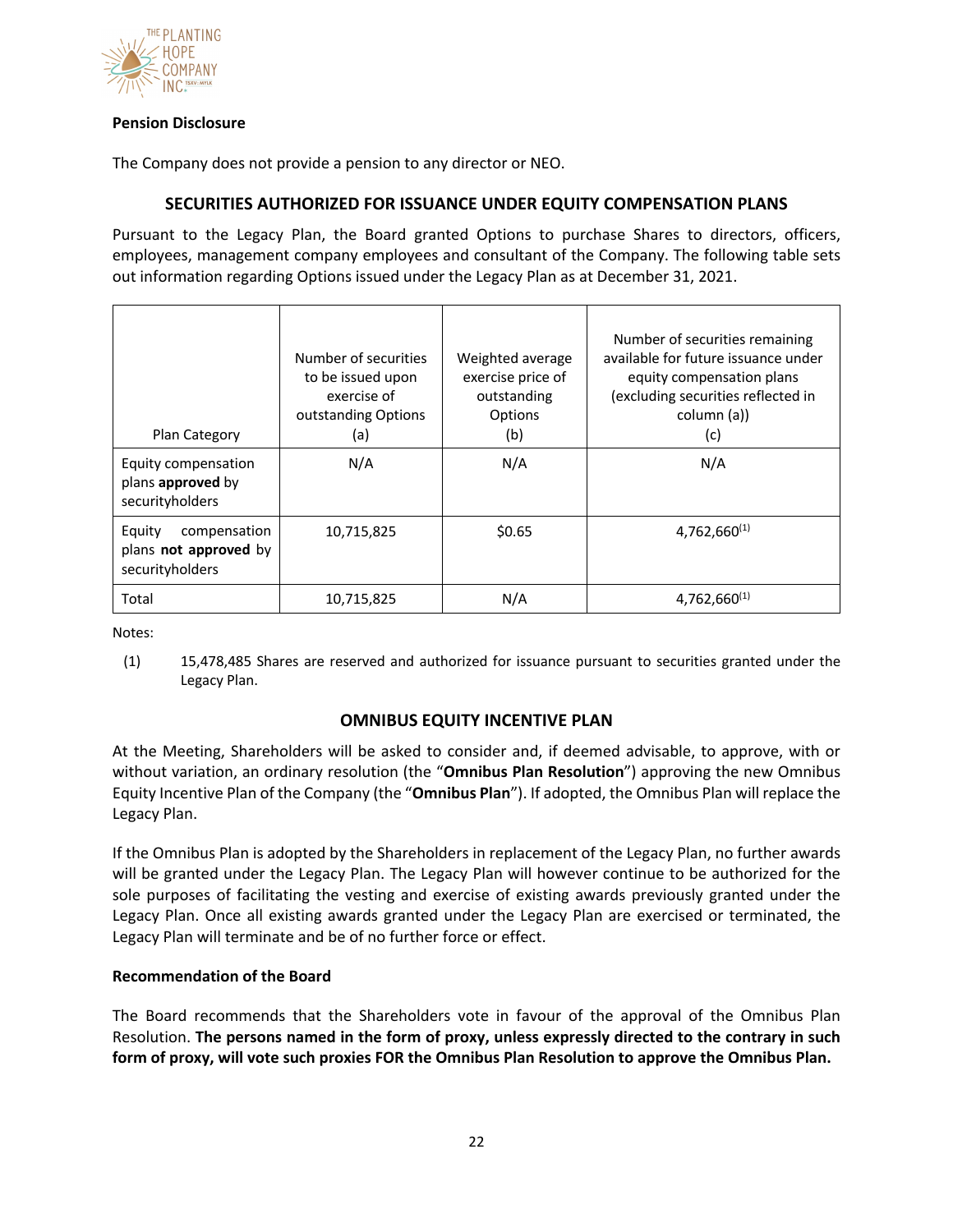

## **Reasons for Recommendation**

In support of its recommendation to the Shareholders to vote FOR the Omnibus Plan Resolution, the Board considered that the Omnibus Plan is an efficient and effective plan to provide the Company with a sharerelated mechanism to (a) to advance the interests of the Company by enhancing the ability of the Company and its subsidiaries to attract, motivate and retain employees, officers, directors, and consultants, (b) to reward such persons for their sustained contributions and (c) to encourage such persons to take into account the long-term corporate performance of the Company.

## **Eligible Participants**

Pursuant to the terms of the Omnibus Plan, individuals who are: (a) employees of the Company or any of its subsidiaries, (b) persons who work on a full time, part-time or weekly basis for the Company or any of its subsidiaries providing services normally provided by an employee and who are under the control and direction of the Company or a subsidiary, (c) non-employee directors of the Company and (d) a consultant, employee or director of a consultant, who is engaged to provide bona fide services to the Company or any of its subsidiaries, other than in relation to a distribution of securities, and who provides such services under a written contract and who spends or will spend a significant amount of time and attention on the affairs and business of the Company or a subsidiary, are eligible to participate in the Omnibus Plan.

## **Types of Awards**

The Omnibus Plan provides for the grant of options ("**Options**"). All Options will be granted by an agreement evidencing the Options granted under the Omnibus Plan (an "**Option Agreement**").

The Omnibus Plan provides for the grant of restricted share units ("**RSUs**"). All RSUs will be granted by an agreement evidencing the RSUs granted under the Omnibus Plan (a "**RSU Agreement**").

The Omnibus Plan provides for the grant of deferred share units ("**DSUs**"). All DSUs will be granted by an agreement evidencing the DSUs granted under the Omnibus Plan (a "**DSU Agreement**").

The Omnibus Plan provides for the grant of performance share units ("**PSUs**"). All PSUs will be granted by an agreement evidencing the PSUs granted under the Omnibus Plan (a "**PSU Agreement**").

The Omnibus Plan provides for the grant of share appreciation rights ("**SARs**"). All SARs will be granted by an agreement evidencing the SARs granted under the Omnibus Plan (a "**SAR Agreement**").

The Options, RSUs, DSUs, PSUs and SARs granted pursuant to the Omnibus Plan are collectively referred to as "**Awards**" in this Circular.

The Omnibus Plan provides for the grant of other share-based awards to participants ("**Other Share Based Awards**"), which awards would include the grant of Shares. All Other Share Based Awards will be granted by an agreement evidencing the Other Share Based Awards granted under the Omnibus Plan and are subject to the prior approval of the TSXV.

### **Plan Administration**

The Omnibus Plan will be administered by the Board of Directors (the "**Plan Administrator**"). The Plan Administrator has sole and complete authority, in its discretion, to: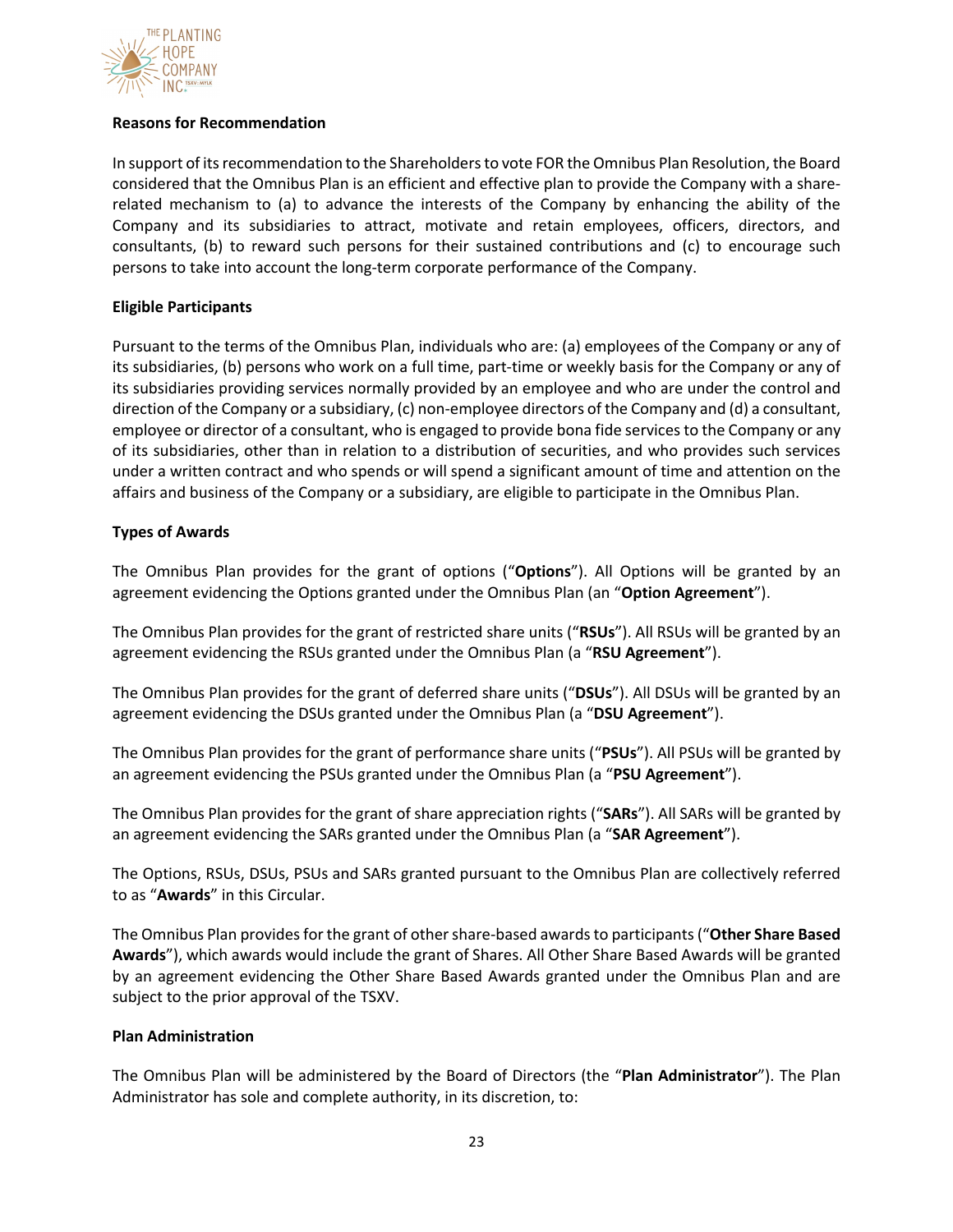

- (a) determine the eligibility for Awards to be granted and the individuals to whom grants of Awards may be made;
- (b) make grants of Awards, in such amounts, to such persons and, subject to the provisions of the Omnibus Plan, on such terms and conditions as it determines including:
	- (i) the time or times at which Awards may be granted;
	- (ii) the conditions under which: (A) Awards may be granted to participants; or (B) Awards may be forfeited to the Company, including any conditions relating to the attainment of specified performance goals;
	- (iii) the number of shares subject to the Awards;
	- (iv) the exercise price to be paid by a participant in connection with the purchase of shares subject to any Options;
	- (v) whether restrictions or limitations are to be imposed on the shares issuable pursuant to grants of any Awards, and the nature of such restrictions or limitations, if any; and
	- (vi) any acceleration of exercisability, vesting, or waiver of termination regarding any Awards, based on such factors as the Plan Administrator may determine;
- (c) establish the form or forms of Option Agreements, RSU Agreements, DSU Agreements, PSU Agreements and SAR Agreements (collectively, the "**Grant Agreements**");
- (d) cancel, amend, adjust or otherwise change the type of or the terms and conditions of any Awards under such circumstances as the Plan Administrator may consider appropriate in accordance with the provisions of the Omnibus Plan;
- (e) construe and interpret the Omnibus Plan and all Grant Agreements;
- (f) adopt, amend, prescribe and rescind administrative guidelines and other rules and regulations relating to the Omnibus Plan, including rules and regulations relating to subplans established for the purpose of satisfying applicable foreign laws or for qualifying for favorable tax treatment under applicable laws; and
- (g) make all other determinations and take all other actions necessary or advisable for the implementation and administration of the Omnibus Plan.

### **Shares Available for Awards**

The Omnibus Plan is a "fixed 20%" plan, meaning the maximum number of Shares issuable pursuant to Awards outstanding at any time under the Omnibus Plan is fixed at 20% of the number of Shares (on an as-converted to Subordinate Voting Share basis) issued and outstanding as at the date the Board of Directors adopted the Omnibus Plan. As of April 19, 2022, there were 92,365,128 Shares (on an asconverted to Subordinate Voting Share basis) issued and outstanding. Subject to adjustments as provided for under the Omnibus Plan, including certain adjustments related to options and performance awards outstanding under the Legacy Plan, the maximum number of shares issuable pursuant to Awards outstanding at any time under the Plan shall not exceed 7,297,201 Shares (on an as-converted to Subordinate Voting Share basis). To the extent any Awards (or portion(s) thereof) under the Omnibus Plan terminate, are forfeited or reacquired by the Company or are cancelled for any reason prior to exercise in full, any Shares subject to the unexercised portion of such Awards shall be added back to the number of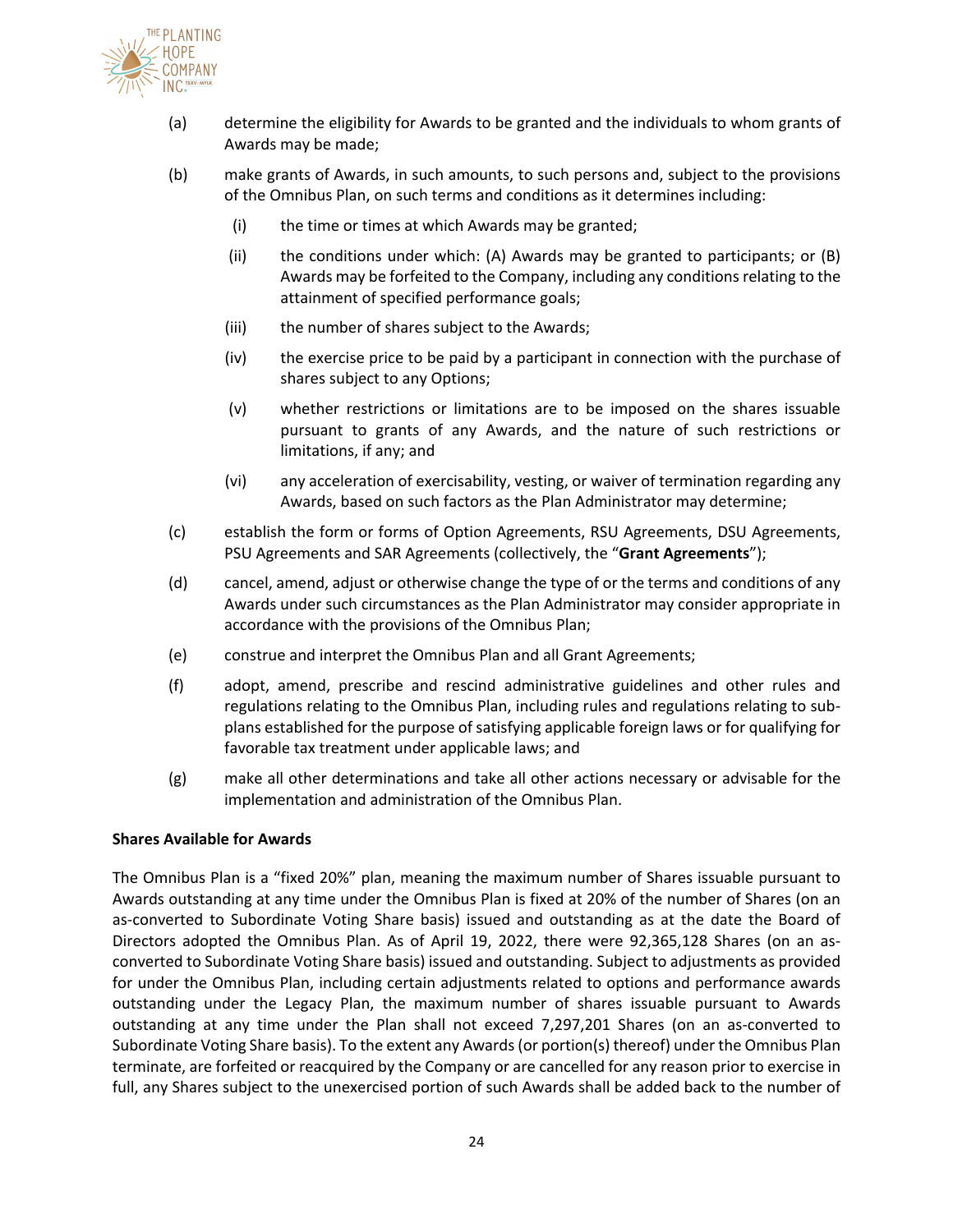

Shares reserved for issuance under the Omnibus Plan and will again become available for issuance pursuant to the exercise of or receipt of Awards granted under the Omnibus Plan.

Unless the Company obtains disinterested shareholder approval, the aggregate number of Shares: (a) issuable to any one participant under the Omnibus Plan within any 12 month period under all of the Company's security-based compensation arrangements may not exceed 5% of the Company's total issued and outstanding Shares (on an as-converted to Subordinate Voting Share basis); (b) issuable to insiders (as defined in the Omnibus Plan) as a group at any time under all of the Company's security based compensation arrangements may not exceed 10% of the Company's total issued and outstanding Shares (on an as-converted to Subordinate Voting Share basis); (c) issuable to insiders (as defined in the Omnibus Plan) as a group in any 12 month period under all of the Company's security based compensation arrangements may not exceed 10% of the Company's total issued and outstanding Shares (on an asconverted to Subordinate Voting Share basis); (d) issuable to any one consultant (as defined in the Omnibus Plan) under the Omnibus Plan at any time under all of the Company's security-based compensation arrangements may not exceed 2% of the Company's total issued and outstanding Shares (on an as-converted to Subordinate Voting Share basis); and (e) issued to investor relations service providers, as a group, within any one-year period, under all of the Company's security based compensation arrangements may not exceed 2% of the Company's total issued and outstanding Shares (on an as-converted to Subordinate Voting Share basis).

Investor relations service providers shall not be eligible to receive RSUs, DSUs, PSUs, SARs or Other Share Based Compensation. The vesting periods applicable to Options granted to investor relations service providers cannot be accelerated without the prior written approval of the TSXV. Investor relations service providers shall not be permitted to use the Cashless Exercise (as defined below) or Net Exercise (as defined below) settlement processes.

Without the prior written approval of the TSXV, the Plan Administrator cannot amend an Option previously granted to an insider of the Company (as defined in the Omnibus Plan) in order to reduce the exercise price or extend the term of the Option.

### **Blackout Period**

For the purposes of the Omnibus Plan, a "**Blackout Period**" is a trading blackout period imposed by the Company which satisfies all of the following conditions:

- (a) the blackout period must be formally imposed by the Company pursuant to its internal trading policies as a result of the bona fide existence of undisclosed Material Information (as defined in the policies of the TSXV); and
- (b) the blackout period must expire following the disclosure of such undisclosed Material Information.

If an Award expires during a Blackout Period, the expiry date of such Award will be the date which is 10 business days after the expiry of the Blackout Period, provided that neither the Company nor the holder of the Award is subject to a cease trade order with respect to the Company's securities.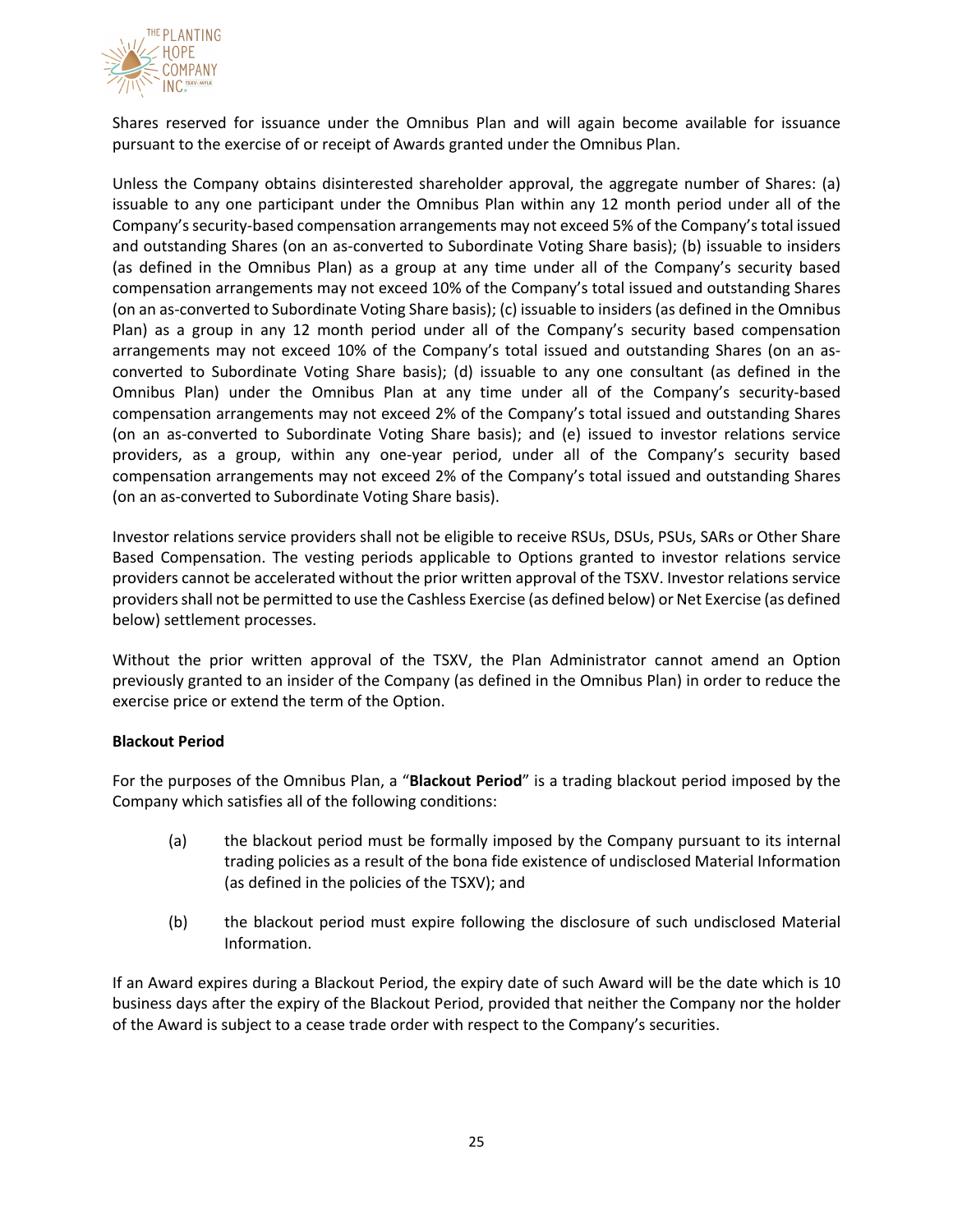

# **Options**

An Option entitles a holder thereof to purchase a Share at an exercise price set at the time of the grant, which exercise price must in all cases be not less than the Market Price (as defined below) on the date of grant (the "**Exercise Price**"). The Option Agreement pursuant to which the grant of the Option is made will specify the class of Share(s) underlying the Option. Options can be exercisable for a maximum term of 10 years from the date of grant (subject to automatic extension where the expiry date falls within a Blackout Period).

The Plan Administrator may, if provided in the applicable Option Agreement, permit an optionee to exercise an Option on a "cashless exercise" basis ("**Cashless Exercise**") or a "net exercise" basis ("**Net Exercise**"). If an optionee elects to exercise an Option on a Cashless Exercise basis, the optionee will enter into an arrangement with a broker approved by the Plan Administrator (or through an arrangement directly with the Company), whereby the broker will loan money to the holder of such Option to purchase all or a portion of the Subordinate Voting Shares underlying the Option and the broker will sell a sufficient number of the Subordinate Voting Shares to repay the loan, with the broker receiving an equivalent number of Subordinate Voting Shares from the exercise of the Option and the Participant receiving the balance of Subordinate Voting Shares or the cash proceeds from the balance of such Subordinate Voting Shares.

If an optionee elects to exercise an Option on a Net Exercise basis, the optionee will, in lieu of making a cash payment to the Company in satisfaction of the total exercise price of the Option, be entitled to be issued that number of Subordinate Voting Shares as is equal to the quotient obtained by dividing: (a) the product of the number of Options being exercised multiplied by the difference between the VWAP (as defined below) of the underlying Subordinate Voting Shares and the exercise price of the subject Options; by (b) the VWAP of the underlying Subordinate Voting Shares.

For the purposes of the Omnibus Plan:

"**Market Price**" means the closing price of the Subordinate Voting Shares on the last trading day prior to the date on which the Company announces the grant of the Option or SAR, or if not announced, on the date of grant of the Option or SAR.

"**VWAP**" means the volume weighted average trading price of the Subordinate Voting Shares on the TSXV calculated by dividing the total value by the total volume of such securities traded for the five trading days immediately preceding the exercise of the subject Option.

# **Restricted Share Units**

An RSU is a unit equivalent in value to a Share credited by means of a bookkeeping entry in the books of the Company which entitles the holder to receive one Share for each RSU after a specified vesting period determined by the Plan Administrator, in its sole discretion. Upon settlement, holders will receive (a) one fully paid and non-assessable Share in respect of each vested RSU, (b) subject to the approval of the Plan Administrator, a cash payment, or (c) a combination of Shares and cash as contemplated by paragraphs (a) and (b). The cash payment is determined by multiplying the number of RSUs redeemed for cash by the Market Price on the date of settlement. The RSU Agreement pursuant to which the grant of the RSU is made will specify the class of Share(s) underlying the RSU.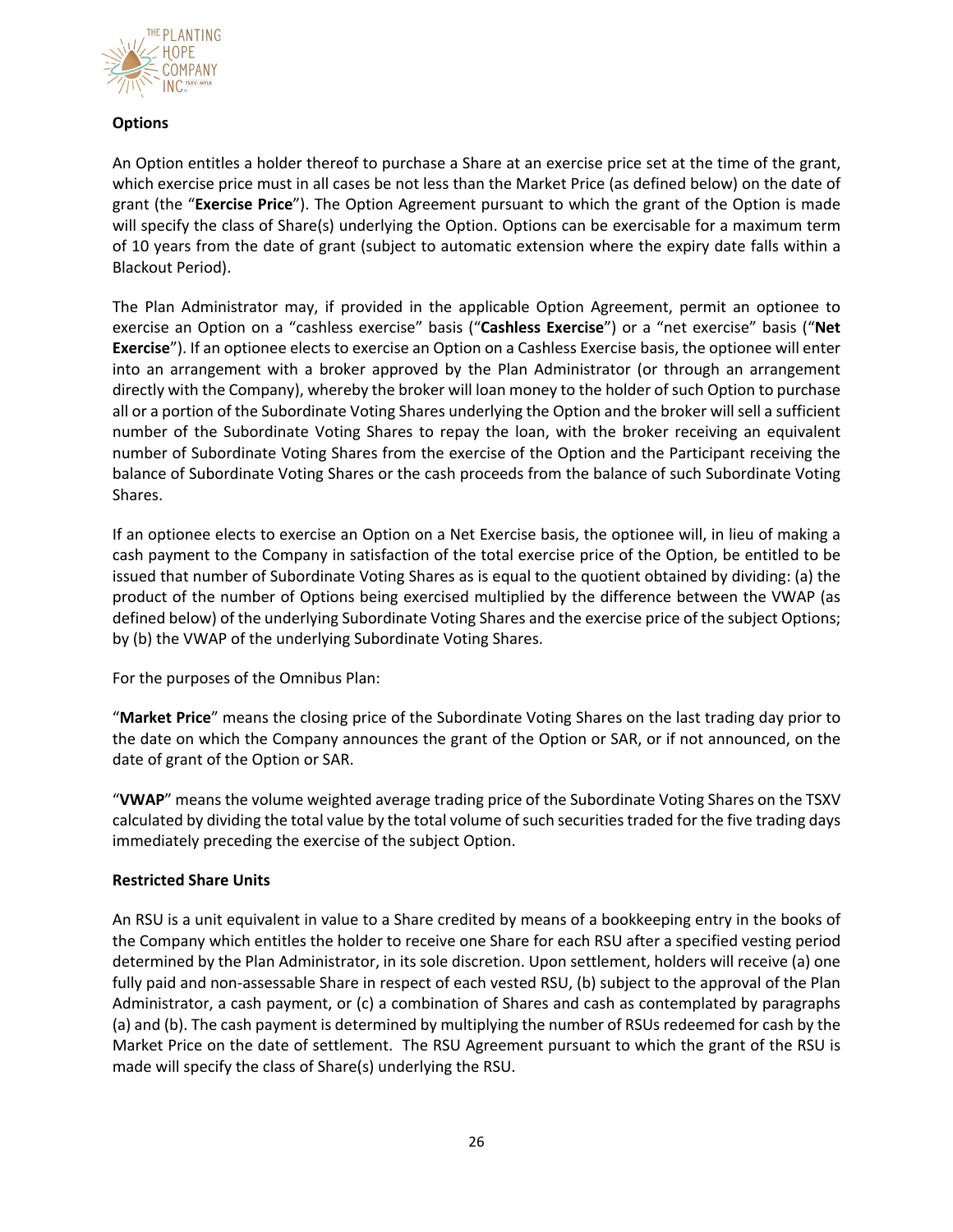

The number of RSUs granted at any particular time will be calculated by dividing (i) the amount of any compensation that is to be paid in the RSUs, as determined by the Plan Administrator, by (ii) the Market Price of a Share on the date of grant.

## **Deferred Share Units**

A DSU is a unit equivalent in value to a Share credited by means of a bookkeeping entry in the books of the Company which entitles the holder to receive one Share for each DSU on a future date, generally upon termination of service with the Company. Upon settlement, holders will receive (a) one fully paid and nonassessable Share in respect of each vested DSU, (b) subject to the approval of the Plan Administrator, a cash payment, or (c) a combination of Shares and cash as contemplated by paragraphs (a) and (b). The cash payment is determined with reference to the Market Price in the same manner as with RSUs. The DSU Agreement pursuant to which the grant of the DSU is made will specify the class of Share(s) underlying the DSU.

The number of DSUs granted at any particular time will be calculated by dividing (i) the amount of any compensation that is to be paid in the DSUs, as determined by the Plan Administrator, by (ii) the Market Price of a Share on the date of grant.

### **Performance Share Units**

A PSU is a unit equivalent in value to a Share credited by means of a bookkeeping entry in the books of the Company which entitles the holder to receive one Share for each PSU on a future date, generally upon the achievement of certain performance goals within the Company as determined by the Plan Administrator. Upon settlement, holders will receive (a) one fully paid and non-assessable Share in respect of each vested PSU, (b) subject to the approval of the Plan Administrator, a cash payment or (c) a combination of Shares and cash as contemplated by paragraphs (a) and (b). The cash payment is determined with reference to the Market Price in the same manner as with RSUs.

The PSU Agreement pursuant to which the grant of the PSU is made will specify the class of Share(s) underlying the PSU.

### **Share Appreciation Rights**

A SAR is a right to receive, upon exercise of the SAR, an amount payable in cash or in Shares equal to the number of Shares subject to the SAR multiplied by the excess of: (i) the Market Price of a Share on the date the SAR is exercised; over (ii) the exercise price specified in the SAR Agreement.

SARs may be granted as a stand-alone right ("**Free Standing Rights**") or in tandem with an Option ("**Related Rights**"). The exercise price of a Free Standing Right will be determined by the Plan Administrator but cannot be less than the Market Price on the date of grant. A Related Right granted simultaneously with or subsequent to the grant of an Option will have the same exercise price as the related Option, and will be exercisable only and to the same extent as the related Option.

The SAR Agreement pursuant to which the grant of the SAR is made will specify the class of Share(s) underlying the SAR. Unless otherwise specified by the Plan Administrator and set forth in the particular Award Agreement, a Participant shall receive upon the exercise of a SAR in accordance with the terms of the Omnibus Plan (instead of payment of the Exercise Price and receipt of Shares issuable upon payment of the Exercise Price) the number of Shares equal to quotient obtained by dividing: (i) the Market Price of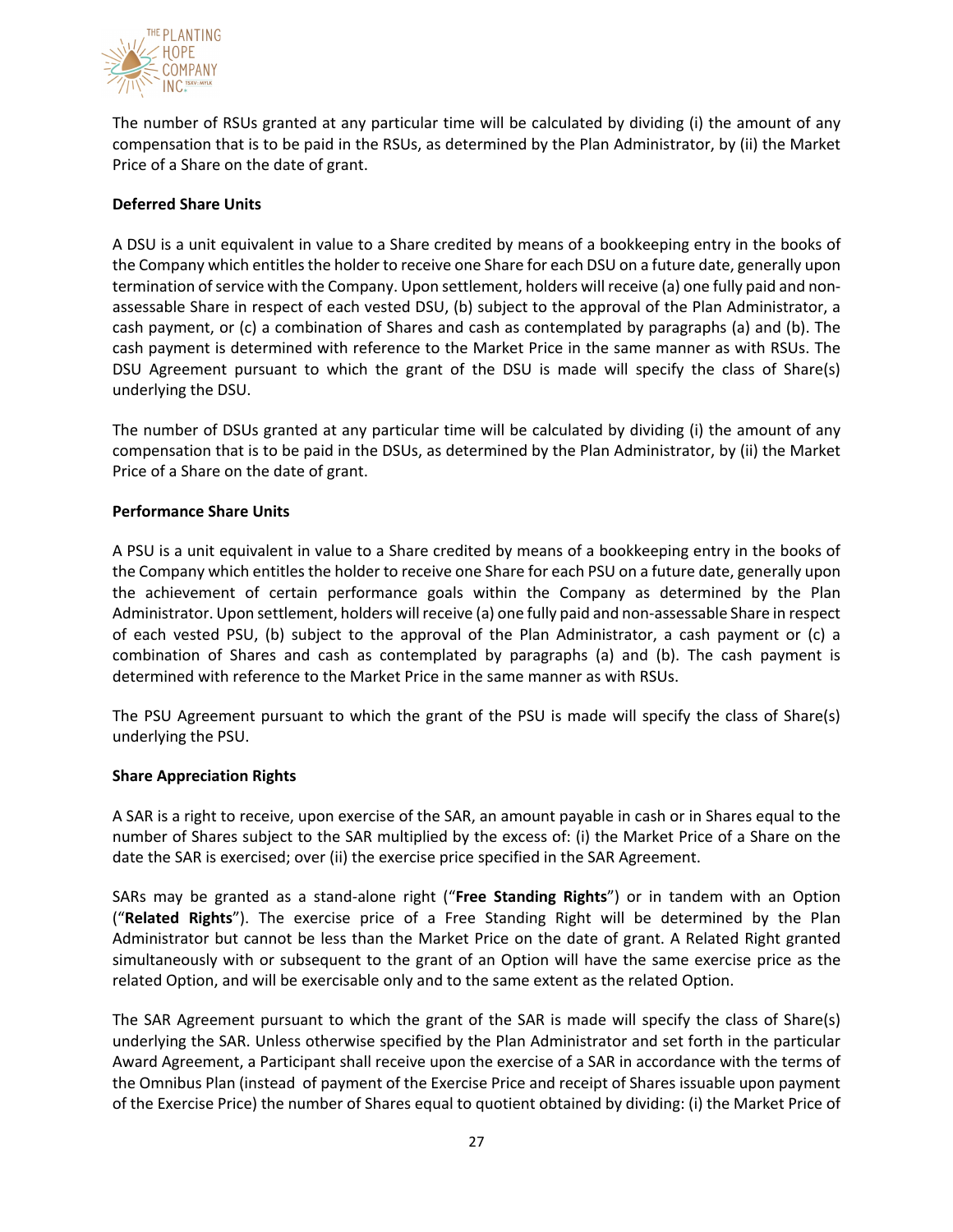

the Shares issuable on the exercise of such SAR (or portion thereof) as of the date such SAR (or portion thereof) is exercised, lessthe aggregate exercise price of the SAR (or portion thereof) surrendered relating to such Shares, divided by (ii) the Market Price per Share as of the date such SAR (or portion thereof) is exercised.

## **Dividend Equivalents**

RSUs, PSUs and DSUs shall be credited with dividend equivalents in the form of additional RSUs, PSUs and DSUs, as applicable. Dividend equivalents shall vest in proportion to, and settle in the same manner as, the awards to which they relate. Such dividend equivalents shall be computed by dividing: (a) the amount obtained by multiplying the amount of the dividend declared and paid per Share by the number of RSUs, PSUs and DSUs, as applicable, held by the participant on the record date for the payment of such dividend, by (b) the Market Price at the close of the first business day immediately following the dividend record date, with fractions computed to three decimal places. If the grant of any dividend equivalent would result in a breach of any of the limits on the number of Shares issuable to any one person or group under the Omnibus Plan, or would result in the Company exceeding the maximum number of Shares reserved for issuance under the Omnibus Plan, the Company will make such dividend payment in cash.

### **Vesting and Exercisability**

Subject to the Omnibus Plan, the Plan Administrator shall have the authority to determine the vesting terms applicable to grants of Awards, provided that no Award (except Options) can vest before the first anniversary of the date of grant of such Award unless vesting is accelerated due to the death or disability of the holder of such Award. The vesting schedule of any Awards granted pursuant to the Omnibus Plan shall be stated in the Grant Agreement for such Awards.

### **Term**

Although the Omnibus Plan does not stipulate a term for awards granted thereunder, other than the maximum term of 10 years applicable to Options, they must vest and settle in accordance with the provisions of the Omnibus Plan and any applicable Grant Agreement, which Grant Agreement may include an expiry date for a specific award

### **Effect of Termination on Awards**

At such time that a participant ceases to be a director, employee, consultant or officer of the Company, which either of directors or officers may be consultants or employees, or any subsidiary of the Company due to the resignation or termination of a participant's employment with the Company with cause, all unvested Awards held by the participant shall expire and immediately terminate for no consideration.

At such time that a participant ceases to be a director, employee, consultant or officer of the Company, which either of directors or officers may be consultants or employees, or any subsidiary of the Company due to the termination of a participant's employment with the Company without cause, then a portion of any unvested Awards shall immediately vest, such portion to be equal to the number of unvested Awards held by the participant as of the termination date multiplied by a fraction the numerator of which is the number of days between the date of grant and the termination date and the denominator of which is the number of days between the date of grant and the date any unvested Awards were originally scheduled to vest, which vested Awards may be exercised or surrendered to the Company by the participant at any time during the period that terminates on the earlier of: (A) the expiry date of such Award; and (B) the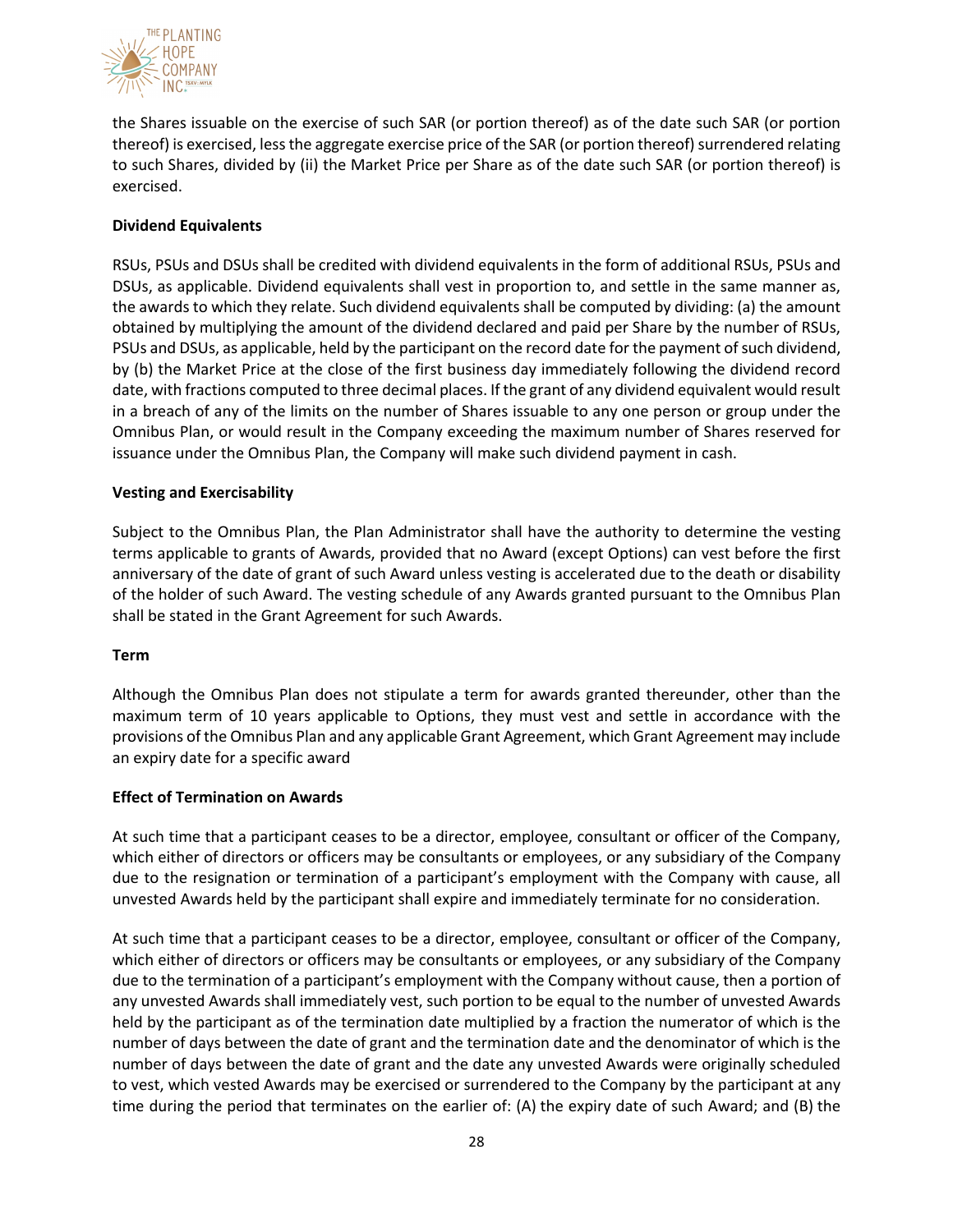

date that is 90 days after the termination date, or 30 days if the participant was engaged in Investor Relations Activities (as defined in the Omnibus Plan). Any Award that remains unexercised or has not been surrendered to the Company by the participant shall be immediately forfeited upon the termination of such period

A participant's eligibility to receive further grants of Awards under the Omnibus Plan shall cease at (A) the date that the Company or a subsidiary of the Company, as the case may be, provides the participant with written notification that the participant's employment, consulting agreement or arrangement is terminated, notwithstanding that such date may be prior to the termination date; or (B) the date of the death, disability or retirement of the participant.

Unless the Plan Administrator, in its discretion, otherwise determines, Awards shall not be affected by a change of employment or consulting agreement or arrangement or directorship within or among the Company or a subsidiary of the Company provided that the participant continues to be a director, employee or consultant, as applicable, of the Company or a subsidiary of the Company.

Notwithstanding the foregoing, the Plan Administrator may, in its discretion, at any time prior to or following the events contemplated above, or in an employment agreement, Grant Agreement or other written agreement between the Company or a subsidiary of the Company and the participant, permit the acceleration of vesting of any or all Awards or waive termination of any or all Awards, in the manner and on the terms as may be authorized by the Plan Administrator.

Where a participant becomes disabled, any Award held by such participant that has not vested as of the date of the disability of such participant shall vest on such date and may be exercised or surrendered to the Company by the participant at any time until the expiry date of such award.

Where a participant's employment, consulting agreement or arrangement is terminated by reason of death, any Award held by the participant that has not vested as of the date of the death of such participant shall vest on such date and may be exercised or surrendered to the Company by the participant at any time during the period that terminates the earlier of: (a) the expiry date of such award; and (b) one year from the date of death of such participant.

# **Change in Control**

Except as may be set forth in an employment agreement, Grant Agreement or other written agreement between the Company or a subsidiary of the Company and the participant, the Plan Administrator may, without the consent of any participant, take such steps as it deems necessary or desirable, including to cause:

- (a) the conversion or exchange of any outstanding Awards into or for rights of substantially equivalent value, as determined by the Plan Administrator in its discretion, in and entity participating in or resulting from a Change in Control (as defined in the Omnibus Plan);
- (b) outstanding Awards to vest and become exercisable, realizable, or payable, or restrictions applicable to an Award to lapse, in whole or in part prior to or upon consummation of such Change in Control, and, to the extent the Plan Administrator determines, terminate upon or immediately prior to the effectiveness of such Change in Control;
- (c) the termination of an Award in exchange for an amount of cash and/or property, if any, equal to the amount that would have been attained upon the exercise or settlement of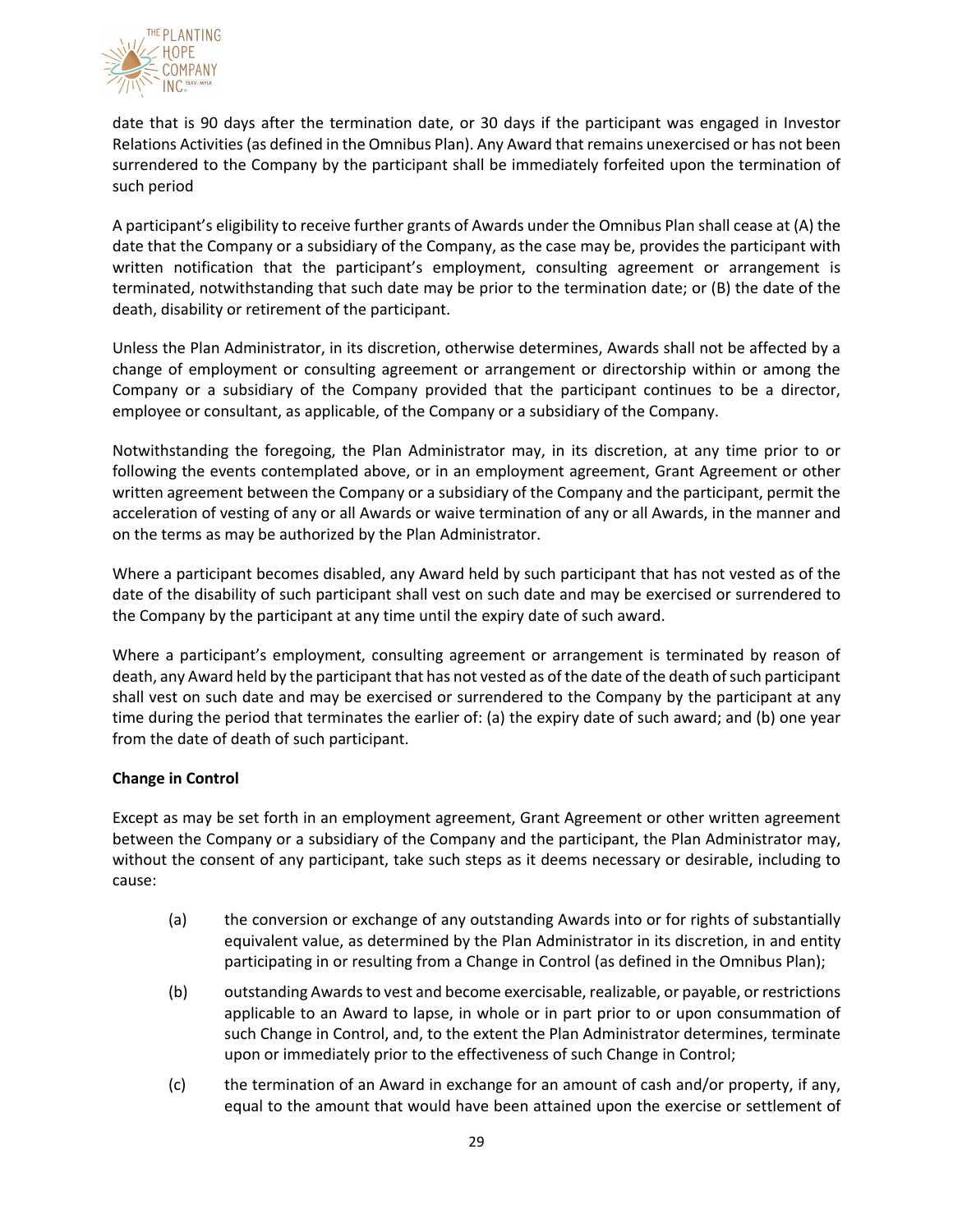

such Award or realization of the participant's rights as of the date of the occurrence of the transaction net of any exercise price payable by the participant (and, for the avoidance of doubt, if as of the date of the occurrence of the transaction the Plan Administrator determines in good faith that no amount would have been attained upon the exercise or settlement of such Award or realization of the participant's rights net of any exercise price payable by the Participant, then such Award may be terminated by the Company without payment);

- (d) the replacement of such Award with other rights or property selected by the Board in its sole discretion; or
- (e) any combination of the foregoing.

In taking any of the foregoing actions, the Plan Administrator will not be required to treat all Awards similarly in the transaction (subject to applicable stock exchange approval, if required). Notwithstanding the foregoing, in the case of Awards held by a participant that is a resident of Canada for the purposes of the Tax Act (as defined in the Omnibus Plan) (a "**Canadian Taxpayer**"), the Plan Administrator may not cause the Canadian Taxpayer to receive (pursuant to the terms of a change of control) any property in connection with a change of control other than rights to acquire shares of a corporation or units of a "mutual fund trust" (as defined in the Tax Act) of the Company or a "qualifying person" (as defined in the Tax Act) that does not deal at arm's length (for the purposes of the Tax Act) with the Company, as applicable, at the time such rights are issued or granted.

## **Assignability**

Except as required by law, the rights of a participant under the Omnibus Plan are not capable of being assigned, transferred, alienated, sold, encumbered, pledged, mortgaged or charged unless otherwise approved by the Plan Administrator.

### **Amendment, Suspension or Termination of the Omnibus Plan**

The Plan Administrator may from time to time, without notice and without approval of the voting shareholders of the Company: (a) amend the Omnibus Plan to fix typographical errors; or (b) amend the Omnibus Plan to clarify existing provisions provided such amendments do not have the effect of altering the scope, nature an intent of such provisions, which includes amendments that are necessary or desirable to comply with applicable laws, rules, regulations and policies of any applicable governmental entity or stock exchange (including amendments to Awards necessary or desirable to avoid any adverse tax results under applicable US or Canadian tax laws), and no action taken to comply shall be deemed to impair or otherwise adversely alter or impair the rights of any holder of an Award or beneficiary thereof.

Notwithstanding the foregoing and subject to any rules of the exchange, approval of the holders of the Shares shall be required for any amendment, modification or change that:

- (a) increases the number of Shares reserved for issuance under the Omnibus Plan, except pursuant to the provisions in the Omnibus Plan which permit the Plan Administrator to make equitable adjustments in the event of transactions affecting the Company or its capital;
- (b) increases or removes the limits on Shares issuable or issued to insiders;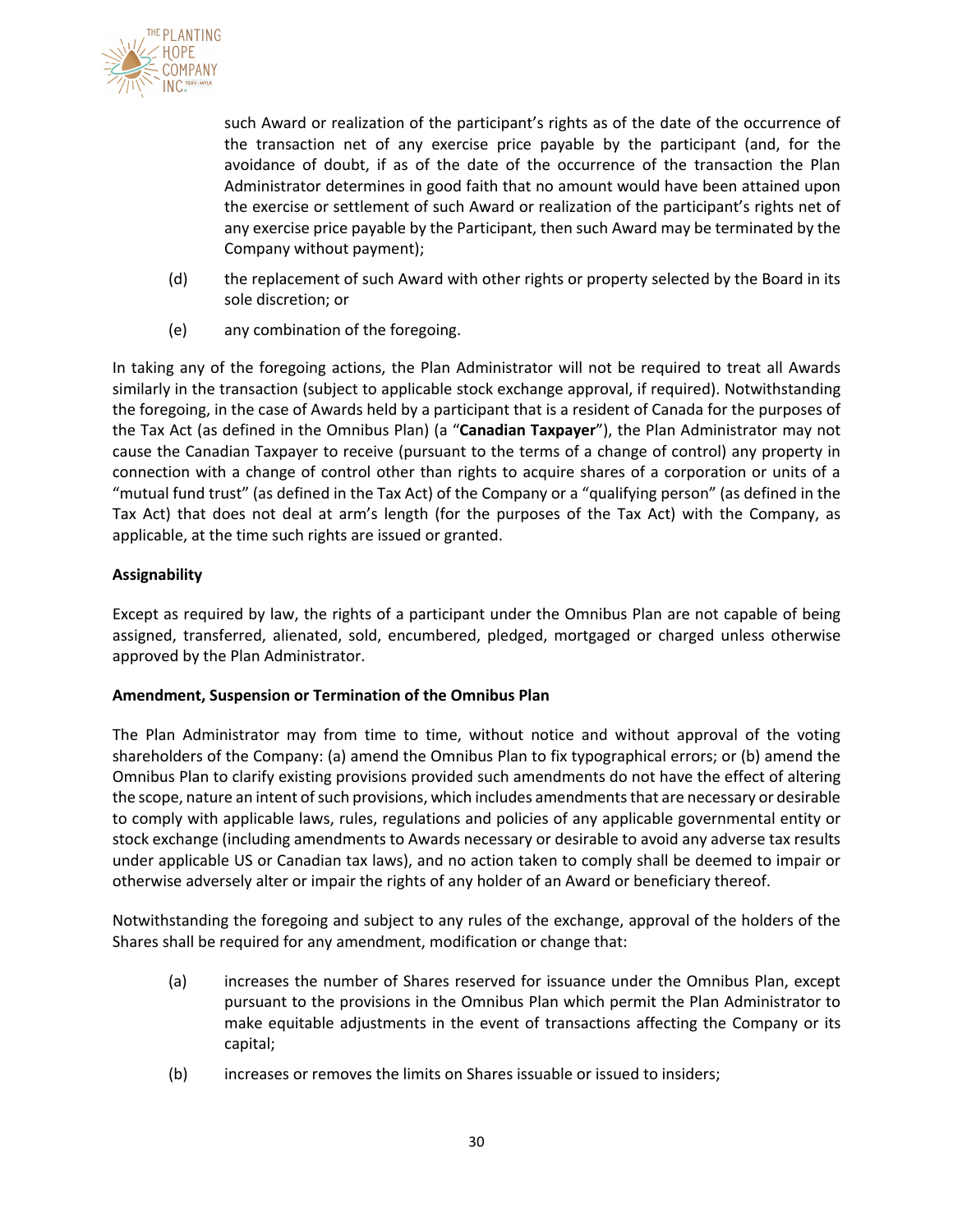

- (c) reduces the Exercise Price an Award (for this purpose, a cancellation or termination of an Award of a participant prior to its Expiry Date for the purpose of reissuing an Award to the same participant with a lower exercise price shall be treated as an amendment to reduce the exercise price of an Award ) except pursuant to the provisions of the Omnibus Plan which permit the Plan Administrator to make equitable adjustments in the event of transactions affecting the Company or its capital;
- (d) extends the term of an Award beyond the original expiry date (except where an expiry date would have fallen within a blackout period of the Company);
- (e) increases or removes the limits on the participation of directors;
- (f) changes the eligible participants of the Omnibus Plan; or
- (g) deletes or reduces the range of amendments which require approval of shareholders.

### **Shareholder Approval**

The Omnibus Plan Resolution must be passed by the majority of the votes cast by Shareholders present or represented by proxy who are entitled to vote at the Meeting.

As of the date of this Circular, the Company has not implemented the Omnibus Plan and has not conditionally granted any awards under the Omnibus Plan. **The implementation of the Omnibus Plan and the grant or exercise of any Awards thereunder is subject to the approval of the TSXV.**

If the Omnibus Plan is not approved by the Shareholders, the Company will continue granting stock options under the Legacy Plan. If the Omnibus Plan is approved by the Shareholders, the Company will cease to grant stock options under its Legacy Plan.

At the Meeting, Shareholders will be asked to pass a resolution in substantially the following form:

### "**IT IS RESOLVED AS AN ORDINARY RESOLUTION THAT:**

- 1. The Omnibus Plan of the Company and the reservation for issuance thereunder of up to 7,297,201 Shares of the Company (on an as-converted to Subordinate Voting Share basis), as more particularly described in the management information circular of the Company dated April 12, 2022, is hereby confirmed, ratified and approved as the omnibus equity incentive plan of the Company and the Company has the ability to grant options and other awards under the Omnibus Plan;
- 2. The options and other awards to be issued under the Omnibus Plan, and all unallocated options and other awards under the Omnibus Plan, be and are hereby ratified and approved;
- 3. The board of directors of the Company is hereby authorized to make such amendments to the Omnibus Plan from time to time, as may be required by the TSXV and applicable regulatory authorities, or as may be considered appropriate by the board of directors of the Company, in its sole discretion, provided always that such amendments be subject to the approval of the TSXV and regulatory authorities, if applicable, and in certain cases, in accordance with the terms of the Omnibus Plan, the approval of the shareholders;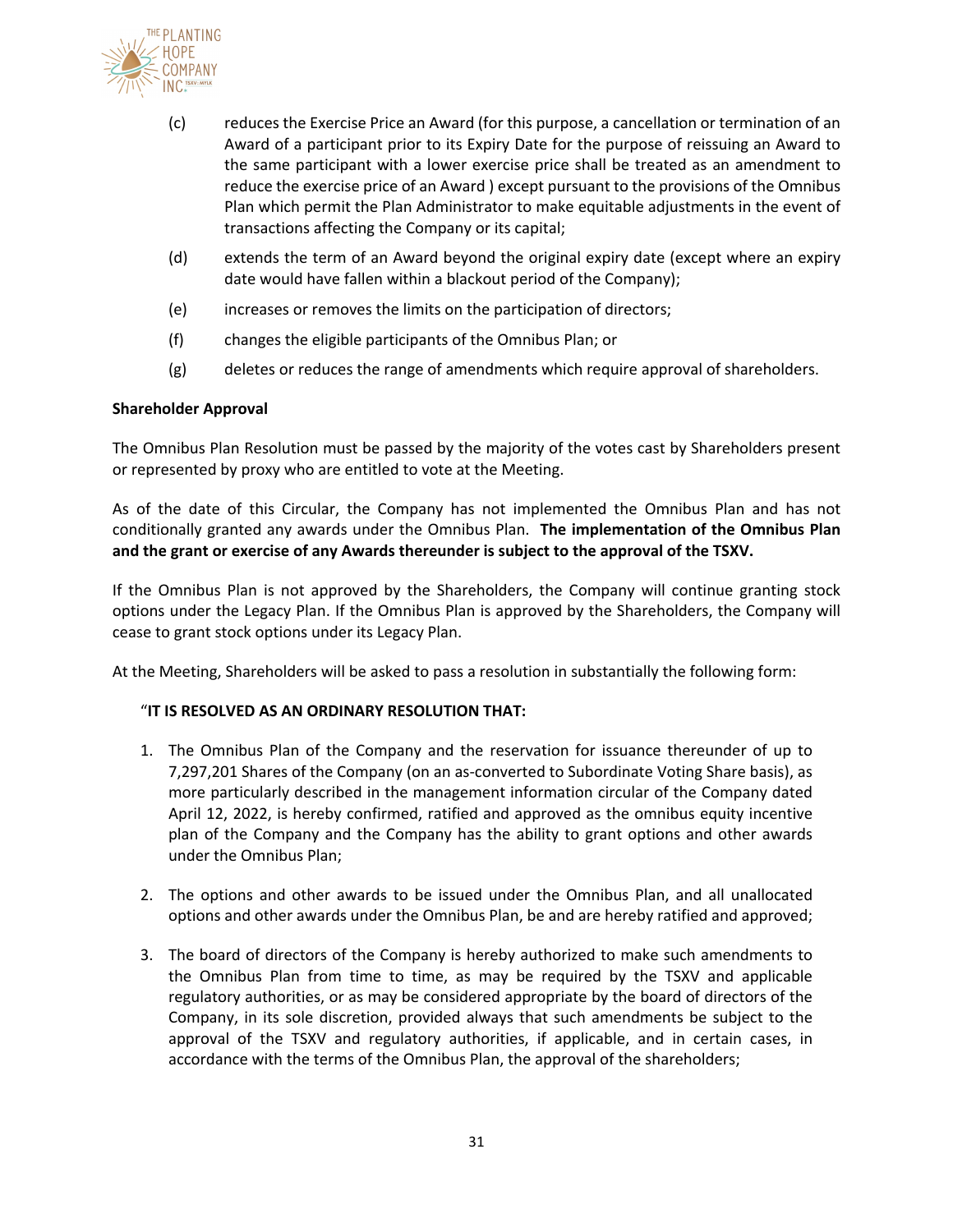

- 4. Notwithstanding the passing of the foregoing resolution, the board of directors of the Company may, without further notice or approval of the shareholders of the Company, revoke this resolution, in whole or in part, at any time prior to the Omnibus Plan becoming effective; and
- 5. Any one director or officer of the Company be, and is hereby authorized and directed, for and on behalf of the Company, to finalize, sign or deliver all documents, to enter into any agreements and to do and perform all acts and things as such individual, in his or her discretion, deems necessary or advisable in order to give effect to the intent of this resolution and the matters authorized hereby, including compliance with all securities laws and regulations and the rules and requirements of the TSXV, such determination to be conclusively evidenced by the finalizing, signing or delivery of such document or agreement or the performing of such act or thing."

Management recommends a vote FOR the Omnibus Plan Resolution. **Unless otherwise instructed, the proxies solicited by management will be voted FOR the Omnibus Plan Resolution.**

## **INDEBTEDNESS OF DIRECTORS AND EXECUTIVE OFFICERS**

As at the date hereof, no director or executive officer of the Company, no proposed nominee for election as a director of the Company, no associate of any such director, executive officer or proposed nominee (including companies controlled by them), no employee of the Company or any of its subsidiaries, and no former executive officer, director or employee of the Company or any of its subsidiaries, is indebted to the Company or any of its subsidiaries(other than for "routine indebtedness" as defined under applicable securities legislation) or is indebted to another entity where such indebtedness is the subject of a guarantee, support agreement, letter of credit or other similar arrangement or understanding provided by the Company or any of its subsidiaries.

# **INTEREST OF INFORMED PERSONS IN MATERIAL TRANSACTIONS**

Except as otherwise disclosed in this Circular, there are no material interests, direct or indirect, of directors, executive officers of the Company or any person or company that beneficially owns, or controls or directs, directly or indirectly, more than 10% of the outstanding Shares or any known associate or affiliate of such persons, in any transaction since the commencement of the Company's most recently completed financial year.

### **MANAGEMENT CONTRACTS**

No management functions of the Company are to any substantial degree performed by a person other than the directors or executive officers of the Company.

### **OTHER MATTERS**

Management of the Company is not aware of any other matters to come before the Meeting other than as set forth in the Notice of the Meeting. If any other matter properly comes before the Meeting, it is the intention of the persons named in the enclosed Proxy form to vote the Shares represented thereby in accordance with their best judgment on such matter.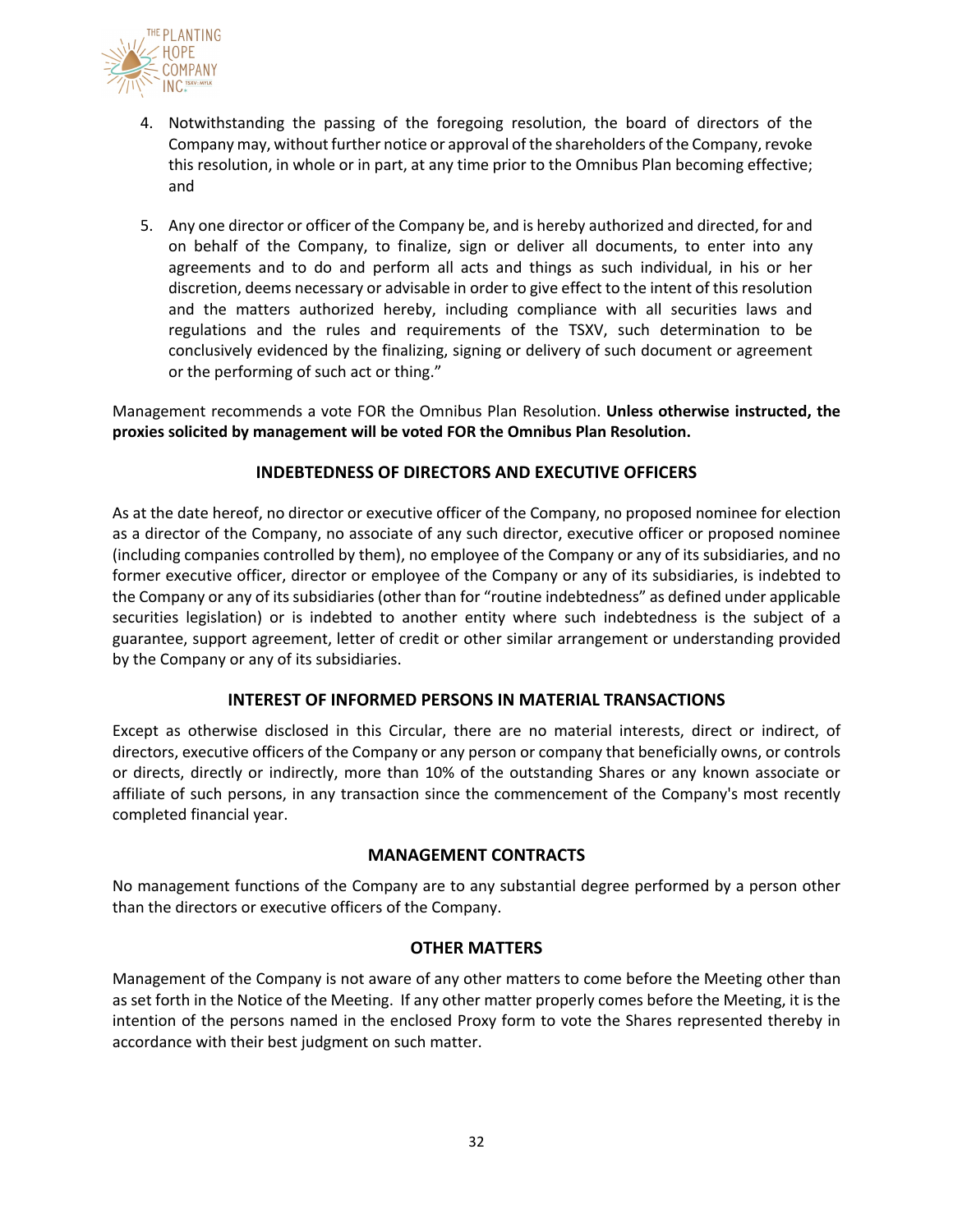

## **ADDITIONAL INFORMATION**

Additional information relating to the Company is available on the Company's SEDAR profile at www.sedar.com.

Financial information relating to the Company is provided in the Company's comparative financial statements and management's discussion and analysis for its financial year ended December 31, 2021, which will be made available on SEDAR www.sedar.com and may also be obtained by sending a written request to the Corporate Secretary of the Company at: 1208 Rosewood Crescent, North Vancouver, British Columbia, V7P 1H4.

DATED as of the 12<sup>th</sup> day of April, 2022.

BY ORDER OF THE BOARD

"*Julia Stamberger*"

Julia Stamberger Chief Executive Officer and Chair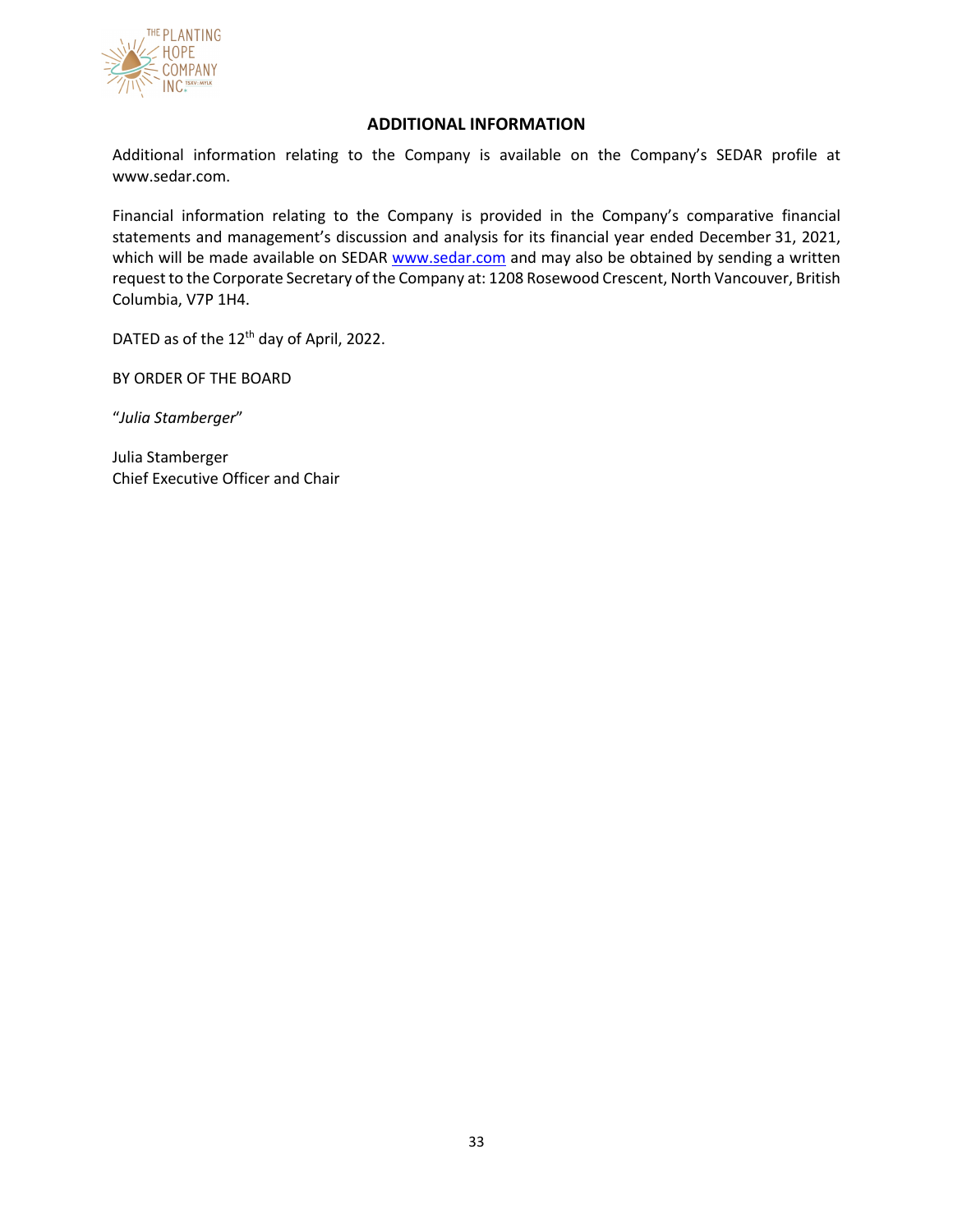

# **APPENDIX "A"**

## **AUDIT COMMITTEE CHARTER**

#### 1. **Purpose**

The Audit Committee (the "**Committee**") is a standing committee of the Board of Directors (the "**Board**") of The Planting Hope Company Inc. (the "**Company**"). The Committee is appointed by the Board to assist the Board in fulfilling its oversight responsibilities relating to financial accounting and reporting process and internal controls for the Company. This Charter shall govern the operations of the Committee.

The Committee's primary duties and responsibilities are to:

- (a) conduct such reviews and discussions with management and the external auditors relating to the audit and financial reporting as are deemed appropriate by the Committee;
- (b) assess the integrity of internal controls and financial reporting procedures of the Company and ensure implementation of such controls and procedures;
- (c) review the interim and annual financial statements and management's discussion and analysis of the Company's financial position and operating results and report thereon to the Board for approval of same;
- (d) select and monitor the independence and performance of the Company's external auditors, including attending at private meetings with the external auditors and reviewing and approving all renewals or dismissals of the external auditors and their remuneration;
- (e) provide oversight to related party transactions entered into by the Company; and
- (f) provide oversight of all disclosure relating to, and information derived from, financial statements and management's discussion and analysis.

The Committee has the authority to conduct any investigation appropriate to its responsibilities, and it may request the external auditors as well as any officer of the Company, or outside counsel for the Company, to attend a meeting of the Committee or to meet with any members of, or advisors to, the Committee. The Committee shall have unrestricted access to the books and records of the Company and has the authority to retain, at the expense of the Company, special legal, accounting, or other consultants or experts to assist in the performance of the Committee's duties.

The Committee shall review and assess the adequacy of this Charter annually and submit any proposed revisions to the Board for approval.

In fulfilling its responsibilities, the Committee will carry out the specific duties as set out in this Charter.

### **2. Authority of the Audit Committee**

The Committee shall have the authority to:

- (a) engage independent counsel and other advisors as it determines necessary to carry out its duties;
- (b) set and pay the compensation for advisors employed by the Committee; and
- (c) communicate directly with the internal and external auditors of the Company.

#### **3. Composition and Meetings**

(a) The Committee shall be composed of three or more directors as shall be designated by the Board from time to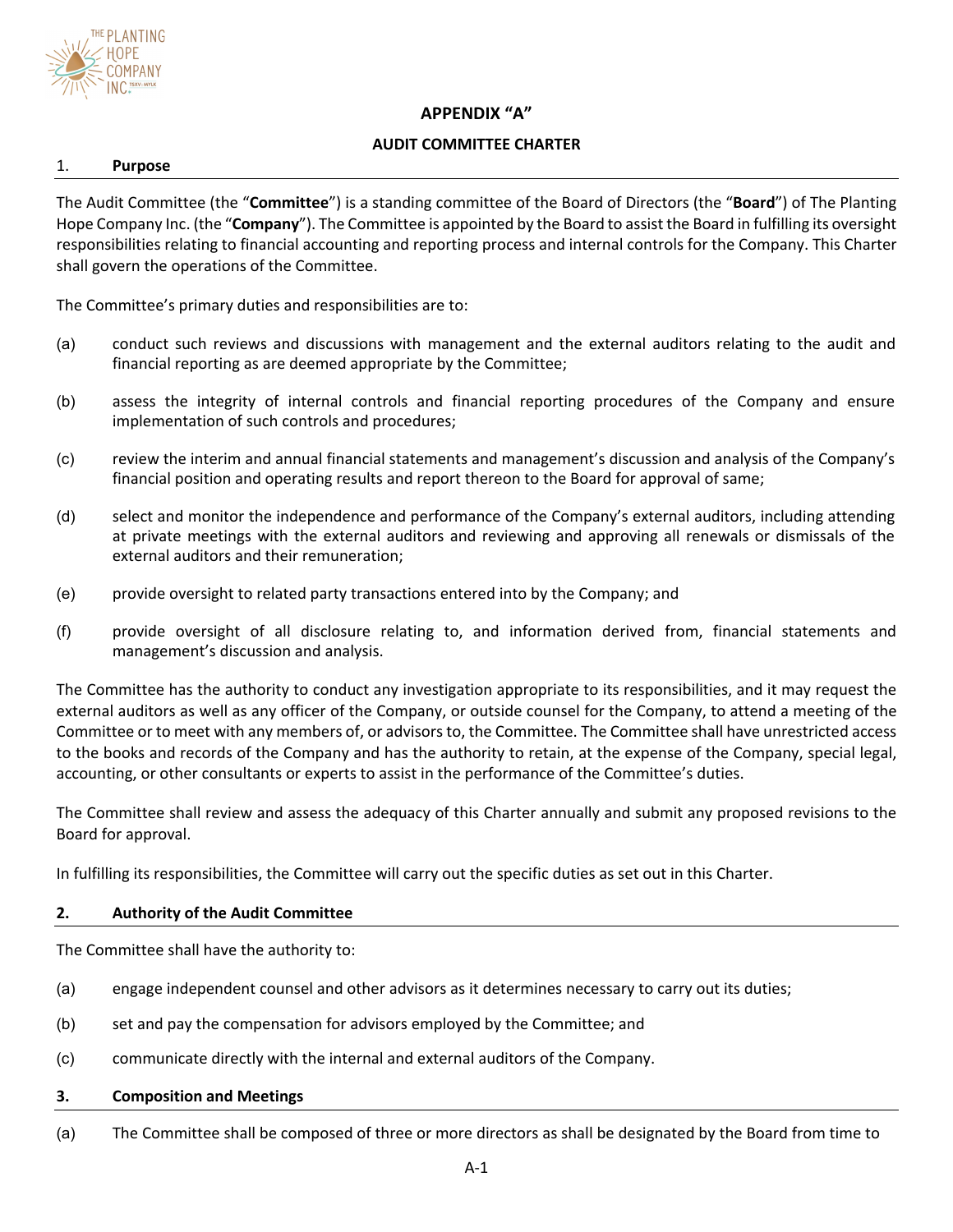

time. Unless a Chair is elected by the Board, the members of the Committee shall designate from amongst from among themselves a member who shall serve as Chair.

- (b) The Committee and its membership shall meet all applicable legal, regulatory and listing requirements, including, without limitation, those of the TSX Venture Exchange, the Business Corporations Act (British Columbia), and all applicable securities regulatory authorities. Each member of the Committee shall be financially literate (as defined in National Instrument 52-110 – Audit Committees ("**NI 52-110**")).
- (c) At least a majority of the members of the Committee shall be "independent" (as defined in NI 52-110) and shall be remunerated only in accordance with applicable laws and regulations.
- (d) The Committee shall meet at least quarterly, at the discretion of the Chair or a majority of its members, as circumstances dictate or as may be required by applicable legal or listing requirements. A minimum of two and at least 50% of the members of the Committee present either in person or by electronic conference shall constitute a quorum.
- (e) If within one hour of the time appointed for a meeting of the Committee, a quorum is not present, the meeting shall stand adjourned to the same hour on the second business day following the date of such meeting at the same place. If at the adjourned meeting a quorum as hereinbefore specified is not present within one hour of the time appointed for such adjourned meeting, such meeting shall stand adjourned to the same hour on the second business day following the date of such meeting at the same place. If at the second adjourned meeting a quorum as hereinbefore specified is not present, the quorum for the adjourned meeting shall consist of the members then present.
- (f) If and whenever a vacancy shall exist, the remaining members of the Committee may exercise all of its powers and responsibilities so long as a quorum remains in office.
- (g) The time and place at which meetings of the Committee shall be held, and procedures at such meetings, shall be determined from time to time by the Committee. A meeting of the Committee may be called by letter, telephone, email or other communication equipment, by giving at least 48 hours' notice, provided that no notice of a meeting shall be necessary if all of the members are present either in person or by means of electronic conference or if those absent have waived notice or otherwise signified their consent to the holding of such meeting.
- (h) Any member of the Committee may participate in the meeting of the Committee by means of electronic conference call or other communication equipment, and the member participating in a meeting pursuant to this paragraph shall be deemed, for purposes hereof, to be present in person at the meeting.
- (i) The Committee shall keep minutes of its meetings which shall be submitted to the Board. The Committee may, from time to time, appoint any person who need not be a member, to act as a secretary at any meeting. Any director of the Company may attend meetings of the Committee, and the Committee may invite such officers, directors and employees of the Company and its subsidiaries as it may see fit, from time to time, to attend at meetings of the Committee.
- (j) The Board may at any time amend or rescind any of the provisions hereof, or cancel them entirely, with or without substitution.
- (k) Any matters to be determined by the Committee shall be decided by a majority of votes cast at a meeting of the Committee called for such purpose. Actions of the Committee may be taken by an instrument or instruments in writing signed by all of the members of the Committee, and such actions shall be effective as though they had been decided by a majority of votes cast at a meeting of the Committee called for such purpose. The Committee shall report its determinations to the Board at the next scheduled meeting of the Board, or earlier as the Committee deems necessary.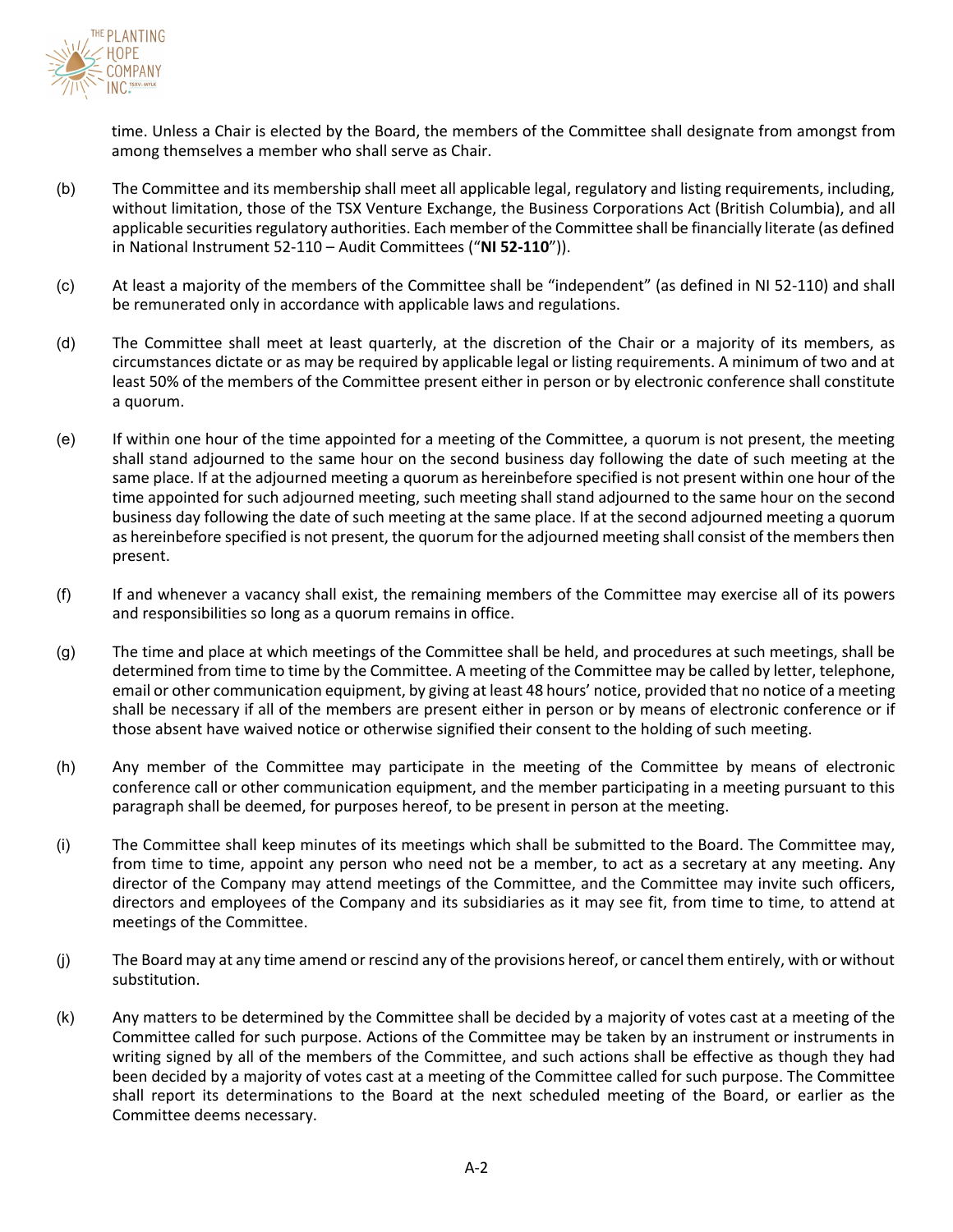

(l) The Committee members will be appointed annually at the first meeting of the Board following the annual general meeting of shareholders of the Company.

### **4. Responsibilities**

### (a) Financial Accounting and Reporting Process and Internal Controls

- (i) The Committee shall review the annual audited and interim financial statements and related management's discussion and analysis before the Company publicly discloses this information to satisfy itself that the financial statements are presented in accordance with applicable accounting principles and in the case of the annual audited financial statements and related management's discussion and analysis, report thereon and recommend to the Board whether or not same should be approved prior to their being filed with the appropriate regulatory authorities. With respect to the annual audited financial statements, the Committee shall discuss significant issues regarding accounting principles, practices, and judgments of management with management and the external auditors as and when the Committee deems it appropriate to do so. The Committee shall consider whether the Company's financial disclosures are complete, accurate, prepared in accordance with International Financial Reporting Standards and fairly present the financial position of the Company. The Committee shall also satisfy itself that, in the case of the annual financial statements, the audit function has been effectively carried out by the auditors and, in the case of the interim financial statements, that the review function has been effectively carried out.
- (ii) The Committee shall review and assess the adequacy and effectiveness of the Company's systems of internal control and management information systems through discussion with management and the external auditor to ensure that the Company maintains appropriate systems, is able to assess the pertinent risks of the Company and that the risk of a material misstatement in the financial disclosures can be detected.
- (iii) The Committee shall be satisfied that adequate procedures are in place for the review of the Company's public disclosure of financial information extracted or derived from the Company's financial statements, management's discussion and analysis and annual and interim financial press releases, and periodically assess the adequacy of these procedures in consultation with any disclosure committee of the Company.
- (iv) The Committee shall review any press releases containing disclosure regarding financial information that are required to be reviewed by the Committee under any applicable laws or otherwise pursuant to the policies of the Company (including before the Company publicly discloses this information).
- (v) The Committee shall meet no less frequently than annually with the external auditors and the Chief Financial Officer or, in the absence of a Chief Financial Officer, with the officer of the Company in charge of financial matters, to review accounting practices, internal controls and such other matters as the Committee, Chief Financial Officer or, in the absence of a Chief Financial Officer, with the officer of the Company in charge of financial matters, deems appropriate.
- (vi) The Committee shall inquire of management and the external auditors about significant risks or exposures, both internal and external, to which the Company may be subject, and assess the steps management has taken to minimize such risks.
- (vii) The Committee shall review the post-audit or management letter containing the recommendations of the external auditors and management's response and subsequent follow-up to any identified weaknesses.
- (viii) The Committee be responsible for monitoring compliance with any code of corporate conduct adopted by the Board and shall periodically review and make recommendations regarding such code.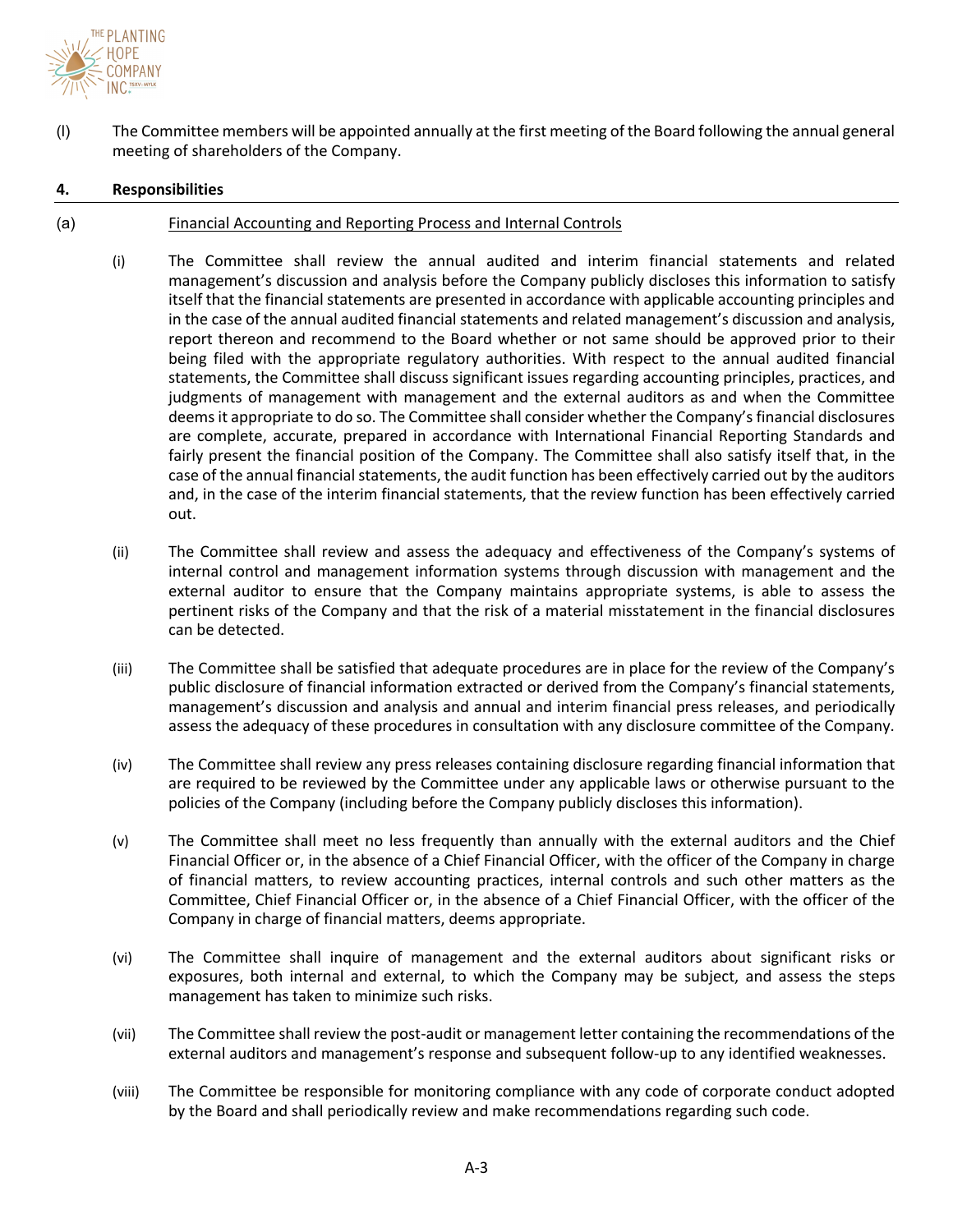

- (ix) The Committee shall establish procedures for:
	- (A) the receipt, retention and treatment of complaints received by the Company regarding accounting, internal accounting controls or auditing matters; and
	- (B) the confidential, anonymous submission by employees of the Company of concerns regarding questionable accounting or auditing matters.
- (x) The Committee shall have the authority to adopt such policies and procedures as it deems appropriate to operate effectively.

#### (b) Independent Auditors

- (i) The Committee shall be directly responsible for the selection, appointment, compensation and oversight of the external auditors and the external auditors shall report directly to the Committee.
- (ii) The Committee shall pre-approve all audit and non-audit services not prohibited by law to be provided by the external auditors.
- (iii) The Committee shall monitor and assess the relationship between management and the external auditors and monitor, confirm, support and assure the independence and objectivity of the external auditors. The Committee shall establish procedures to receive and respond to complaints with respect to accounting, internal accounting controls and auditing matters.
- (iv) The Committee shall review the external auditor's audit plan, including scope, procedures and timing of the audit.
- (v) The Committee shall review the results of the annual audit with the external auditors, including matters related to the conduct of the audit.
- (vi) The Committee shall obtain timely reports from the external auditors describing critical accounting policies and practices, alternative treatments of information within International Financial Reporting Standards that were discussed with management, their ramifications, and the external auditors' preferred treatment and material written communications between the Company and the external auditors.
- (vii) The Committee shall review fees paid by the Company to the external auditors and other professionals in respect of audit and non-audit services on an annual basis.
- (viii) The Committee shall review and approve the Company's hiring policies regarding partners, employees and former partners and employees of the present and former auditor of the Company.
- (ix) The Committee shall have the authority to engage the external auditors to perform a review of the interim financial statements.
- (c) Other Activities. The Committee shall perform any other activities consistent with this Charter and governing law, as the Committee or the Board deems necessary or appropriate.

#### **5. Performance Evaluation**

The Committee shall conduct an annual evaluation of the performance of its duties under this Charter and shall present the results of the evaluation to the Board.